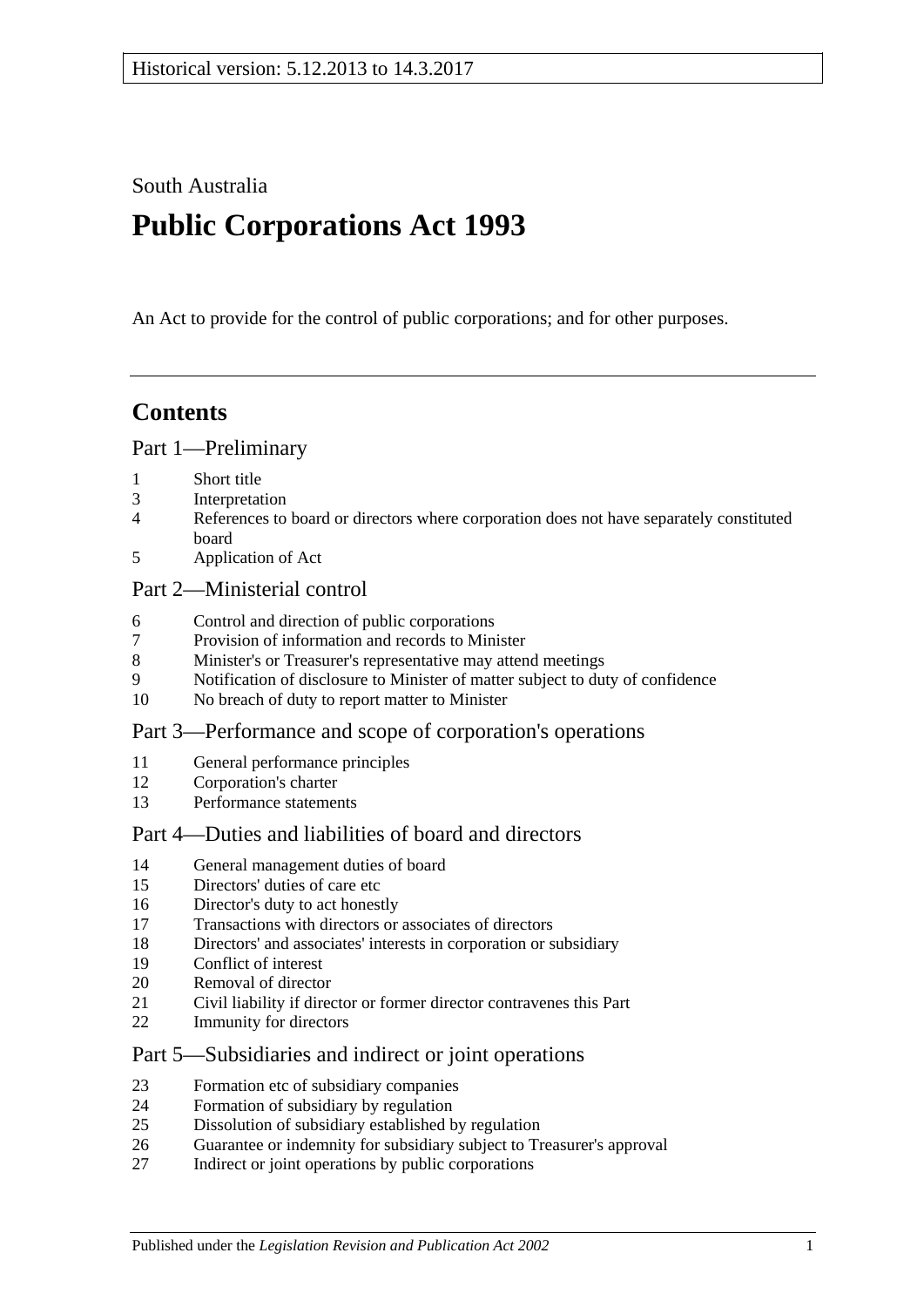## [Part 6—Financial and other provisions](#page-15-2)

- [Guarantee by Treasurer of corporation's liability](#page-15-3)
- [Tax and other liabilities of corporation](#page-15-4)
- [Dividends](#page-16-0)
- [Internal audits and audit committee](#page-16-1)
- [Accounts and external audit](#page-17-0)
- [Annual reports](#page-17-1)
- [Remuneration of corporation's directors](#page-18-0)
- [Minister to be consulted as to appointment or removal of chief executive officer](#page-18-1)
- [Delegation](#page-18-2)
- 36A [Duty of employees to act honestly](#page-19-0)
- 36B [Duty of senior executives with respect to conflict of interest](#page-19-1)
- [Transactions with executives or associates of executives](#page-21-0)
- [Executives' and associates' interests in corporation or subsidiary](#page-22-0)
- 38A [Duty of employees with respect to conflict of interest](#page-23-0)
- 38B [Exclusion of operation of Commonwealth industrial relations legislation in specified cases](#page-24-0)
- [Validity of transactions of corporation](#page-24-1)
- [Power to investigate corporation's or subsidiary's operations](#page-25-0)
- [Approvals and exemptions](#page-27-0)<br>42 Proceedings for offences
- [Proceedings for offences](#page-27-1)
- [Regulations](#page-27-2)

#### [Schedule—Provisions applicable to subsidiaries](#page-27-3)

- [Application and interpretation](#page-27-4)
- [Direction by board of parent corporation](#page-27-5)
- [General management duties of board](#page-28-0)
- [Directors' duties of care etc](#page-28-1)<br>5 Directors' duties of honesty
- [Directors' duties of honesty](#page-29-0)
- [Transactions with directors or associates of directors](#page-29-1)
- [Directors' and associates' interests in subsidiary or parent corporation](#page-30-0)
- [Conflict of interest](#page-31-0)<br>9 Removal of directo
- [Removal of director or board](#page-32-0)
- [Civil liability if director or former director of subsidiary contravenes this Schedule](#page-32-1)
- [Immunity for directors of subsidiaries](#page-32-2)
- [Tax and other liabilities of subsidiary](#page-33-0)
- [Accounts and external audit](#page-33-1)
- [Delegation](#page-33-2)
- 14A [Duty of employees to act honestly](#page-34-0)
- 14B [Duty of senior executives with respect to conflict of interest](#page-35-0)
- [Transactions with executives or associates of executives](#page-37-0)
- [Executives' and associates' interests in subsidiary or parent corporation](#page-38-0)
- 16A [Duty of employees with respect to conflict of interest](#page-39-0)
- [Validity of transactions of subsidiary](#page-40-0)

#### [Legislative history](#page-41-0)

#### [Appendix—Divisional penalties and expiation fees](#page-43-0)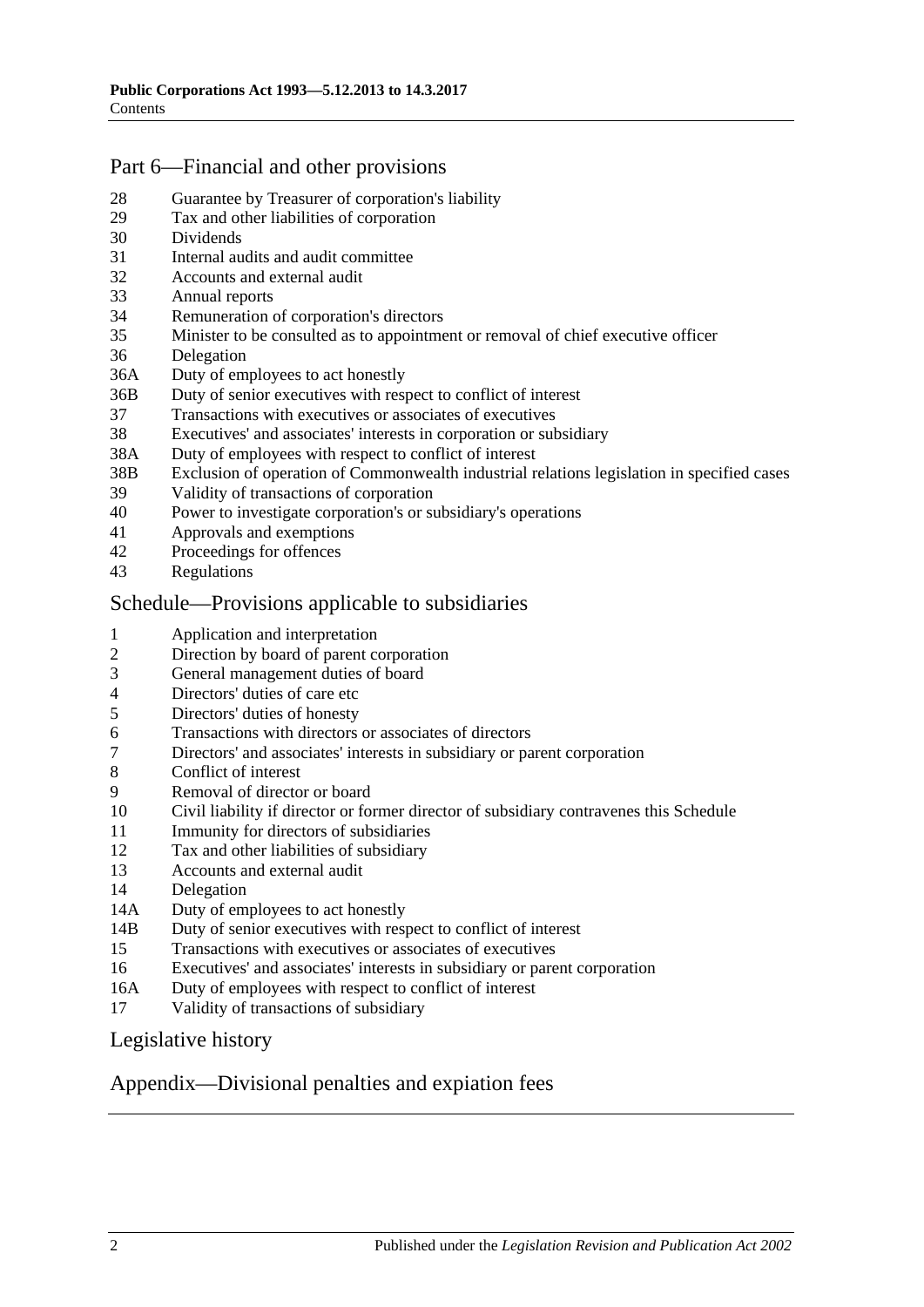### <span id="page-2-0"></span>**The Parliament of South Australia enacts as follows:**

# **Part 1—Preliminary**

#### <span id="page-2-1"></span>**1—Short title**

This Act may be cited as the *Public Corporations Act 1993*.

### <span id="page-2-2"></span>**3—Interpretation**

(1) In this Act—

*associate*—see [subsection](#page-3-0) (2);

*beneficial interest* in property includes a potential beneficial interest in property subject to a discretionary trust;

*beneficiary* includes a person who is an object of a discretionary trust;

*board* in relation to a public corporation, means the board of directors of the corporation (also see [section](#page-4-0) 4);

*council* means a municipal or district council;

*debenture* has the same meaning as in the *Corporations Act 2001* of the Commonwealth;

*director* in relation to a public corporation, means a person appointed as a member of the board of the corporation (also see [section](#page-4-0) 4);

*dividend* means payment out of profit (whether earned in the current or a previous financial year) or payment in the nature of a return of capital;

*domestic partner* means a person who is a domestic partner within the meaning of the *[Family Relationships Act](http://www.legislation.sa.gov.au/index.aspx?action=legref&type=act&legtitle=Family%20Relationships%20Act%201975) 1975*, whether declared as such under that Act or not;

*executive* in relation to a public corporation or a subsidiary of a public corporation, means an employee of the corporation or subsidiary who is concerned or takes part in the management of the corporation or subsidiary;

*financial year* in relation to a public corporation, means—

- (a) the period of 12 months ending on 30 June in any year; or
- (b) any other period of 12 months prescribed by regulation in relation to the corporation;

*incorporating Act* in relation to a statutory corporation or public corporation, means the Act by or under which the corporation is established;

*liability* includes contingent liability;

*managed investment scheme* has the same meaning as in the *Corporations Act 2001* of the Commonwealth;

*Minister* in relation to a public corporation, means the Minister to whom the administration of the corporation's incorporating Act is for the time being committed;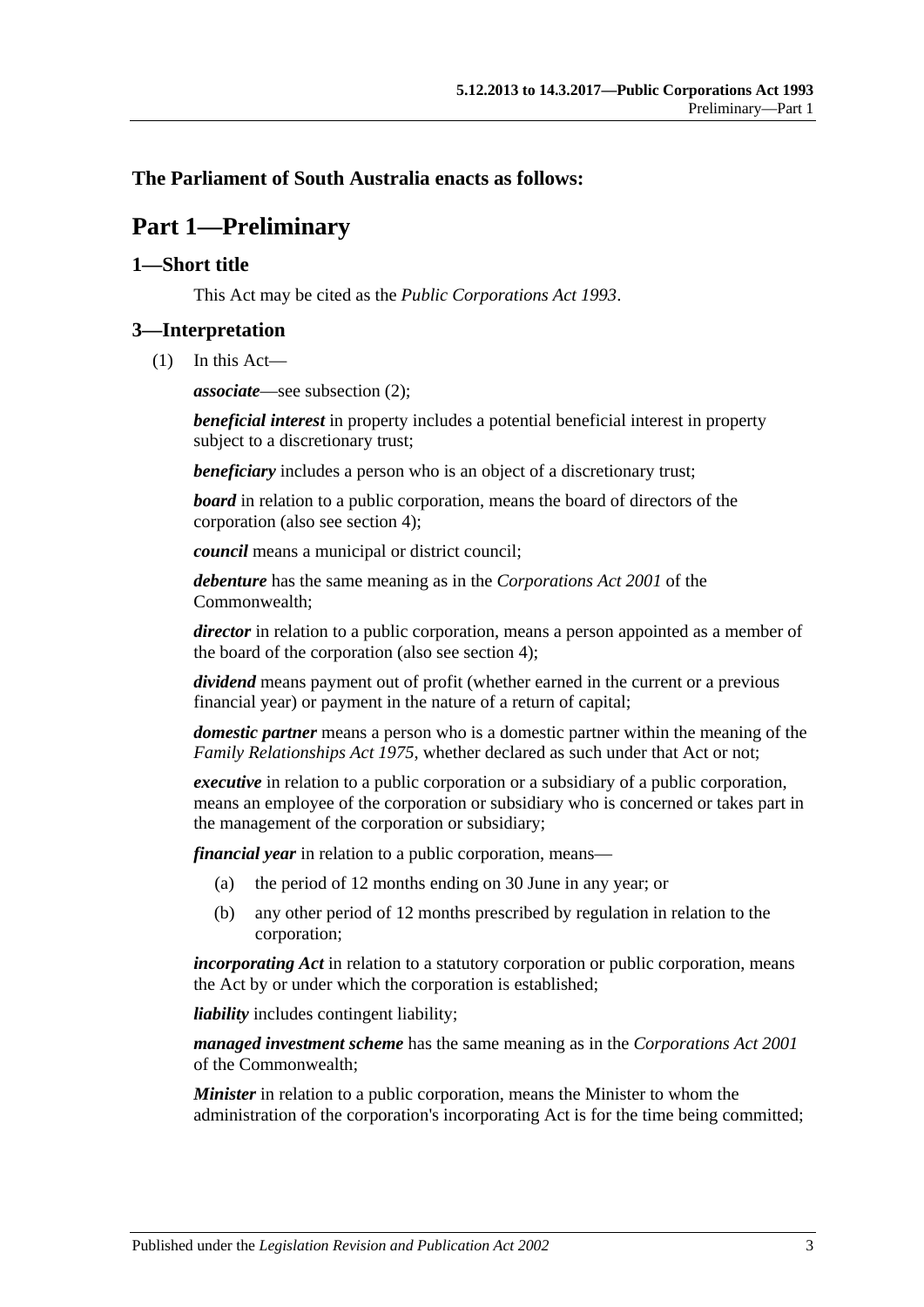*operations* of a public corporation or any of its subsidiaries includes, for any purposes specified by regulation, any operations carried out by a specified company or entity or pursuant to a specified trust scheme, partnership, joint venture or other scheme or arrangement and declared by regulation to form part of the operations of the corporation or any of its subsidiaries for those purposes;

#### *public corporation*—see [section](#page-4-2) 5(3);

*record* includes—

- (a) information stored or recorded by a computer or any other means; and
- (b) a computer tape or disk or any other device on or by which information is stored or recorded;

*relative* in relation to a person, means the spouse, domestic partner, parent or remoter linear ancestor, son, daughter or remoter issue or brother or sister of the person;

*relevant interest* has the same meaning as in the *Corporations Act 2001* of the Commonwealth;

*remuneration* in relation to an office or employment, includes any benefit of pecuniary value attaching to the office or employment;

*senior executive* in relation to a public corporation or a subsidiary of a public corporation, means an employee of the corporation or subsidiary holding or acting in—

- (a) the position of chief executive of the corporation or subsidiary; or
- (b) an executive position declared to be a senior executive's position by the corporation's Minister by notice in the Gazette (which notice may be varied or revoked by subsequent notice in the Gazette);

*spouse*—a person is the spouse of another if they are legally married;

*statutory corporation* means a body corporate (other than a council or university) that—

- (a) is established by or under another Act; and
- (b) comprises or includes, or has a governing body that comprises or includes, a Minister or a person or body appointed by the Governor or a Minister;

*subsidiary* in relation to a public corporation, means—

- (a) a company that is a subsidiary of the public corporation within the meaning of the *Corporations Act 2001* of the Commonwealth; or
- (b) a body corporate established as a subsidiary of the public corporation by regulation under [Part 5.](#page-13-3)
- <span id="page-3-1"></span><span id="page-3-0"></span>(2) For the purposes of this Act, a person is an associate of another person if—
	- (a) the other person is a relative of the person or of the person's spouse or domestic partner; or
	- (b) the other person—
		- (i) is a body corporate; and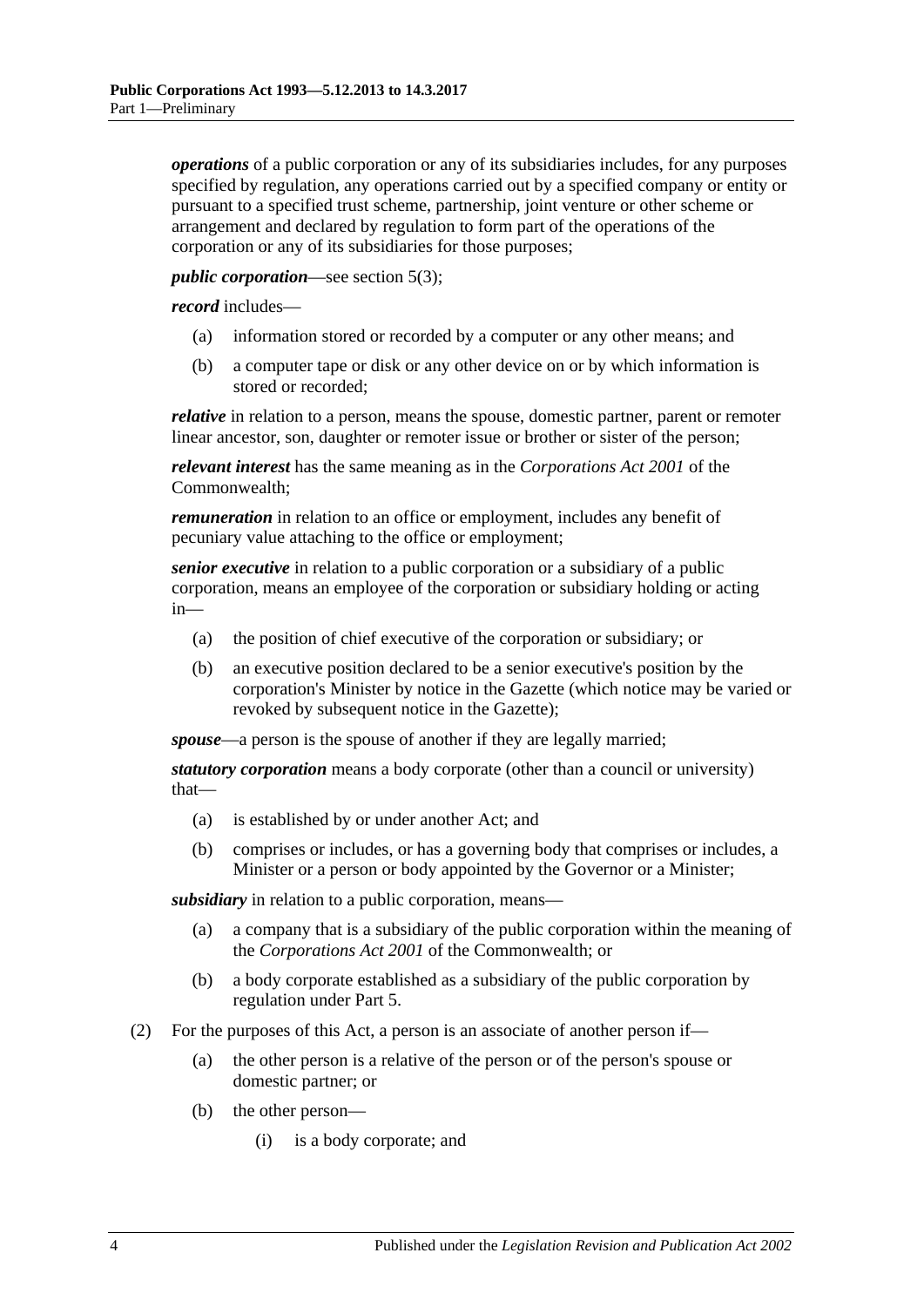- (ii) the person or a relative of the person or of the person's spouse or domestic partner has, or two or more such persons together have, a relevant interest or relevant interests in shares in the body corporate the nominal value of which is not less than 10 per cent of the nominal value of the issued share capital of the body corporate; or
- (c) the other person is a trustee of a trust of which the person, a relative of the person or of the person's spouse or domestic partner or a body corporate referred to in [paragraph](#page-3-1) (b) is a beneficiary; or
- (d) the person is declared by the regulations to be an associate of the other person.
- (3) For the purposes of this Act, in determining whether a company is a subsidiary of a public corporation, any shares held, or powers exercisable by, the corporation or any other body are not to be taken to be held or exercisable in a fiduciary capacity by reason of the fact that the corporation is an instrumentality of the Crown and holds its property on behalf of the Crown.

#### **Note—**

For definition of divisional penalties (and divisional expiation fees) see Appendix.

#### <span id="page-4-0"></span>**4—References to board or directors where corporation does not have separately constituted board**

Where a board of directors is not separately constituted as the governing body of a public corporation—

- (a) a reference in this Act to a board is, in relation to that corporation, a reference to the corporation; and
- (b) a reference in this Act to a director is, in relation to that corporation, a reference to a member of the corporation.

#### <span id="page-4-1"></span>**5—Application of Act**

- (1) A provision of this Act applies to a statutory corporation to which the provision is declared to apply—
	- (a) by the corporation's incorporating Act; or
	- (b) by regulation.
- (1a) If a provision of this Act is declared to apply to a statutory corporation (other than a corporation sole), [Part 4](#page-8-1) and [sections](#page-19-0) 36A to [38A](#page-23-0) (inclusive) apply to the corporation subject to any modifications prescribed by or under the corporation's incorporating Act or this Act.
- (2) Where a provision of this Act is declared by regulation to apply to a statutory corporation, the provision prevails to the extent of any inconsistency over the provisions of the corporation's incorporating Act.
- <span id="page-4-2"></span>(3) A reference in a provision of this Act to a public corporation is a reference to a statutory corporation to which the provision applies.
- (4) A declaration may not be made by regulation for the purposes of this section in a form such that a provision of this Act is declared to apply to more than one statutory corporation by the same regulation.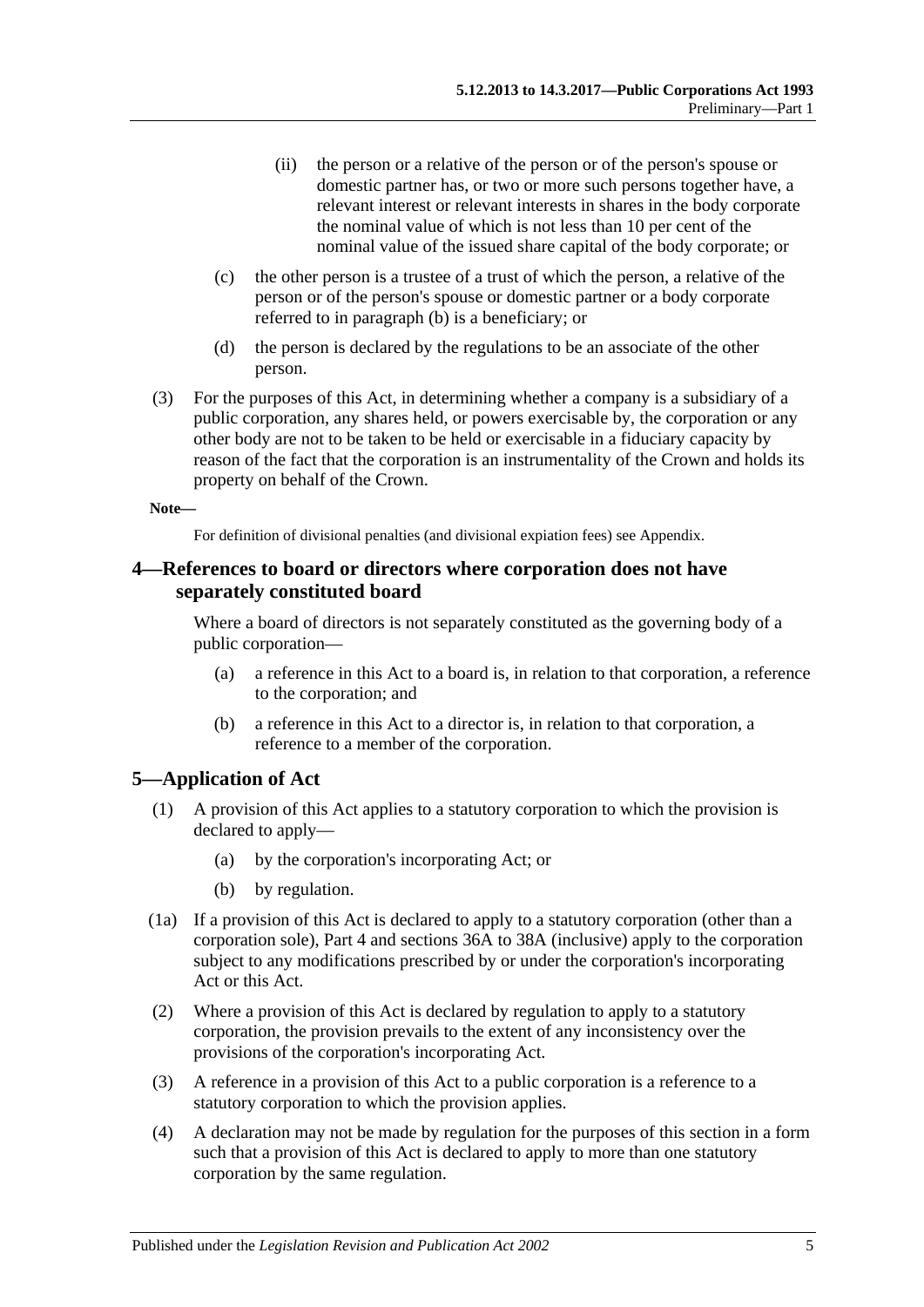# <span id="page-5-0"></span>**Part 2—Ministerial control**

#### <span id="page-5-1"></span>**6—Control and direction of public corporations**

- (1) A public corporation—
	- (a) is an instrumentality of the Crown and holds its property on behalf of the Crown; and
	- (b) is subject to control and direction by its Minister.
- (2) A direction may not be given by the Minister under this section contrary to the provisions of another Act.
- (3) The corporation may not be directed by its Minister to do anything that would be beyond its powers as provided by its incorporating Act and any other Act.
- (4) A direction given by the Minister under this section must be in writing.
- <span id="page-5-4"></span>(5) Subject to [subsection](#page-5-2) (7), where the Minister gives a direction to a public corporation under this section—
	- (a) the Minister must cause the direction to be published—
		- (i) by notice in the Gazette within 14 days after the direction was given; and
		- (ii) by tabling the direction in both Houses of Parliament within six sitting days after its publication in the Gazette; and
	- (b) the corporation must cause the direction to be published in its next annual report.
- <span id="page-5-3"></span>(6) Where the corporation is of the opinion that a direction should not be published for the reason that its publication—
	- (a) might detrimentally affect the corporation's commercial interests; or
	- (b) might constitute breach of a duty of confidence; or
	- (c) might prejudice an investigation of misconduct or possible misconduct,

the corporation may advise the Minister of that opinion giving the reason for the opinion.

- <span id="page-5-2"></span>(7) Where the Minister is satisfied that a direction should not be published for a reason referred to in [subsection](#page-5-3) (6), the direction need not be published by the Minister or the corporation as required by [subsection](#page-5-4) (5) but—
	- (a) the Minister must cause a copy of the direction to be presented to the Economic and Finance Committee of the Parliament within 14 days after the direction was given; and
	- (b) the corporation must cause a statement of the fact that the direction was given to be published in its next annual report.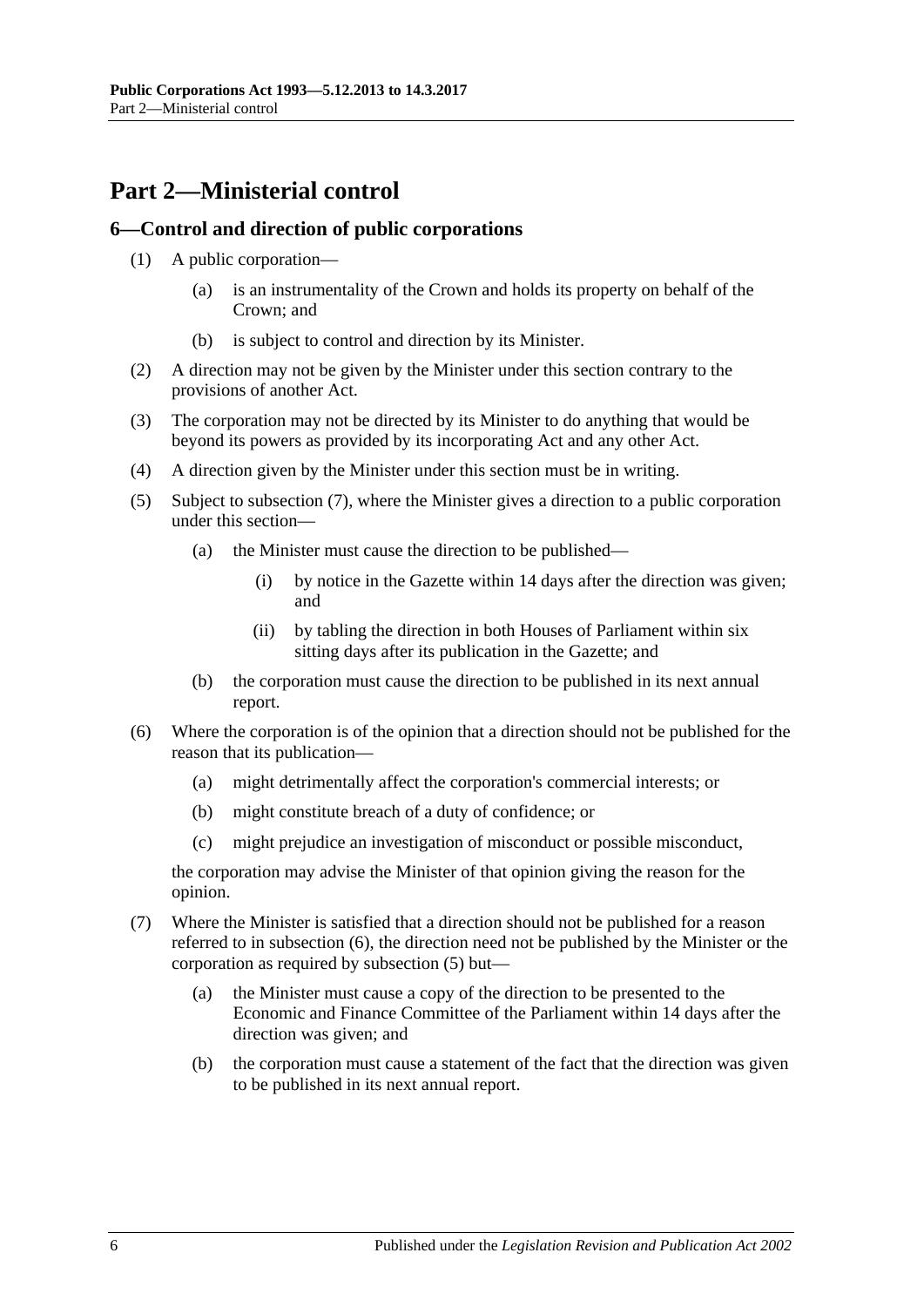#### <span id="page-6-0"></span>**7—Provision of information and records to Minister**

- (1) A public corporation must, at the request in writing of its Minister, furnish the Minister with such information or records in the possession or control of the corporation as the Minister may require in such manner and form as the Minister may require.
- (2) Where a record in the possession or control of the corporation is furnished to the Minister under this section, the Minister may make, retain and deal with copies of the record as the Minister thinks fit.
- <span id="page-6-5"></span>(3) Where the corporation considers that any information or record furnished under this section contains matters that should be treated for any reason as confidential, the corporation may advise the Minister of that opinion giving the reason for the opinion, and the Minister may, subject to [subsection](#page-6-4) (4), act on that advice as the Minister thinks fit.
- <span id="page-6-4"></span>(4) Where the Minister is satisfied on the basis of the corporation's advice under [subsection](#page-6-5) (3) that the corporation owes a duty of confidence in respect of a matter, the Minister must ensure the observance of that duty in respect of the matter, but this subsection does not prevent the Minister from disclosing the matter as required in the proper performance of ministerial functions or duties.

### <span id="page-6-1"></span>**8—Minister's or Treasurer's representative may attend meetings**

- (1) A person authorised in writing by a public corporation's Minister or the Treasurer may attend (but not participate in) any meeting of the board of the corporation and may have access to papers provided to directors for the purposes of the meeting.
- <span id="page-6-7"></span>(2) Where the board considers that a matter dealt with at a meeting attended by a representative of the Minister or the Treasurer should be treated for any reason as confidential, the board may advise the Minister or the Treasurer, as the case may require, of that opinion giving the reason for the opinion, and the Minister or the Treasurer may, subject to [subsection](#page-6-6) (3), act on that advice as the Minister or the Treasurer thinks fit.
- <span id="page-6-6"></span>(3) Where the Minister or the Treasurer is satisfied on the basis of the board's advice under [subsection](#page-6-7) (2) that the corporation owes a duty of confidence in respect of a matter, the Minister or the Treasurer, as the case may be, must ensure the observance of that duty in respect of the matter, but this subsection does not prevent the Minister or the Treasurer from disclosing the matter as required in the proper performance of ministerial functions or duties.

## <span id="page-6-2"></span>**9—Notification of disclosure to Minister of matter subject to duty of confidence**

Where a public corporation discloses to its Minister in pursuance of this Act a matter in respect of which the corporation owes a duty of confidence, the corporation must give notice in writing of the disclosure to the person to whom the duty is owed.

#### <span id="page-6-3"></span>**10—No breach of duty to report matter to Minister**

A director of a public corporation does not commit any breach of duty by reporting a matter relating to the affairs of the corporation or a subsidiary of the corporation to the corporation's Minister.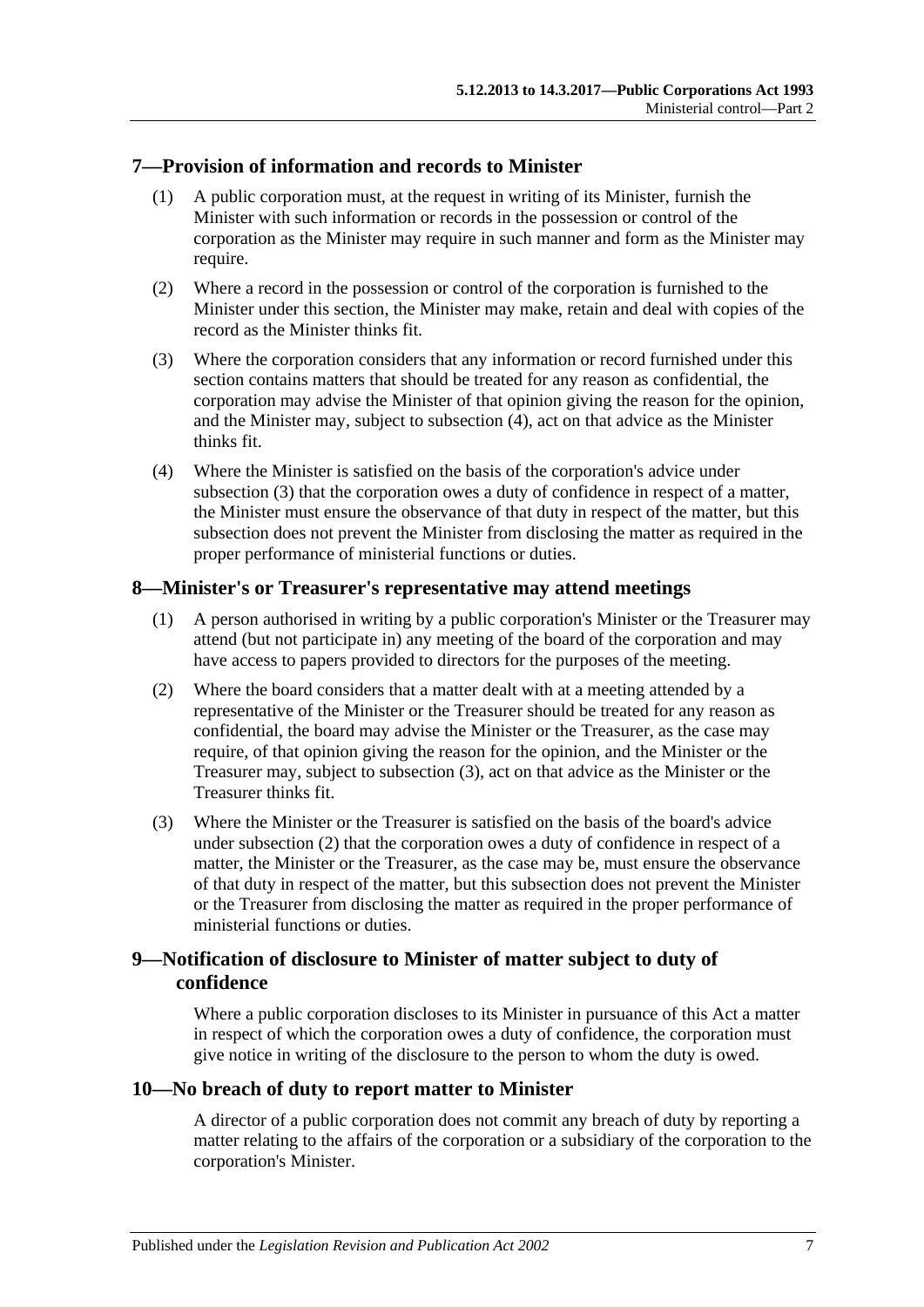# <span id="page-7-0"></span>**Part 3—Performance and scope of corporation's operations**

#### <span id="page-7-1"></span>**11—General performance principles**

- (1) A public corporation must perform its commercial operations in accordance with prudent commercial principles and use its best endeavours to achieve a level of profit consistent with its functions.
- (2) A public corporation must perform its non-commercial operations (if any) in an efficient and effective manner consistent with the requirements of its charter.
- (3) Where a public corporation's charter identifies any operations of the corporation as non-commercial operations, the operations are to be regarded as such for the purposes of this section.

#### <span id="page-7-2"></span>**12—Corporation's charter**

- (1) A charter must be prepared for a public corporation by its Minister and the Treasurer after consultation with the corporation.
- <span id="page-7-3"></span>(2) The charter must deal with the following matters:
	- (a) the nature and scope of the commercial operations to be undertaken, including—
		- (i) the nature and scope of any investment activities;
		- (ii) the nature and scope of any operations or transactions outside the State:
		- (iii) the nature and scope of any operations or transactions that may be undertaken by subsidiaries of the corporation, by other companies or entities associated with the corporation or pursuant to a trust scheme or a partnership or other scheme or arrangement for sharing of profits, co-operation or joint venture with another person; and
	- (b) the nature and scope of any non-commercial operations to be undertaken and the arrangements for their costing and funding; and
	- (c) all requirements of the corporation's Minister or the Treasurer as to—
		- (i) the corporation's obligations to report on its operations;
		- (ii) the form and contents of the corporation's accounts and financial statements;
		- (iii) any accounting, internal auditing or financial systems or practices to be established or observed by the corporation;
		- (iv) the setting of fees or charges, the acquisition or disposal of capital or assets or the borrowing or lending of money.
- (3) The charter may—
	- (a) limit the functions or powers of the corporation; and
	- (b) deal with any other matter not specifically referred to in [subsection](#page-7-3) (2).
- (4) The charter may not extend the functions or powers of the corporation as provided by the corporation's incorporating Act and any other Act.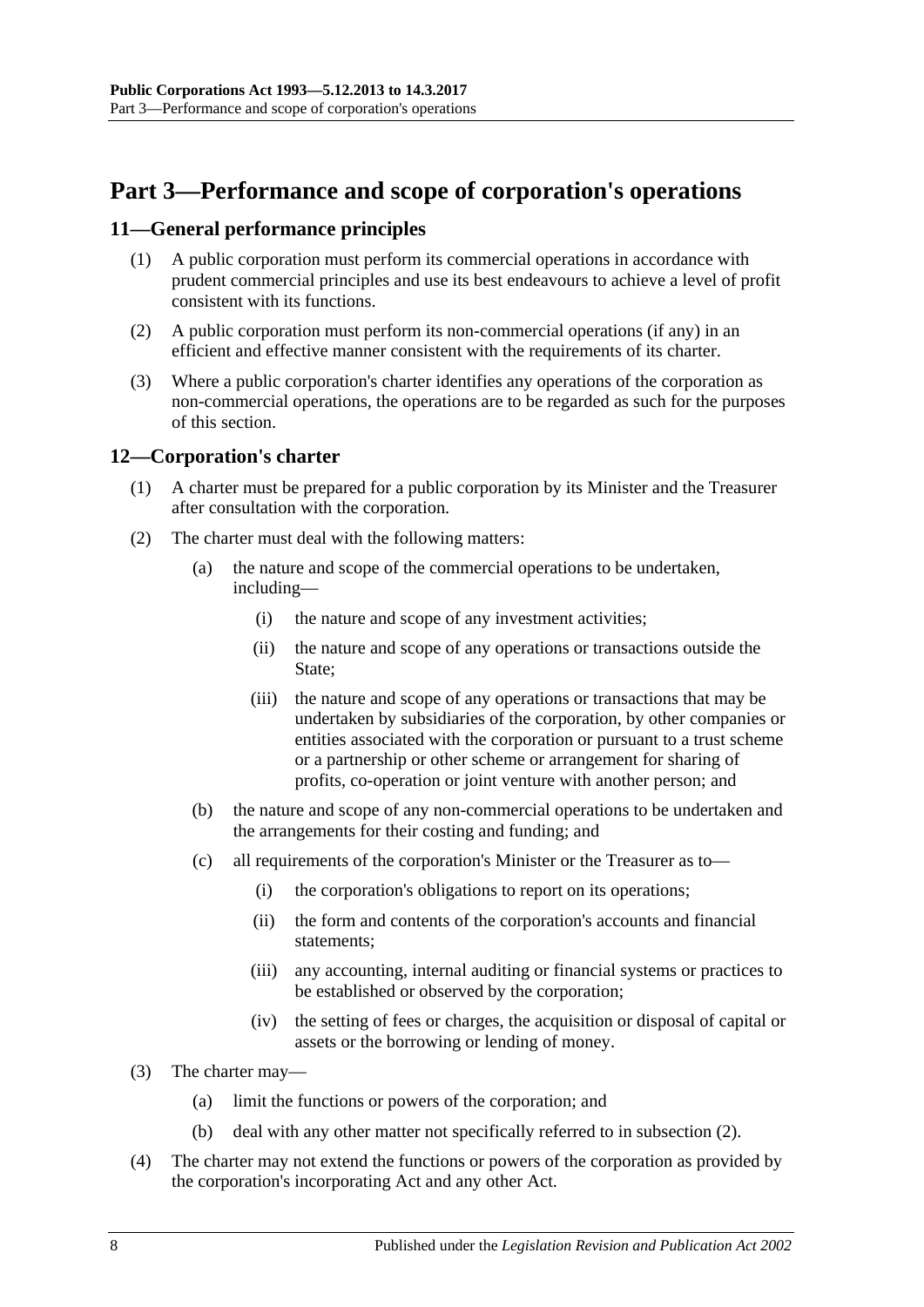- (5) The corporation's Minister and the Treasurer must, after consultation with the corporation, review the charter at the end of each financial year.
- (6) The corporation's Minister and the Treasurer may, after consultation with the corporation, amend the charter at any time.
- (7) The charter or any amendment to the charter comes into force and is binding on the corporation on a day specified in the charter or amendment (but without affecting any contractual obligations previously incurred by the corporation).
- <span id="page-8-3"></span>(8) On the charter or an amendment to the charter coming into force, the corporation's Minister must—
	- (a) within six sitting days, cause a copy of the charter, or the charter in its amended form, to be laid before both Houses of Parliament; and
	- (b) within 14 days (unless such a copy is sooner laid before both Houses of Parliament under [paragraph](#page-8-3) (a)), cause a copy of the charter, or the charter in its amended form, to be presented to the Economic and Finance Committee of the Parliament.

#### <span id="page-8-0"></span>**13—Performance statements**

- (1) The corporation's Minister and the Treasurer must, when preparing the charter for a public corporation, also prepare, after consultation with the corporation, a performance statement setting the various performance targets that the corporation is to pursue in the coming financial year or other period specified in the statement and dealing with such other matters as the Minister and the Treasurer consider appropriate.
- (2) The corporation's Minister and the Treasurer must, after consultation with the corporation, review the performance statement when reviewing the corporation's charter.
- (3) The corporation's Minister and the Treasurer may, after consultation with the corporation, amend the performance statement at any time.

## <span id="page-8-1"></span>**Part 4—Duties and liabilities of board and directors**

#### <span id="page-8-4"></span><span id="page-8-2"></span>**14—General management duties of board**

- (1) The board of a public corporation is responsible to its Minister for overseeing the operations of the corporation and its subsidiaries with the goal of—
	- (a) securing continuing improvements of performance; and
	- (b) protecting the long term viability of the corporation and the Crown's financial interests in the corporation.
- (2) Without limiting the effect of [subsection](#page-8-4) (1), the board must for that purpose ensure as far as practicable—
	- (a) that appropriate strategic and business plans and targets are established that are consistent with the corporation's charter and performance statement; and
	- (b) that the corporation and its subsidiaries have appropriate management structures and systems for monitoring management performance against plans and targets and that corrective action is taken when necessary; and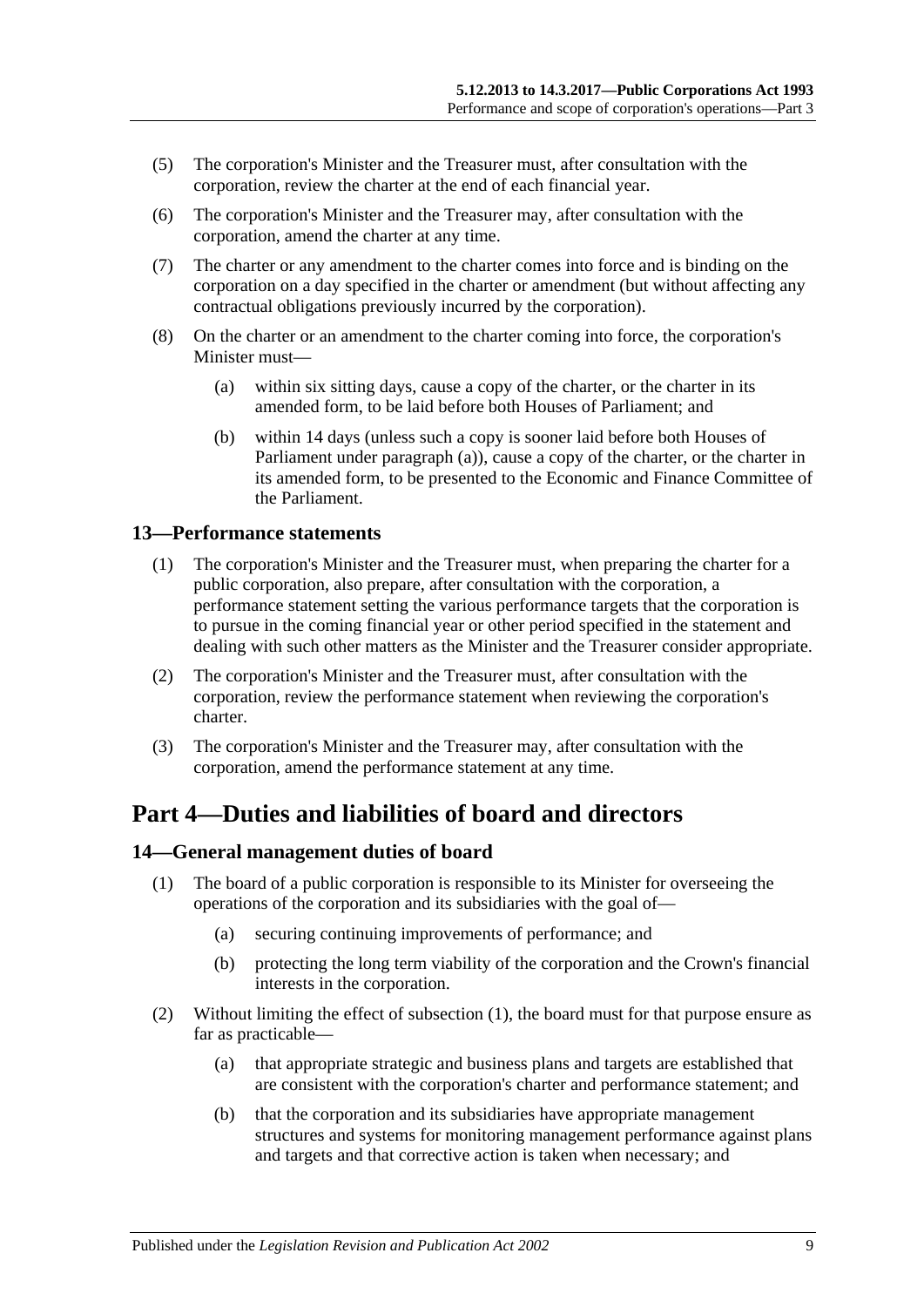- (c) that appropriate systems and practices are established for management and financial planning and control, including systems and practices for the maintenance of accurate and comprehensive records of all transactions, assets and liabilities and physical and human resources of the corporation and its subsidiaries; and
- (d) that all such plans, targets, structures, systems and practices are regularly reviewed and revised as necessary to address changing circumstances and reflect best current commercial practices; and
- (e) that the corporation and its subsidiaries operate within the limits imposed by the corporation's incorporating Act and charter and comply with the requirements imposed by or under this or any other Act or law; and
- (f) that the corporation and its subsidiaries observe high standards of corporate and business ethics; and
- (g) that the corporation's Minister receives regular reports on the performance of the corporation and its subsidiaries and on the initiatives of the board; and
- (h) that the corporation's Minister is advised, as soon as practicable, of any material development that affects the financial or operating capacity of the corporation or any of its subsidiaries or gives rise to an expectation that the corporation or any of its subsidiaries may not be able to meet its debts as and when they fall due; and
- (i) that all information furnished to the corporation's Minister by the corporation or any of its subsidiaries is accurate and comprehensive.

#### <span id="page-9-0"></span>**15—Directors' duties of care etc**

- (1) A director of a public corporation must at all times exercise a reasonable degree of care and diligence in the performance of his or her functions, and (without limiting the effect of the foregoing) for that purpose—
	- (a) must take reasonable steps to inform himself or herself about the corporation and its subsidiaries, their businesses and activities and the circumstances in which they operate; and
	- (b) must take reasonable steps through the processes of the board to obtain sufficient information and advice about all matters to be decided by the board or pursuant to a delegation to enable him or her to make conscientious and informed decisions; and
	- (c) must exercise an active discretion with respect to all matters to be decided by the board or pursuant to a delegation.
- (2) A director is not bound to give continuous attention to the affairs of the corporation but is required to exercise reasonable diligence in attendance at and preparation for board meetings.
- (3) In determining the degree of care and diligence required to be exercised by a director, regard must be had to the skills, knowledge or acumen possessed by the director and to the degree of risk involved in any particular circumstances.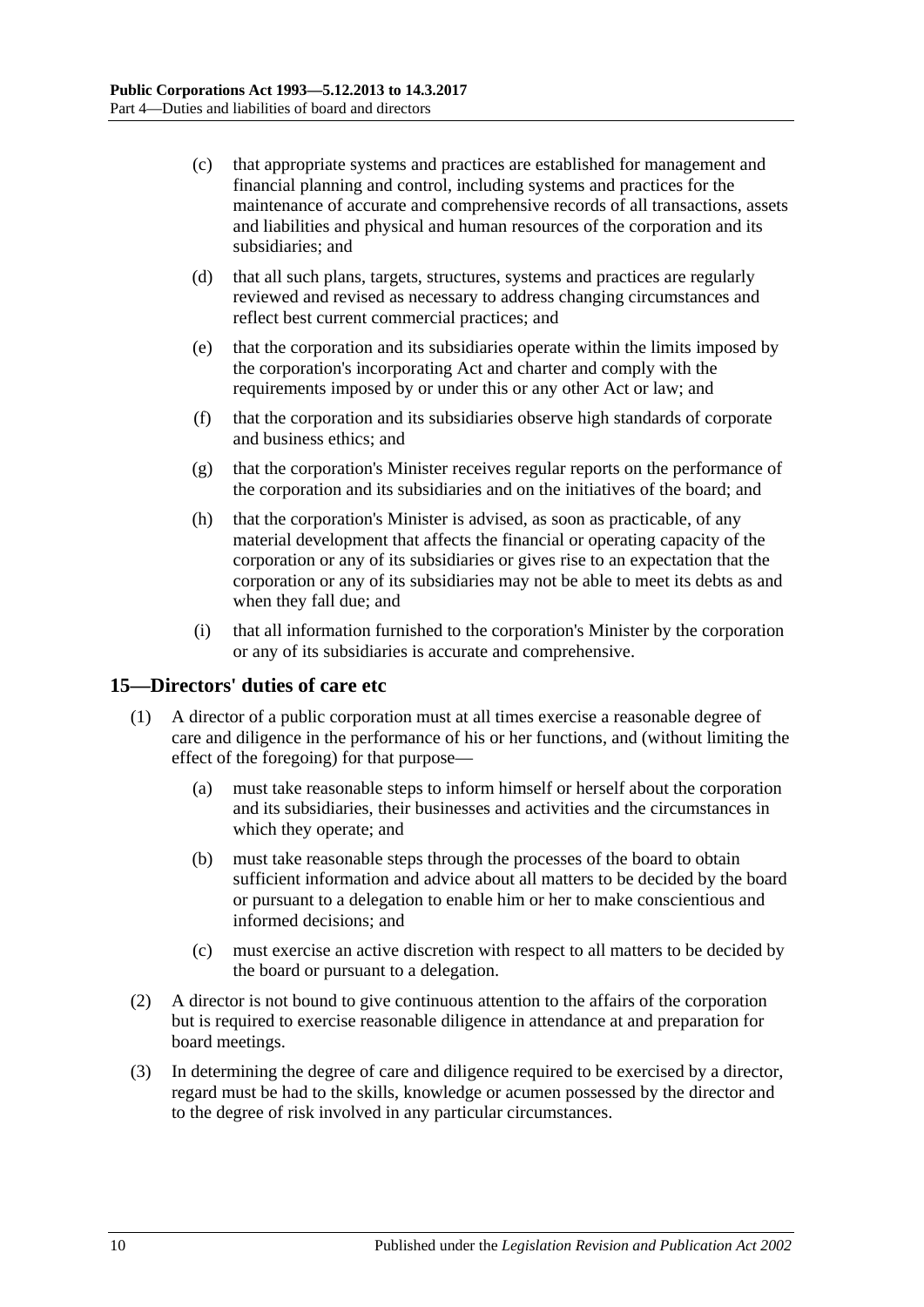<span id="page-10-2"></span>(4) If a director of a public corporation is culpably negligent in the performance of his or her functions, the director is guilty of an offence.

Penalty: Division 4 fine.

- (5) A director is not culpably negligent for the purposes of [subsection](#page-10-2) (4) unless the court is satisfied the director's conduct fell sufficiently short of the standards required under this Act of the director to warrant the imposition of a criminal sanction.
- (6) A director of a public corporation does not commit any breach of duty under this section by acting in accordance with a direction or requirement of the Minister or the Treasurer under this Act.

#### <span id="page-10-3"></span><span id="page-10-0"></span>**16—Director's duty to act honestly**

(1) A director of a public corporation must at all times act honestly in the performance of the functions of his or her office, whether within or outside the State.

Penalty: Division 4 fine or division 4 imprisonment, or both.

(2) [Subsection](#page-10-3) (1) does not apply to conduct that is merely of a trivial character and does not result in significant detriment to the public interest.

## <span id="page-10-4"></span><span id="page-10-1"></span>**17—Transactions with directors or associates of directors**

- (1) Neither a director of a public corporation nor an associate of a director of a public corporation may, without the approval of the corporation's Minister, be directly or indirectly involved in a transaction with the corporation or a subsidiary of the corporation.
- (2) A person will be treated as being indirectly involved in a transaction for the purposes of [subsection](#page-10-4) (1)—
	- (a) if the person initiates, promotes or takes any part in negotiations or steps leading to the making of the transaction with a view to that person or an associate of that person gaining some financial or other benefit (whether immediately or at a time after the making of the transaction); and
	- (b) despite the fact that neither that person nor an agent, nominee or trustee of that person becomes a party to the transaction.
- (3) [Subsection](#page-10-4) (1) does not apply—
	- $(a)$  to
		- (i) the receipt by the corporation or a subsidiary of the corporation of deposits of money or investments;
		- (ii) the provision of loans or other financial accommodation by the corporation or a subsidiary of the corporation for domestic or non-commercial purposes;
		- (iii) the provision of accident, health, life, property damage or income protection insurance or insurance against other risks (excluding credit or financial risks) by the corporation or a subsidiary of the corporation;
		- (iv) the provision of services (other than financial or insurance services) by the corporation or a subsidiary of the corporation,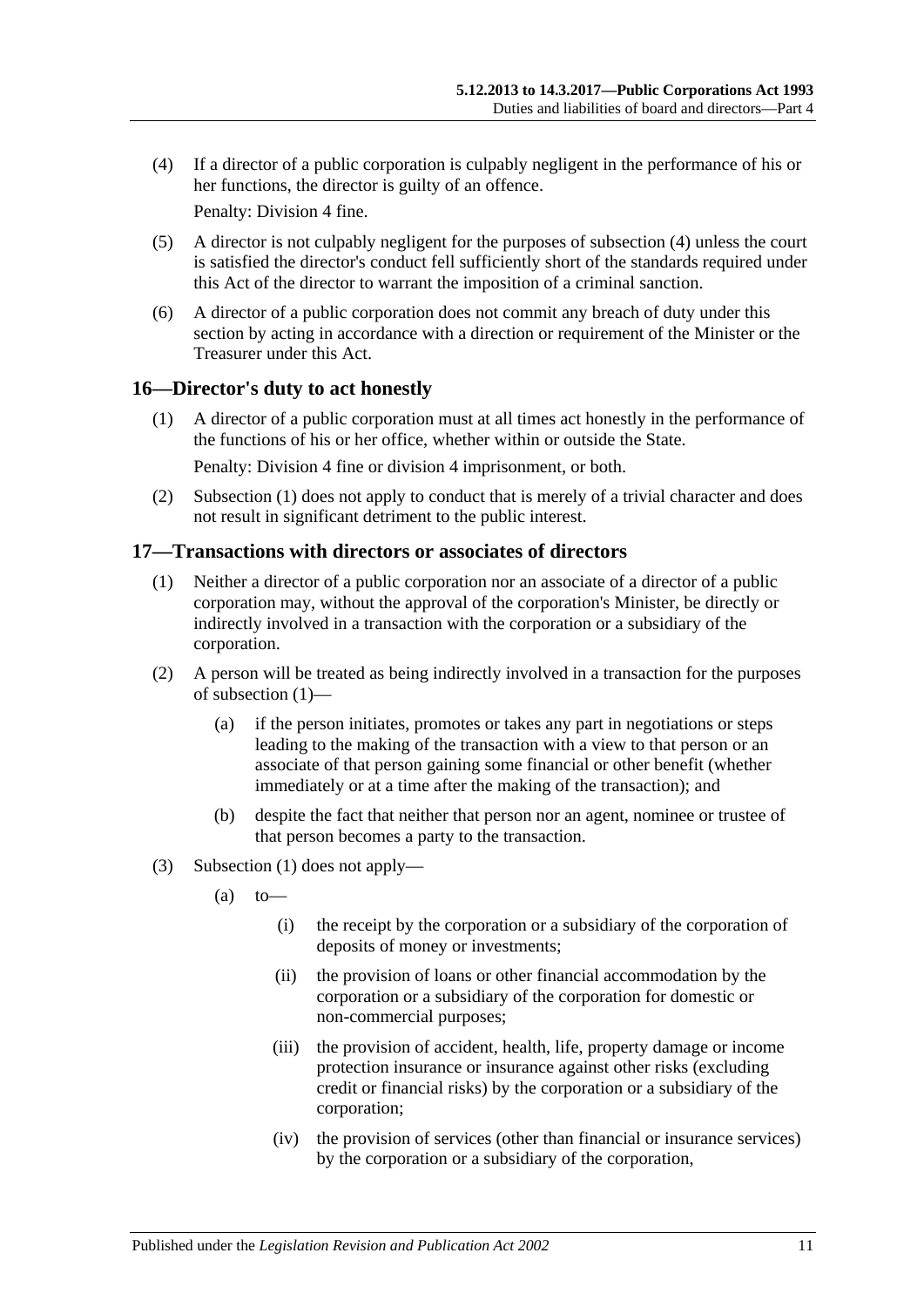in the ordinary course of its ordinary business and on ordinary commercial terms; or

- (ab) to the employment of a person under a contract of service with the corporation or a subsidiary of the corporation or to a transaction that is ancillary or incidental to such employment; or
- (b) to transactions of a prescribed class.
- <span id="page-11-1"></span>(4) If a transaction is made with a public corporation or a subsidiary of a public corporation in contravention of [subsection](#page-10-4) (1), the transaction is liable to be avoided by the corporation or by the corporation's Minister.
- (5) A transaction may not be avoided under [subsection](#page-11-1) (4) if a person has acquired an interest in property the subject of the transaction in good faith for valuable consideration and without notice of the contravention.
- (6) A director of a public corporation must not counsel, procure, induce or be in any way (whether by act or omission or directly or indirectly) knowingly concerned in, or party to, a contravention of [subsection](#page-10-4) (1).

Penalty:

If an intention to deceive or defraud is proved—Division 4 fine or division 4 imprisonment, or both.

In any other case—Division 6 fine.

#### <span id="page-11-2"></span><span id="page-11-0"></span>**18—Directors' and associates' interests in corporation or subsidiary**

- (1) Neither a director of a public corporation nor an associate of a director of a public corporation may, without the approval of the corporation's Minister—
	- (a) have or acquire a beneficial interest in shares in, debentures of or managed investment schemes of the corporation or any subsidiary of the corporation; or
	- (b) have or hold or acquire (whether alone or with another person or persons) a right or option in respect of the acquisition or disposal of shares in, debentures of or interests in managed investment schemes of the corporation or any of its subsidiaries; or
	- (c) be a party to, or entitled to a benefit under, a contract under which a person has a right to call for or make delivery of shares in, debentures of or interests in managed investment schemes of the corporation or any of its subsidiaries.
- (2) A director of a public corporation must not counsel, procure, induce or be in any way (whether by act or omission or directly or indirectly) knowingly concerned in, or party to, a contravention of [subsection](#page-11-2) (1).

Penalty:

If an intention to deceive or defraud is proved—Division 4 fine or division 4 imprisonment, or both.

In any other case—Division 6 fine.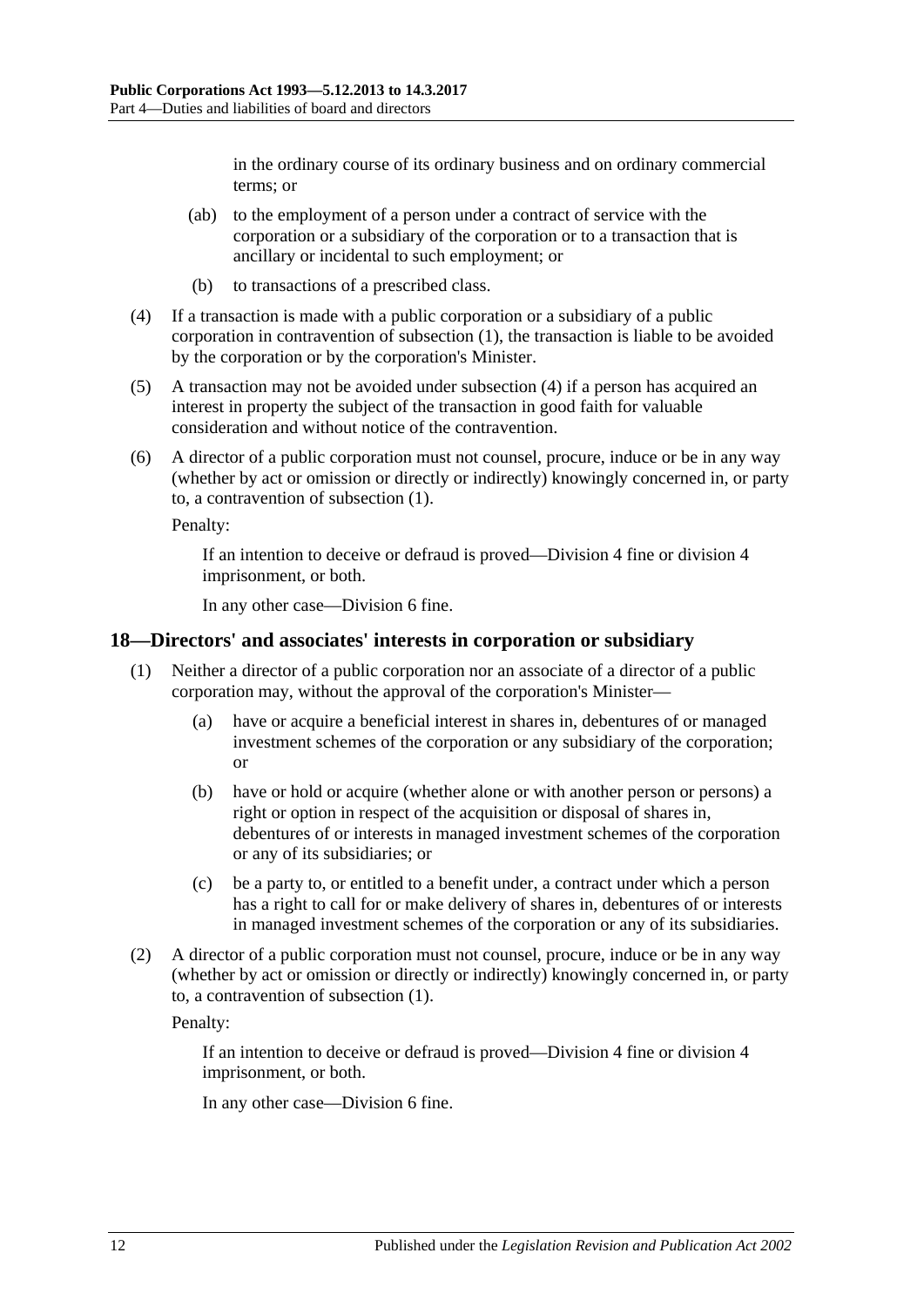#### <span id="page-12-1"></span><span id="page-12-0"></span>**19—Conflict of interest**

- (1) A director of a public corporation who has a direct or indirect personal or pecuniary interest in a matter decided or under consideration by the board—
	- (a) must, as soon as reasonably practicable, disclose in writing to the board full and accurate details of the interest; and
	- (b) must not take part in any discussion by the board relating to that matter; and
	- (c) must not vote in relation to that matter; and
	- (d) must be absent from the meeting room when any such discussion or voting is taking place.

Penalty: Division 4 fine.

- (2) If a director makes a disclosure of interest and complies with the other requirements of [subsection](#page-12-1) (1) in respect of a proposed contract—
	- (a) the contract is not liable to be avoided by the corporation; and
	- (b) the director is not liable to account to the corporation for profits derived from the contract.
- <span id="page-12-2"></span>(3) If a director fails to make a disclosure of interest or fails to comply with any other requirement of [subsection](#page-12-1) (1) in respect of a proposed contract, the contract is liable to be avoided by the corporation or by the corporation's Minister.
- (4) A contract may not be avoided under [subsection](#page-12-2) (3) if a person has acquired an interest in property the subject of the contract in good faith for valuable consideration and without notice of the contravention.
- (5) Where a director of a public corporation has or acquires a personal or pecuniary interest, or is or becomes the holder of an office, such that it is reasonably foreseeable that a conflict might arise with his or her duties as a director of the corporation, the director must, as soon as reasonably practicable, disclose in writing to the board of the corporation full and accurate details of the interest or office.

Penalty: Division 4 fine.

- (6) A disclosure under this section must be recorded in the minutes of the board and reported to the corporation's Minister.
- (7) If, in the opinion of the corporation's Minister, a particular interest or office of a director is of such significance that the holding of the interest or office is not consistent with the proper discharge of the duties of the director, the Minister may require the director either to divest himself or herself of the interest or office or to resign from the board (and non-compliance with the requirement constitutes misconduct and hence a ground for removal of the director from the board).
- (8) Without limiting the effect of this section, a director will be taken to have an interest in a matter for the purposes of this section if an associate of the director has an interest in the matter.
- (9) This section does not apply in relation to a matter in which a director has an interest while the director remains unaware that he or she has an interest in the matter, but in any proceedings against the director the burden will lie on the director to prove that he or she was not, at the material time, aware of his or her interest.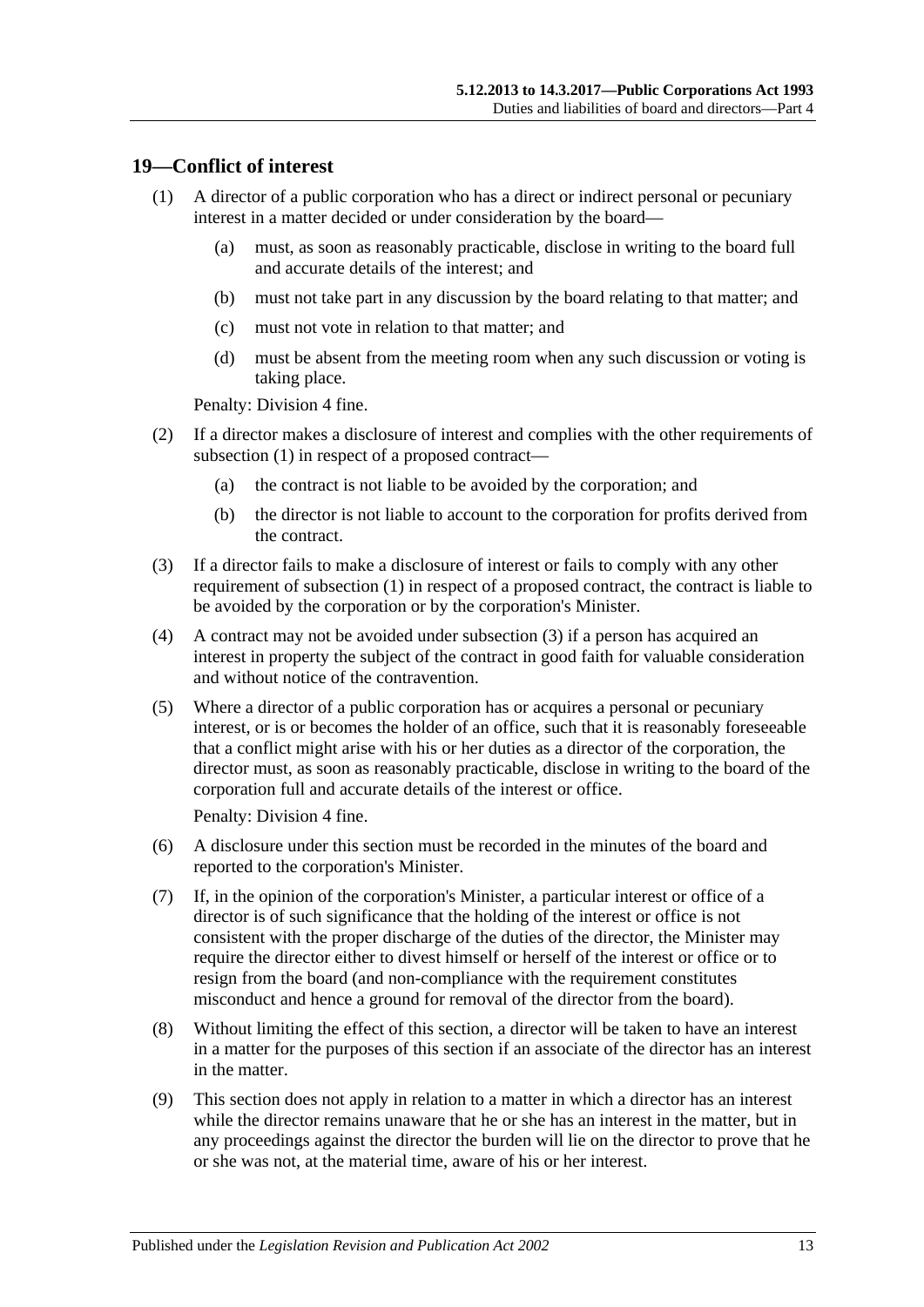#### <span id="page-13-0"></span>**20—Removal of director**

Non-compliance by a director of a public corporation with a duty imposed by this Act constitutes a ground for removal of the director from office in accordance with the provisions of the corporation's incorporating Act.

#### <span id="page-13-1"></span>**21—Civil liability if director or former director contravenes this Part**

- (1) If a person who is a director or former director of a public corporation is convicted of an offence for a contravention of this Part (other than an offence consisting of culpable negligence), the court by which the person is convicted may, in addition to imposing a penalty, order the convicted person to pay to the corporation—
	- (a) if the court is satisfied that the person or any other person made a profit as a result of the contravention—an amount equal to the profit; and
	- (b) if the court is satisfied that the corporation or a subsidiary of the corporation suffered loss or damage as a result of the contravention—compensation for the loss or damage.
- (2) If a person who is a director or former director of a public corporation is guilty of a contravention of this Part for which a criminal penalty is fixed (other than a contravention consisting of culpable negligence), the corporation or the corporation's Minister may (whether or not proceedings have been brought for the offence) recover from the person by action in a court of competent jurisdiction—
	- (a) if the person or any other person made a profit as a result of the contravention—an amount equal to the profit; and
	- (b) if the corporation or a subsidiary of the corporation suffered loss or damage as a result of the contravention—compensation for the loss or damage.

## <span id="page-13-5"></span><span id="page-13-2"></span>**22—Immunity for directors**

- (1) Subject to this Act, no civil liability attaches to a director of a public corporation for an act or omission in the performance or discharge, or purported performance or discharge, of the director's functions or duties.
- (2) An action that would, but for [subsection](#page-13-5) (1), lie against the director lies instead against the corporation.
- (3) This section does not prejudice rights of action of the Crown or the corporation in respect of an act or omission not in good faith.

# <span id="page-13-3"></span>**Part 5—Subsidiaries and indirect or joint operations**

## <span id="page-13-4"></span>**23—Formation etc of subsidiary companies**

- (1) A public corporation must not, without the approval of the Treasurer—
	- (a) form a subsidiary company; or
	- (b) acquire, or enter into any arrangement under which it will at a future time or would on the happening of some contingency hold, relevant interests in shares in a company such that the company becomes a subsidiary of the corporation.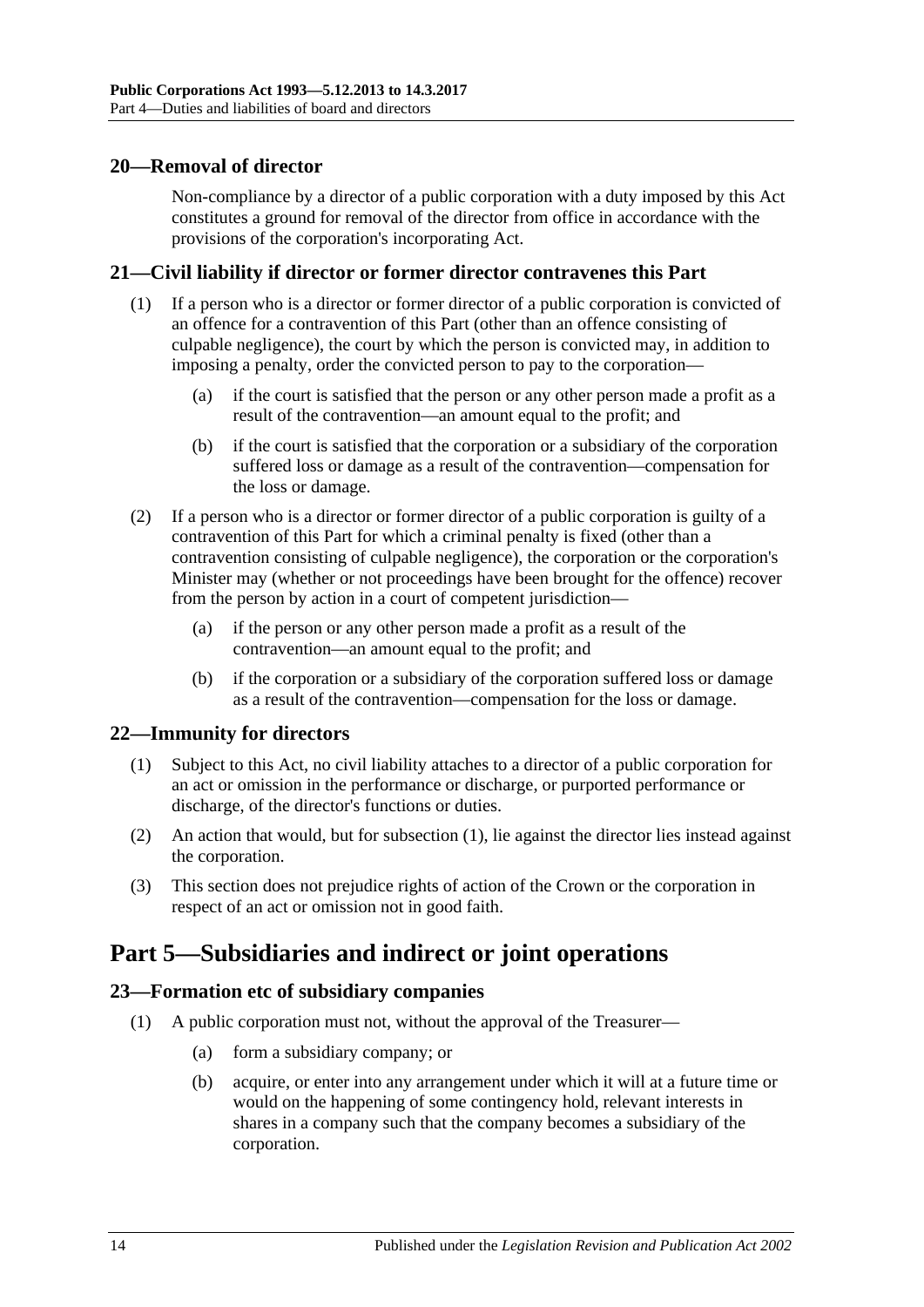- (2) The Treasurer may, as a condition of approval under this section, or by direction, require a public corporation to take steps to include in a subsidiary company's memorandum or articles of association such provisions as the Treasurer considers appropriate—
	- (a) imposing limitations on the nature or scope of the company's operations; or
	- (b) imposing other controls or practices,

consistent with those applicable to the corporation.

#### <span id="page-14-0"></span>**24—Formation of subsidiary by regulation**

- (1) The Governor may, by regulation, establish a body corporate as a subsidiary of a public corporation to which this section applies.
- (2) Regulations establishing a subsidiary of a public corporation—
	- (a) must name the body; and
	- (b) must constitute a board of directors as the body's governing body and provide for the appointment, term and conditions of office and removal of the directors; and
	- (c) must provide for the procedures governing the board's proceedings; and
	- (d) may limit the powers and functions of the body; and
	- (da) may confer jurisdiction on a court to review decisions or activities of the body; and
	- (e) may make any other provision (not inconsistent with this Act or the public corporation's incorporating Act) that is necessary or expedient for the purposes of the subsidiary.
- (3) Subject to any limitations in the regulations establishing the subsidiary and any directions given by its parent corporation, the powers and functions of a subsidiary of a public corporation established by regulation under this section are the same as those of the public corporation.
- (4) A subsidiary of a public corporation established by regulation under this section is an instrumentality of the Crown and holds its property on behalf of the Crown.
- (5) If a regulation establishing a subsidiary of a public corporation under this section is disallowed by either House of Parliament, the assets and liabilities of the subsidiary become assets and liabilities of the public corporation.

#### <span id="page-14-1"></span>**25—Dissolution of subsidiary established by regulation**

- (1) The Governor may, by regulation, dissolve a subsidiary established by regulation under this Part.
- <span id="page-14-2"></span>(2) The regulations may—
	- (a) provide for the disposition of the assets and liabilities of the subsidiary; and
	- (b) make any transitional or other provision that is necessary or expedient in connection with the dissolution of the subsidiary.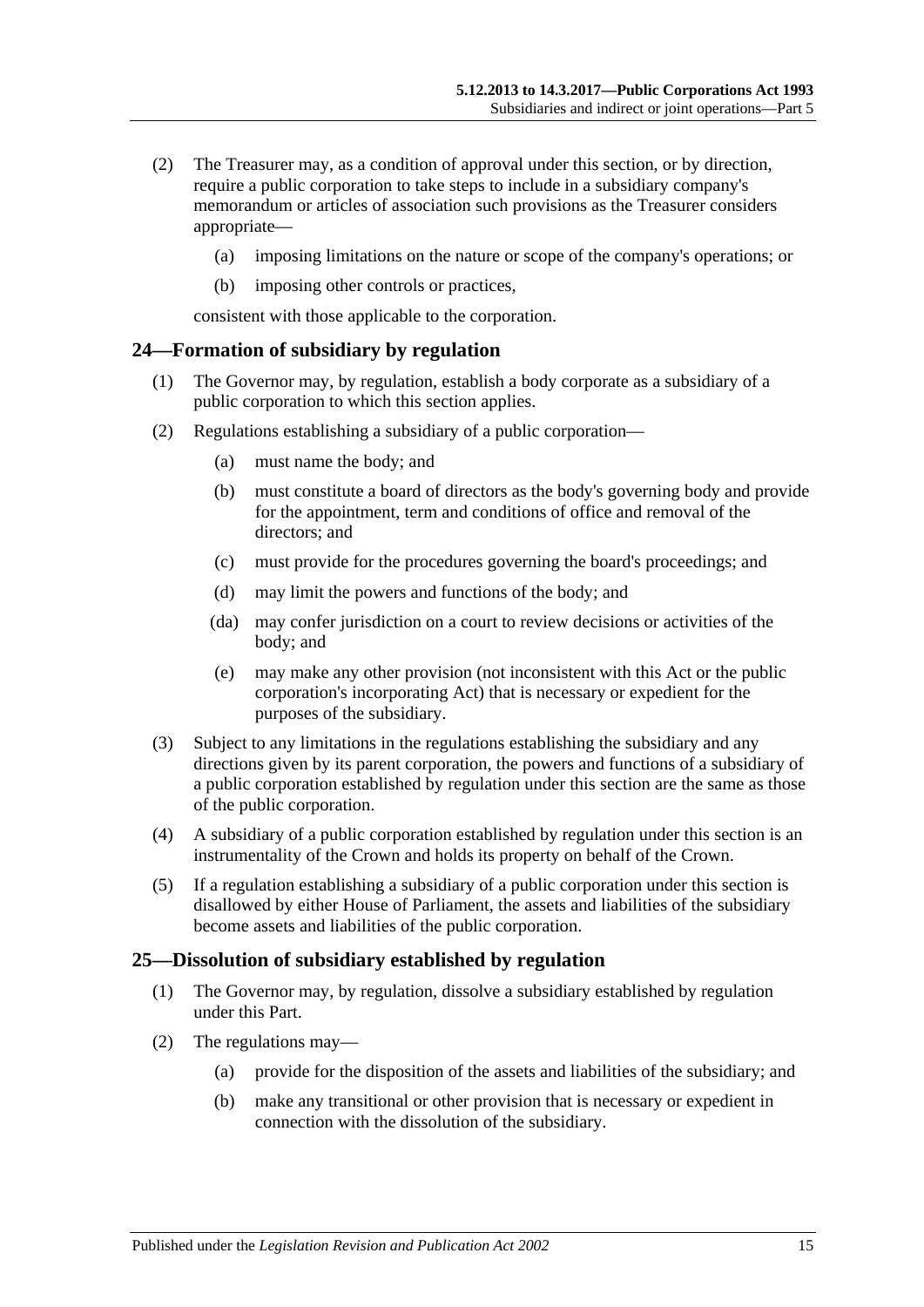(3) Notwithstanding [subsection](#page-14-2) (2), on the dissolution of a subsidiary under this section, the liabilities of the subsidiary become liabilities of its parent corporation subject to any provision made by regulation transferring the liabilities to the Crown or some other instrumentality of the Crown.

#### <span id="page-15-0"></span>**26—Guarantee or indemnity for subsidiary subject to Treasurer's approval**

A public corporation must not, without the approval of the Treasurer, give a guarantee or provide an indemnity in respect of liabilities of a company that is a subsidiary of the corporation.

### <span id="page-15-1"></span>**27—Indirect or joint operations by public corporations**

A public corporation must not, without the approval of the Treasurer, establish a trust scheme or a partnership or other scheme or arrangement for sharing of profits or joint venture with another person or undertake any operations or transactions pursuant to such a scheme or arrangement.

# <span id="page-15-2"></span>**Part 6—Financial and other provisions**

#### <span id="page-15-5"></span><span id="page-15-3"></span>**28—Guarantee by Treasurer of corporation's liability**

- (1) The liabilities of a public corporation are guaranteed by the Treasurer.
- (2) A liability of the Treasurer arising by virtue of a guarantee under [subsection](#page-15-5) (1) will be satisfied out of the Consolidated Account which is appropriated by this section to the necessary extent.
- (3) The Treasurer may, from time to time, after consultation with the board of a public corporation, fix charges to be paid by the corporation in respect of the guarantee provided under this section and determine the times and manner of their payment.

## <span id="page-15-4"></span>**29—Tax and other liabilities of corporation**

- (1) Except as otherwise determined by the Treasurer, a public corporation is liable to all such rates (other than rates that would be payable to a council), duties, taxes and imposts and has all such other liabilities and duties as would apply under the law of the State if the corporation were not an instrumentality of the Crown.
- <span id="page-15-6"></span>(2) Except as otherwise determined by the Treasurer, a public corporation is liable to pay to the Treasurer, for the credit of the Consolidated Account, such amounts as the Treasurer from time to time determines to be equivalent to—
	- (a) income tax and any other taxes or imposts that the corporation does not pay to the Commonwealth but would be liable to pay under the law of the Commonwealth if it were constituted and organised in such manner as the Treasurer determines to be appropriate for the purposes of this subsection as a public company or group of public companies carrying on the business carried on by the corporation; and
	- (b) rates that the corporation would be liable to pay to a council if the corporation were not an instrumentality of the Crown.
- (3) Amounts determined by the Treasurer to be payable under [subsection](#page-15-6) (2) must be paid by the corporation at the times and in the manner determined by the Treasurer.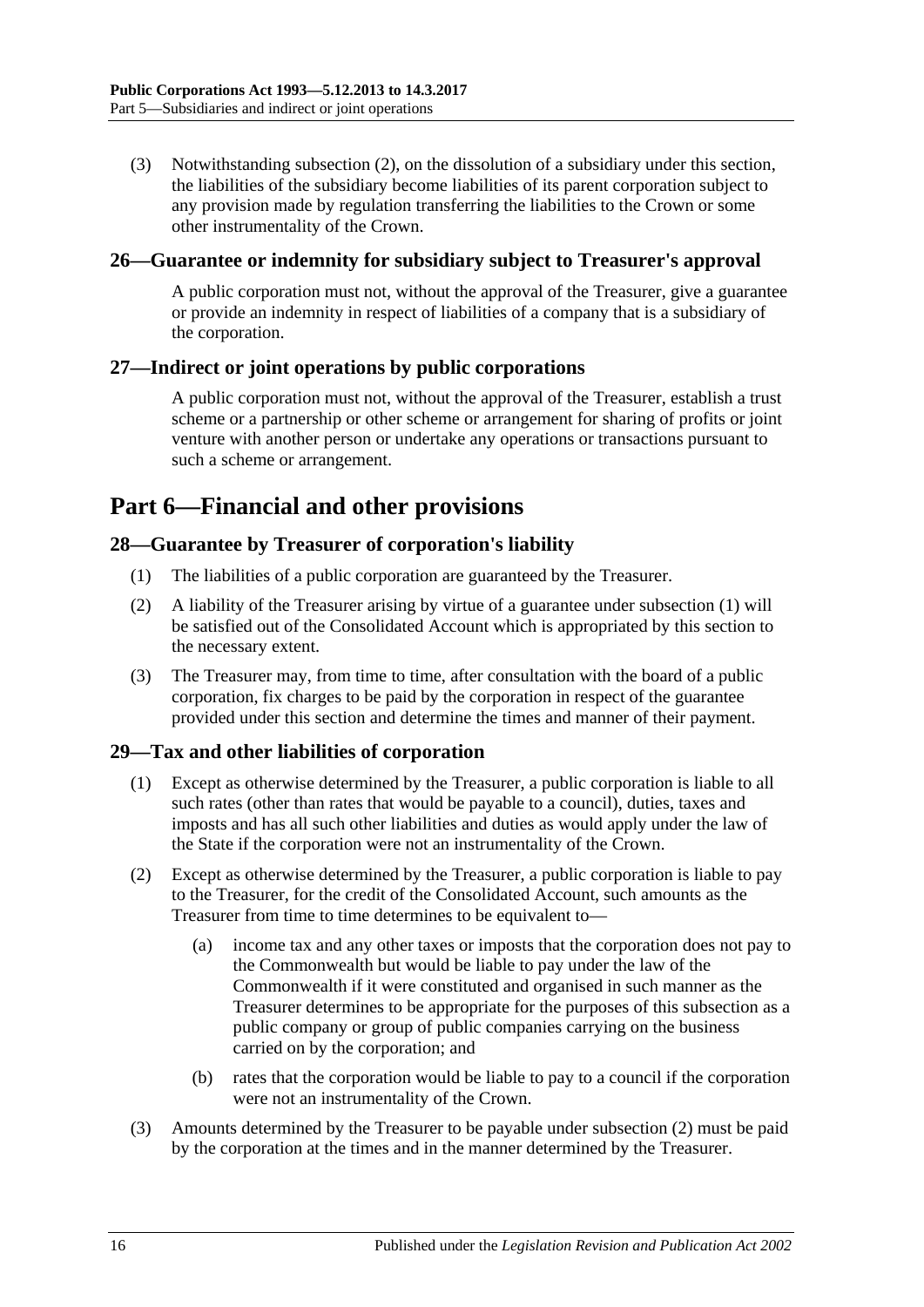(4) This section does not affect any liability that the corporation would have apart from this section to pay rates to a council.

#### <span id="page-16-2"></span><span id="page-16-0"></span>**30—Dividends**

- (1) A public corporation must, before the end of each financial year, recommend by writing to the Treasurer, that the corporation pay a specified dividend, or not pay any dividend, for that financial year, as the corporation considers appropriate.
- (2) The Treasurer may, after consultation with the corporation's Minister, by notice in writing to the corporation—
	- (a) approve a recommendation of the corporation under [subsection](#page-16-2) (1); or
	- (b) determine that a dividend specified by the Treasurer be paid, or that no dividend be paid,

as the Treasurer considers appropriate.

- <span id="page-16-3"></span>(3) The corporation must, if so required by the Treasurer by notice in writing to the corporation at any time during a financial year, recommend by writing to the Treasurer that a specified interim dividend or specified interim dividends be paid by the corporation for that financial year, or that no such dividend or dividends be paid by the corporation, as the corporation considers appropriate.
- (4) The Treasurer may, after consultation with the corporation's Minister, by notice in writing to the corporation—
	- (a) approve a recommendation of the corporation under [subsection](#page-16-3) (3); or
	- (b) determine that an interim dividend or interim dividends specified by the Treasurer be paid, or that no interim dividend be paid,

as the Treasurer considers appropriate.

- (5) Where the Treasurer approves a recommendation or determines under this section that a dividend or interim dividend or dividends be paid by the corporation, the dividend or interim dividend or dividends must be paid by the corporation to the Treasurer for the credit of the Consolidated Account in the manner and at the time or times determined by the Treasurer after consultation with the corporation.
- (6) A recommendation under this section must be made by the board of the corporation and may not be made by any person or committee pursuant to a delegation.

#### <span id="page-16-1"></span>**31—Internal audits and audit committee**

- (1) A public corporation must, unless exempted by the Treasurer, establish and maintain effective internal auditing of its operations and the operations of its subsidiaries.
- (2) A public corporation must, unless exempted by the Treasurer, establish an audit committee.
- (3) The audit committee will comprise—
	- (a) the board of the corporation, or such members of the board, as the board may from time to time determine; and
	- (b) such other person or persons as the board may from time to time appoint,

but may not include the chief executive officer of the corporation.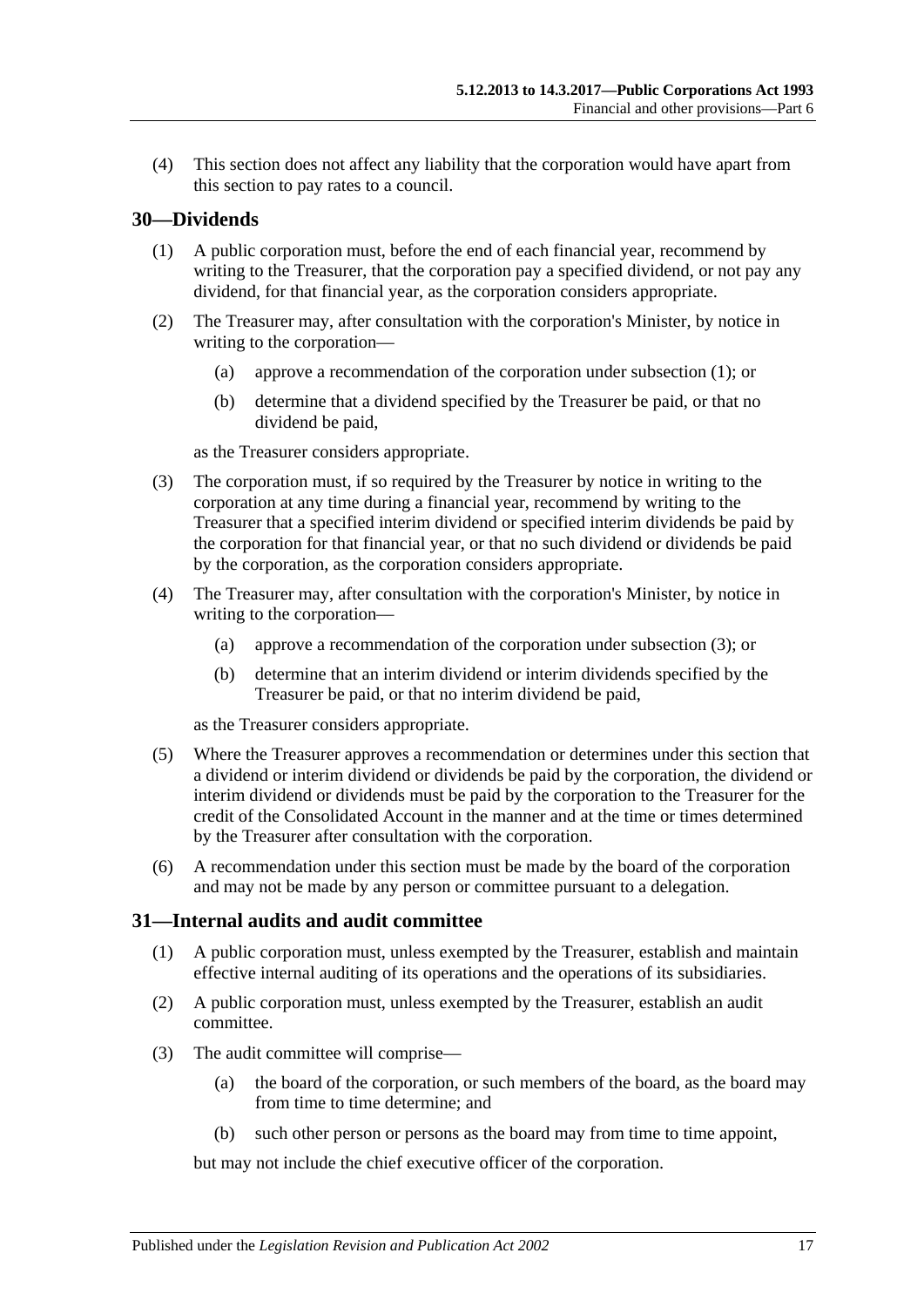- (4) The functions of a corporation's audit committee include—
	- (a) the reviewing of annual financial statements prior to their approval by the board to ensure that the statements provide a true and fair view of the state of affairs of the corporation and its subsidiaries; and
	- (b) liaising with external auditors on all matters concerning the conduct and outcome of annual audits of the corporation and its subsidiaries; and
	- (c) regular reviewing of the adequacy of the accounting, internal auditing, reporting and other financial management systems and practices of the corporation and its subsidiaries.

#### <span id="page-17-0"></span>**32—Accounts and external audit**

- (1) A public corporation must cause proper accounts to be kept of its financial affairs and financial statements to be prepared in respect of each financial year.
- (2) Unless exempted by the Treasurer, the corporation must include in its financial statements the financial statements of its subsidiaries on a consolidated basis.
- (3) The accounts and financial statements must comply with—
	- (a) the requirements of the Treasurer contained in the corporation's charter; and
	- (b) any applicable instructions of the Treasurer issued under the *[Public Finance](http://www.legislation.sa.gov.au/index.aspx?action=legref&type=act&legtitle=Public%20Finance%20and%20Audit%20Act%201987)  [and Audit Act](http://www.legislation.sa.gov.au/index.aspx?action=legref&type=act&legtitle=Public%20Finance%20and%20Audit%20Act%201987) 1987*.
- (4) The Auditor-General may at any time, and must in respect of each financial year, audit the accounts and financial statements of the corporation.

#### <span id="page-17-1"></span>**33—Annual reports**

- (1) A public corporation must, within three months after the end of each financial year, deliver to its Minister a report on the operations of the corporation and its subsidiaries during that financial year.
- (2) The report must—
	- (a) incorporate the audited accounts and financial statements of the corporation and each subsidiary (if any) of the corporation for the financial year; and
	- (b) incorporate the corporation's charter as in force for that financial year; and
	- (c) set out any approval or exemption given or determination made by its Minister or the Treasurer under this Act or the corporation's incorporating Act in respect of the corporation or any of its subsidiaries during that financial year or that has effect in respect of that financial year; and
	- (d) set out any disclosure made during that financial year by a director of the corporation or a subsidiary of the corporation of an interest in a matter decided or under consideration by the board of the corporation or subsidiary; and
	- (e) contain the prescribed information relating to the remuneration of executives of the corporation and executives of its subsidiaries; and
	- (f) contain any other information required by or under the provisions of this or any other Act.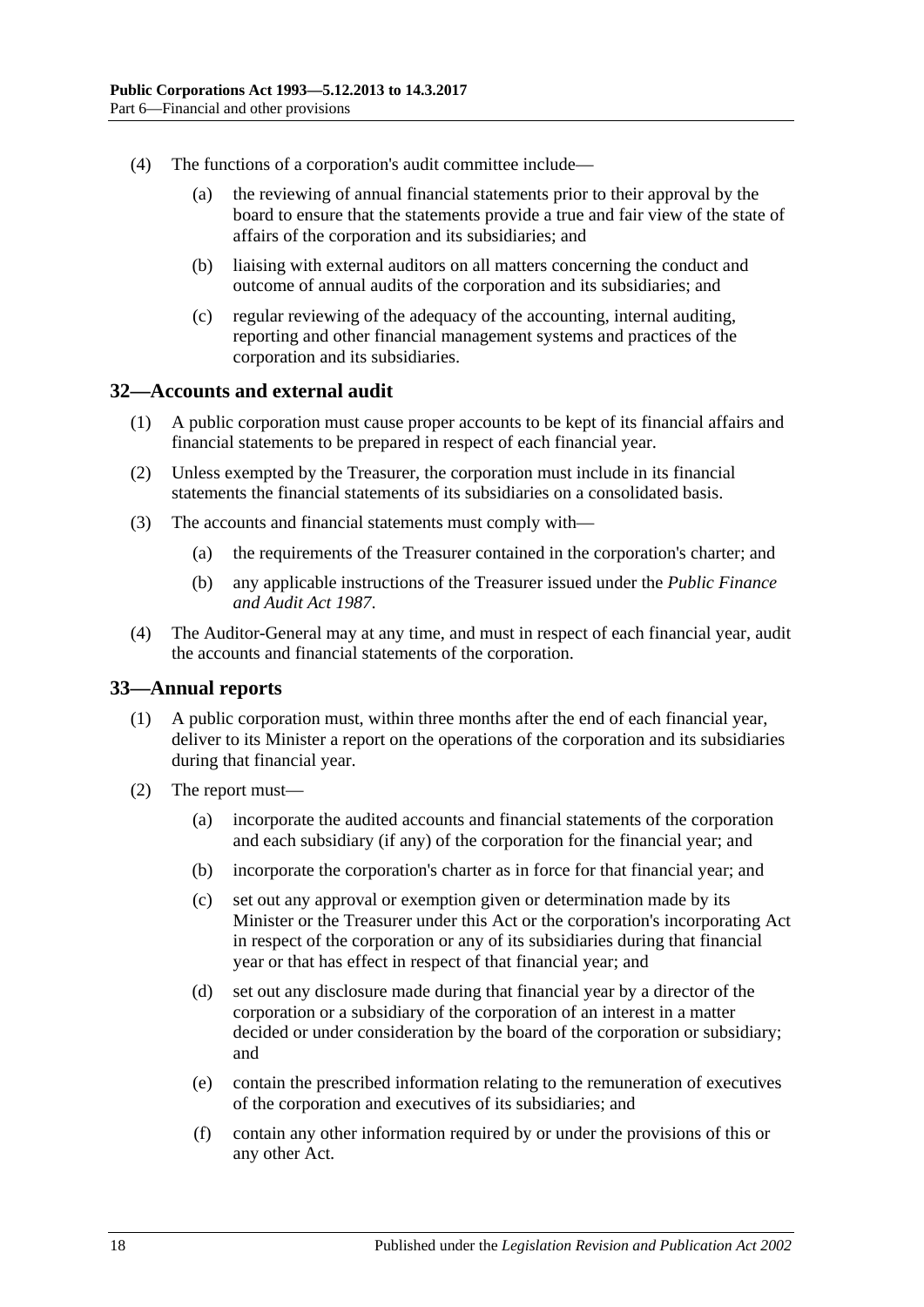(3) The Minister must cause a copy of the report to be laid before both Houses of Parliament within 12 sitting days after his or her receipt of the report.

#### <span id="page-18-0"></span>**34—Remuneration of corporation's directors**

Except with the approval of the corporation's Minister, a director of a public corporation is not entitled to any remuneration (in addition to the remuneration determined by the Governor) for or in connection with—

- (a) membership of the board of the corporation; or
- (b) membership of the board of any subsidiary of the corporation; or
- (c) any appointment made by or at the direction of the board of the corporation or any subsidiary of the corporation.

#### <span id="page-18-1"></span>**35—Minister to be consulted as to appointment or removal of chief executive officer**

The board of a public corporation must not appoint or remove a person as chief executive officer of the corporation unless it has first consulted the corporation's Minister.

#### <span id="page-18-2"></span>**36—Delegation**

- (1) The board of a public corporation may delegate any of its powers or functions.
- (2) A power or function delegated under this section may, if the instrument of delegation so provides, be further delegated.
- (3) A delegation—
	- (a) may be made subject to conditions and limitations specified in the instrument of delegation; and
	- (b) is revocable at will and does not derogate from the power of the delegator to act in any matter.
- <span id="page-18-3"></span>(4) A delegate must not act in any matter pursuant to the delegation in which the delegate has a direct or indirect pecuniary or personal interest.

Penalty: Division 4 fine.

- <span id="page-18-4"></span>(5) If a delegate makes a contract in contravention of [subsection](#page-18-3) (4), the contract is liable to be avoided by the corporation or by the corporation's Minister.
- (6) A contract may not be avoided under [subsection](#page-18-4) (5) if a person has acquired an interest in property the subject of the contract in good faith for valuable consideration and without notice of the contravention.
- (7) If a person is convicted of an offence for a contravention of [subsection](#page-18-3) (4), the court by which the person is convicted may, in addition to imposing a penalty, order the convicted person to pay to the corporation—
	- (a) if the court is satisfied that the person or any other person made a profit as a result of the contravention—an amount equal to the profit;
	- (b) if the court is satisfied that the corporation suffered loss or damage as a result of the contravention—compensation for the loss or damage.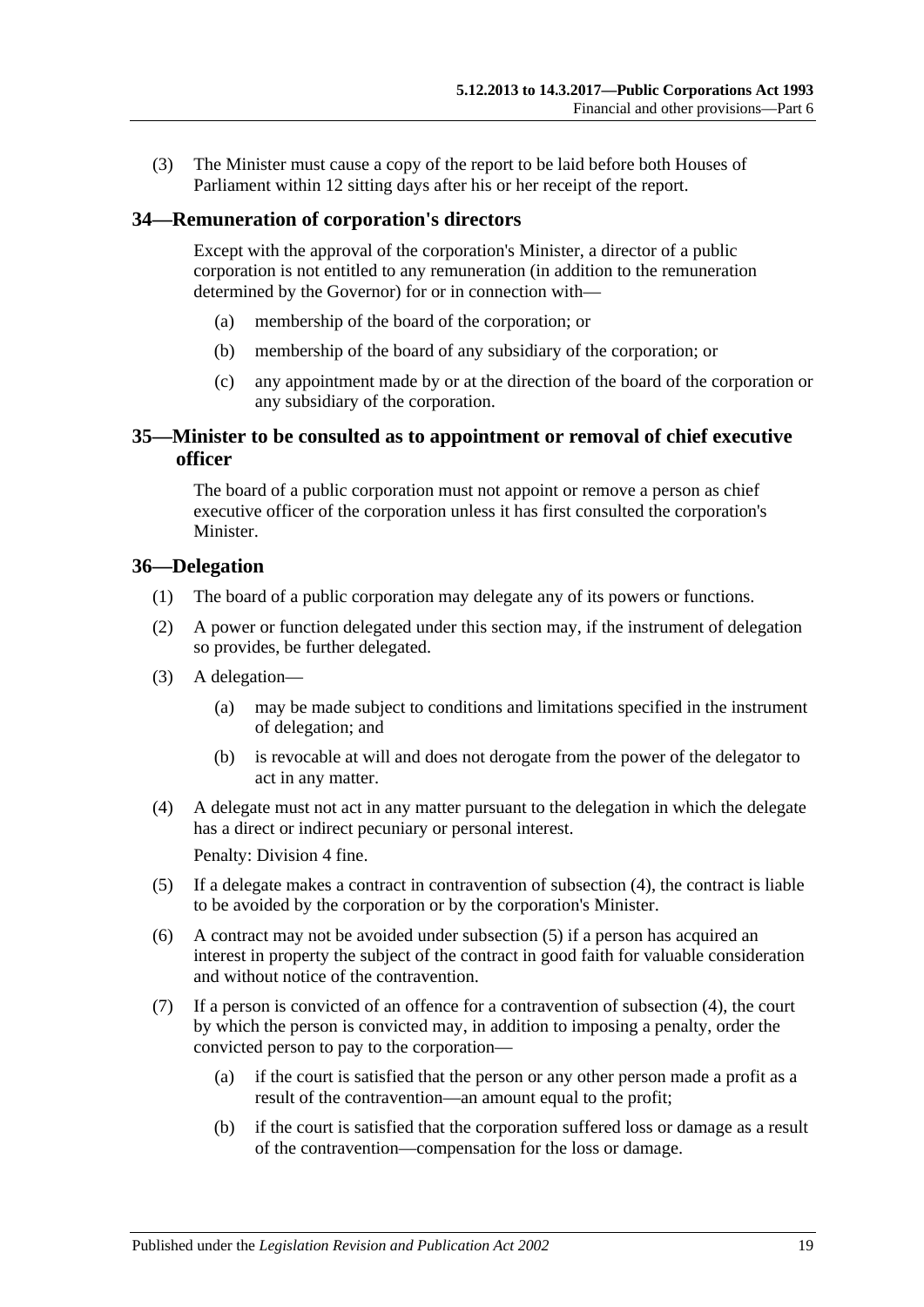- (8) If a person is guilty of a contravention of [subsection](#page-18-3) (4), the corporation or the corporation's Minister may (whether or not proceedings have been brought for the offence) recover from the person by action in a court of competent jurisdiction—
	- (a) if the person or any other person made a profit as a result of the contravention—an amount equal to the profit;
	- (b) if the corporation suffered loss or damage as a result of the contravention—compensation for the loss or damage.
- (9) Without limiting the effect of [subsection](#page-18-3) (4), a person will be taken to have an interest in a matter for the purposes of [subsection](#page-18-3) (4) if an associate of the person has an interest in the matter.
- (10) [Subsection](#page-18-3) (4) does not apply in relation to a matter in which a person has an interest if the person is unaware that he or she has an interest in the matter, but, in any proceedings against the person, the burden will lie on the person to prove that he or she was not, at the material time, aware of his or her interest.
- (11) A contravention of [subsection](#page-18-3) (4) by a person who is a director of the corporation constitutes a ground for removal of the director from the board.

### <span id="page-19-2"></span><span id="page-19-0"></span>**36A—Duty of employees to act honestly**

(1) An employee of a public corporation must at all times act honestly in the performance of his or her duties, whether within or outside the State.

Penalty: Division 4 fine or division 4 imprisonment, or both.

- (2) [Subsection](#page-19-2) (1) does not apply to conduct that is merely of a trivial character and does not result in significant detriment to the public interest.
- (3) If a person is convicted of an offence against this section in relation to a public corporation, the court by which the person is convicted may, in addition to imposing a penalty, order the convicted person to pay to the corporation—
	- (a) if the court is satisfied that the person or any other person made a profit as a result of the contravention—an amount equal to the profit; and
	- (b) if the court is satisfied that the corporation or a subsidiary of the corporation suffered loss or damage as a result of the contravention—compensation for the loss or damage.
- (4) If a person contravenes this section in relation to a public corporation, the corporation or the corporation's Minister may (whether or not proceedings have been brought for the offence) recover from the person by action in a court of competent jurisdiction—
	- (a) if the person or any other person made a profit as a result of the contravention—an amount equal to the profit; and
	- (b) if the corporation or a subsidiary of the corporation suffered loss or damage as a result of the contravention—compensation for the loss or damage.

#### <span id="page-19-4"></span><span id="page-19-1"></span>**36B—Duty of senior executives with respect to conflict of interest**

- <span id="page-19-3"></span>(1) A senior executive of a public corporation must—
	- (a) on appointment as a senior executive, disclose his or her pecuniary interests to the board of the corporation in writing in accordance with the regulations; and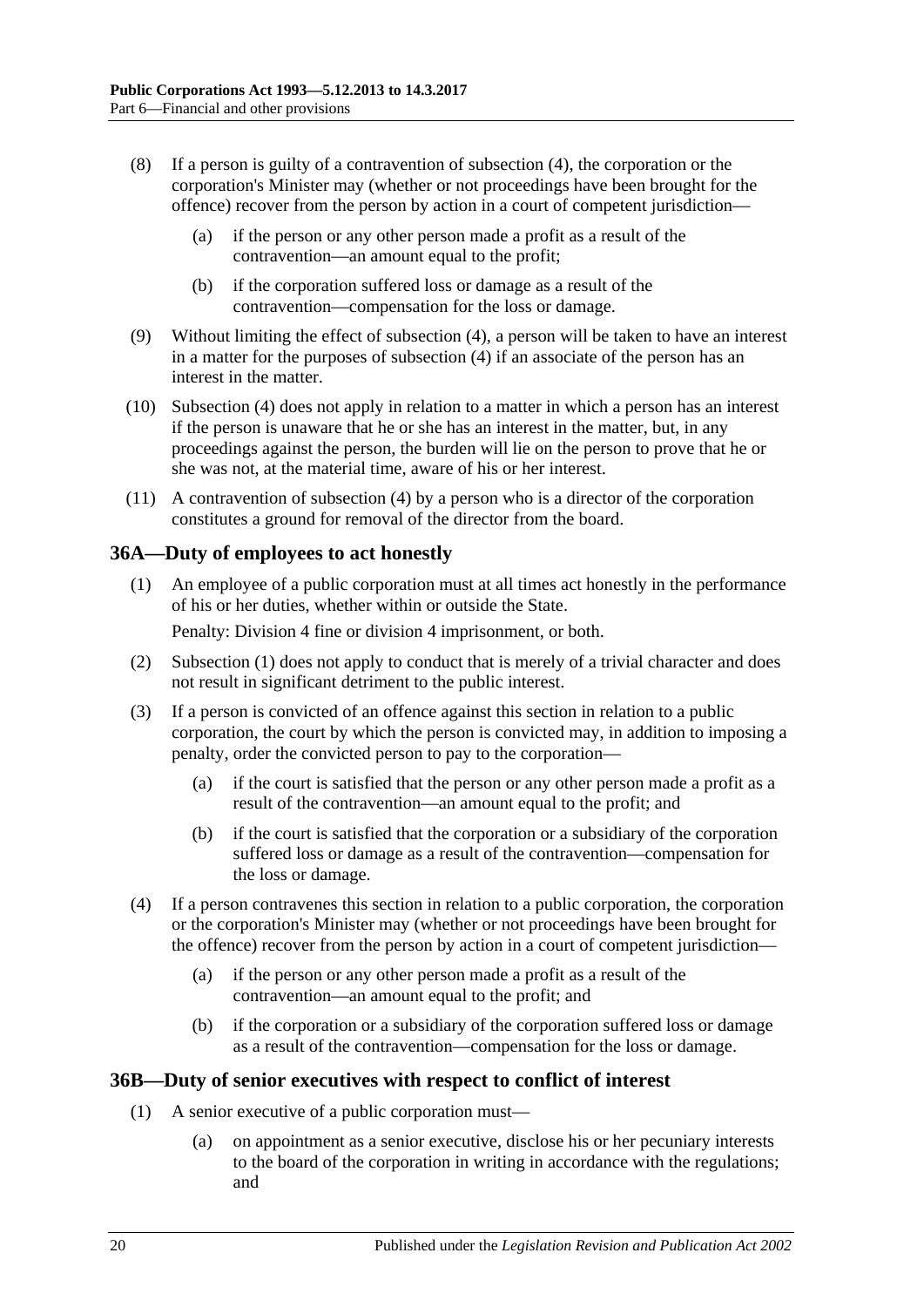- <span id="page-20-0"></span>(b) on acquiring any further pecuniary interest of a kind specified in the regulations, disclose the pecuniary interest to the board of the corporation in writing in accordance with the regulations; and
- <span id="page-20-1"></span>(c) if a pecuniary interest (whether or not required to be disclosed under [paragraph](#page-19-3) (a) or [\(b\)\)](#page-20-0) or other personal interest of the senior executive conflicts or may conflict with his or her duties—
	- (i) disclose in writing to the board of the corporation the nature of the interest and the conflict or potential conflict; and
	- (ii) not take action or further action in relation to the matter except as authorised in writing by the corporation's Minister.

Penalty: Division 4 fine.

- (2) [Subsection](#page-19-3)  $(1)(a)$  applies to a person who is a senior executive of a public corporation on the commencement of this section as if the requirement to disclose interests on appointment as a senior executive were a requirement to disclose the interests within one month after that commencement.
- (3) A senior executive of a public corporation must comply with any written directions given by the corporation's Minister to resolve a conflict between the executive's duties and a pecuniary or other personal interest.

Penalty: Division 4 fine.

- (4) Without limiting the effect of this section, a senior executive of a public corporation will be taken to have an interest in a matter for the purposes of this section if an associate of the executive has an interest in the matter.
- (5) A disclosure under [subsection](#page-20-1) (1)(c) must be reported to the corporation's Minister.
- (6) If a senior executive of a public corporation makes a disclosure of interest and complies with the other requirements of [subsection](#page-19-4) (1) in respect of a proposed contract—
	- (a) the contract is not liable to be avoided by the corporation; and
	- (b) the executive is not liable to account to the corporation for profits derived from the contract.
- <span id="page-20-2"></span>(7) If a senior executive of a public corporation fails to make a disclosure of interest or fails to comply with any other requirement of [subsection](#page-19-4) (1) in respect of a proposed contract, the contract is liable to be avoided by the corporation or the corporation's Minister.
- (8) A contract may not be avoided under [subsection](#page-20-2) (7) if a person has acquired an interest in property the subject of the contract in good faith for valuable consideration and without notice of the contravention.
- (9) If a person is convicted of an offence against this section in relation to a public corporation, the court by which the person is convicted may, in addition to imposing a penalty, order the convicted person to pay to the corporation—
	- (a) if the court is satisfied that the person or any other person made a profit as a result of the contravention—an amount equal to the profit; and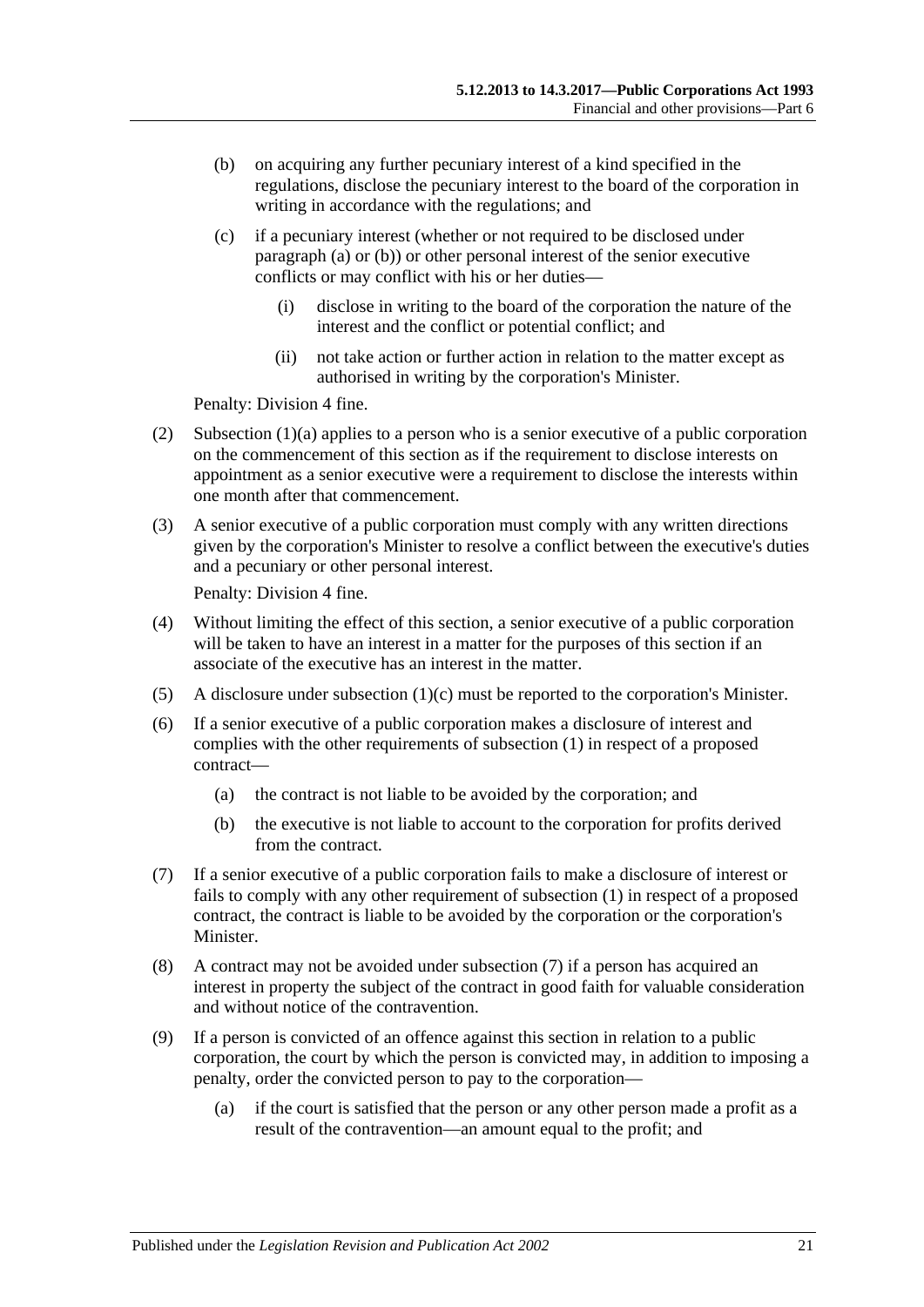- (b) if the court is satisfied that the corporation or a subsidiary of the corporation suffered loss or damage as a result of the contravention—compensation for the loss or damage.
- (10) If a person contravenes this section in relation to a public corporation, the corporation or the corporation's Minister may (whether or not proceedings have been brought for the offence) recover from the person by action in a court of competent jurisdiction—
	- (a) if the person or any other person made a profit as a result of the contravention—an amount equal to the profit; and
	- (b) if the corporation or a subsidiary of the corporation suffered loss or damage as a result of the contravention—compensation for the loss or damage.
- (11) This section does not apply in relation to a conflict or potential conflict between a senior executive's duties and a pecuniary or other personal interest while the executive remains unaware of the conflict or potential conflict, but in any proceedings against the executive the burden will lie on the executive to prove that he or she was not, at the material time, aware of the conflict or potential conflict.

#### <span id="page-21-1"></span><span id="page-21-0"></span>**37—Transactions with executives or associates of executives**

- (1) Neither an executive of a public corporation nor an associate of an executive of a public corporation may, without the approval of the corporation's Minister, be directly or indirectly involved in a transaction with the corporation or a subsidiary of the corporation.
- (2) A person will be treated as being indirectly involved in a transaction for the purposes of [subsection](#page-21-1) (1)—
	- (a) if the person initiates, promotes or takes any part in negotiations or steps leading to the making of the transaction with a view to that person or an associate of that person gaining some financial or other benefit (whether immediately or at a time after the making of the transaction); and
	- (b) despite the fact that neither that person nor an agent, nominee or trustee of that person becomes a party to the transaction.
- (3) [Subsection](#page-21-1) (1) does not apply—
	- $(a)$  to
		- (i) the receipt by the corporation or a subsidiary of the corporation of deposits of money or investments;
		- (ii) the provision of loans or other financial accommodation by the corporation or a subsidiary of the corporation for domestic or non-commercial purposes;
		- (iii) the provision of accident, health, life, property damage or income protection insurance or insurance against other risks (excluding credit or financial risks) by the corporation or a subsidiary of the corporation;
		- (iv) the provision of services (other than financial or insurance services) by the corporation or a subsidiary of the corporation,

in the ordinary course of its ordinary business and on ordinary commercial terms; or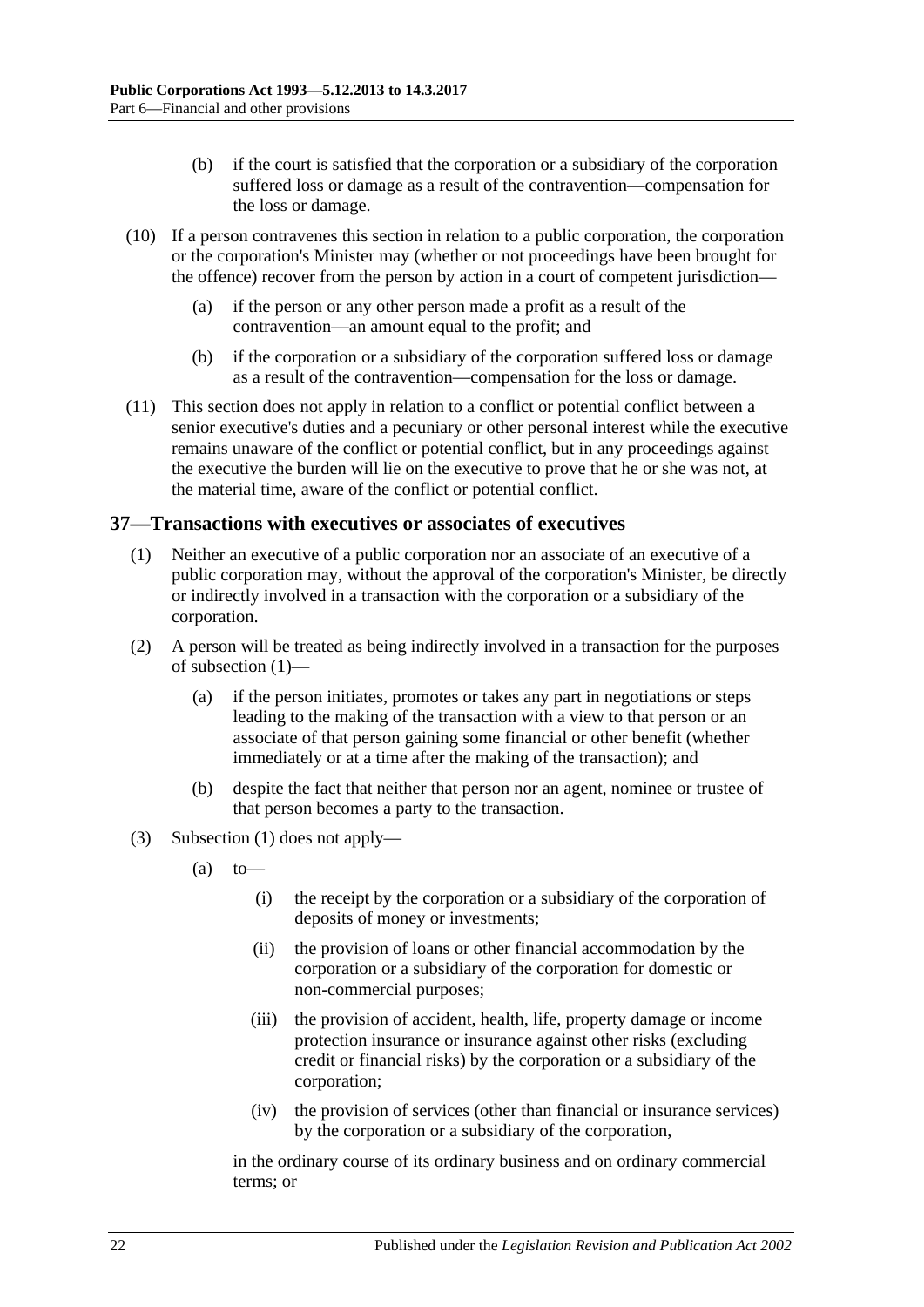- (b) to the employment of a person under a contract of service with the corporation or a subsidiary of the corporation or to a transaction that is ancillary or incidental to such employment; or
- (c) to transactions of a prescribed class.
- <span id="page-22-1"></span>(4) If a transaction is made with a public corporation or a subsidiary of a public corporation in contravention of [subsection](#page-21-1) (1), the transaction is liable to be avoided by the corporation or by the corporation's Minister.
- (5) A transaction may not be avoided under [subsection](#page-22-1) (4) if a person has acquired an interest in property the subject of the transaction in good faith for valuable consideration and without notice of the contravention.
- <span id="page-22-2"></span>(6) An executive of a public corporation must not counsel, procure, induce or be in any way (whether by act or omission or directly or indirectly) knowingly concerned in, or party to, a contravention of [subsection](#page-21-1) (1).

Penalty:

If an intention to deceive or defraud is proved—Division 4 fine or division 4 imprisonment, or both.

In any other case—Division 6 fine.

- (7) If a person is convicted of an offence for a contravention of [subsection](#page-22-2) (6), the court by which the person is convicted may, in addition to imposing a penalty, order the convicted person to pay to the corporation—
	- (a) if the court is satisfied that the person or any other person made a profit as a result of the contravention—an amount equal to the profit;
	- (b) if the court is satisfied that the corporation or a subsidiary of the corporation suffered loss or damage as a result of the contravention—compensation for the loss or damage.
- (8) If a person is guilty of a contravention of [subsection](#page-22-2) (6), the corporation or the corporation's Minister may (whether or not proceedings have been brought for the offence) recover from the person by action in a court of competent jurisdiction—
	- (a) if the person or any other person made a profit as a result of the contravention—an amount equal to the profit;
	- (b) if the corporation or a subsidiary of the corporation suffered loss or damage as a result of the contravention—compensation for the loss or damage.

#### <span id="page-22-3"></span><span id="page-22-0"></span>**38—Executives' and associates' interests in corporation or subsidiary**

- (1) Neither an executive of a public corporation nor an associate of an executive of a public corporation may, without the approval of the corporation's Minister—
	- (a) have or acquire a beneficial interest in shares in, debentures of or managed investment schemes of the corporation or any subsidiary of the corporation; or
	- (b) have or hold or acquire (whether alone or with another person or persons) a right or option in respect of the acquisition or disposal of shares in, debentures of or interests in managed investment schemes of the corporation or any of its subsidiaries; or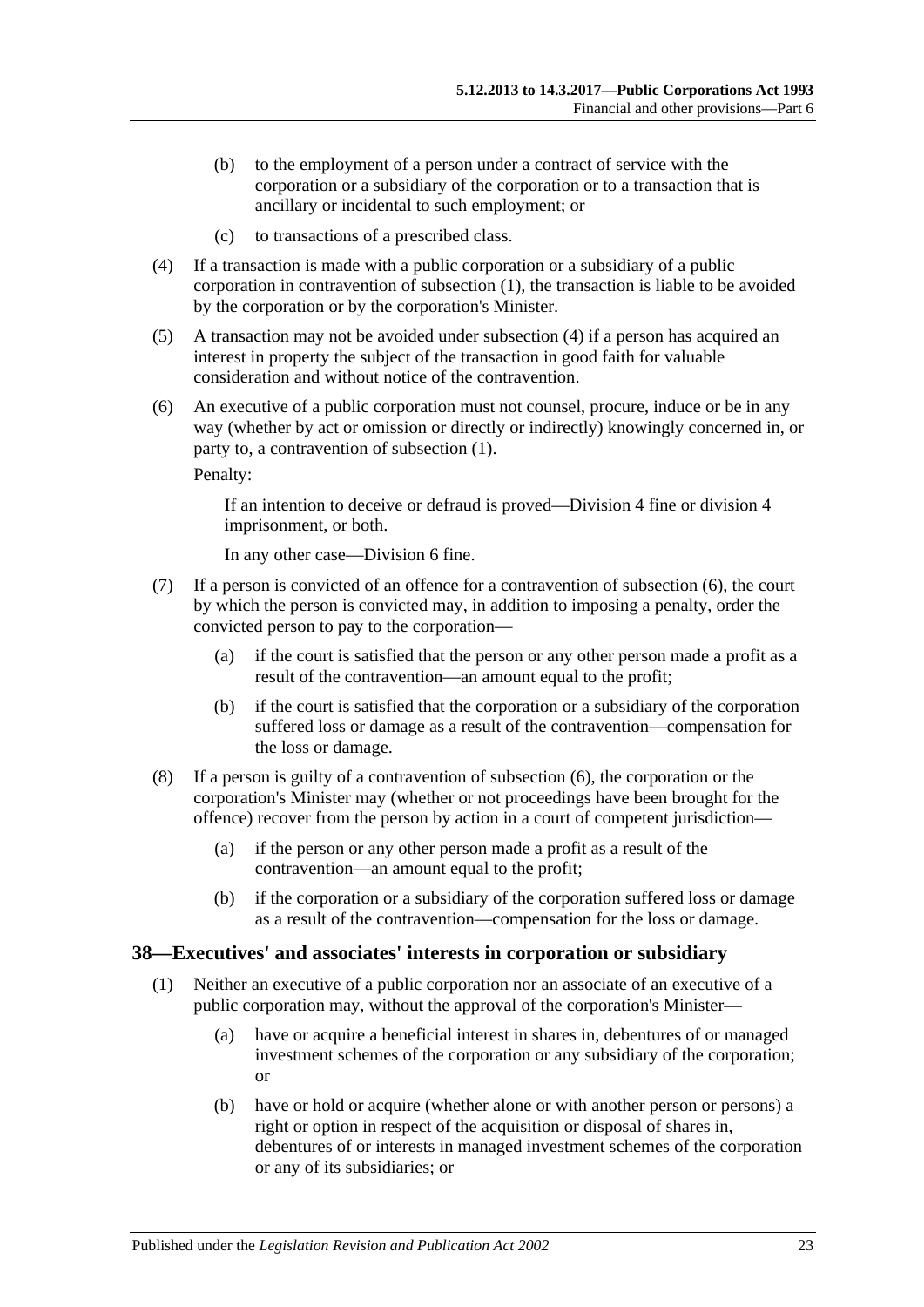- (c) be a party to, or entitled to a benefit under, a contract under which a person has a right to call for or make delivery of shares in, debentures of or interests in managed investment schemes of the corporation or any of its subsidiaries.
- <span id="page-23-1"></span>(2) An executive of a public corporation must not counsel, procure, induce or be in any way (whether by act or omission or directly or indirectly) knowingly concerned in, or party to, a contravention of [subsection](#page-22-3) (1).

Penalty:

If an intention to deceive or defraud is proved—Division 4 fine or division 4 imprisonment, or both.

In any other case—Division 6 fine.

- (3) If a person is convicted of an offence for a contravention of [subsection](#page-23-1) (2), the court by which the person is convicted may, in addition to imposing a penalty, order the convicted person to pay to the corporation—
	- (a) if the court is satisfied that the person or any other person made a profit as a result of the contravention—an amount equal to the profit;
	- (b) if the court is satisfied that the corporation or a subsidiary of the corporation suffered loss or damage as a result of the contravention—compensation for the loss or damage.
- (4) If a person is guilty of a contravention of [subsection](#page-23-1) (2), the corporation or the corporation's Minister may (whether or not proceedings have been brought for the offence) recover from the person by action in a court of competent jurisdiction—
	- (a) if the person or any other person made a profit as a result of the contravention—an amount equal to the profit;
	- (b) if the corporation or a subsidiary of the corporation suffered loss or damage as a result of the contravention—compensation for the loss or damage.

#### <span id="page-23-2"></span><span id="page-23-0"></span>**38A—Duty of employees with respect to conflict of interest**

- (1) If an employee of a public corporation has a pecuniary or other personal interest that conflicts or may conflict with the employee's duties, the employee must disclose in writing to the chief executive of the corporation the nature of the interest and the conflict or potential conflict.
- (2) An employee of a public corporation must comply with any written directions given by the chief executive of the corporation to resolve a conflict between the employee's duties and a pecuniary or other personal interest.
- (3) Without limiting the effect of this section, an employee of a public corporation will be taken to have an interest in a matter for the purposes of this section if an associate of the employee has an interest in the matter.
- (4) A disclosure under [subsection](#page-23-2) (1) must be reported to the board of the corporation and to the corporation's Minister.
- (5) Failure by an employee to comply with this section constitutes grounds for termination of the employee's employment (but this does not derogate from any statutory provisions or other law governing the process for discipline or termination of employment of an employee).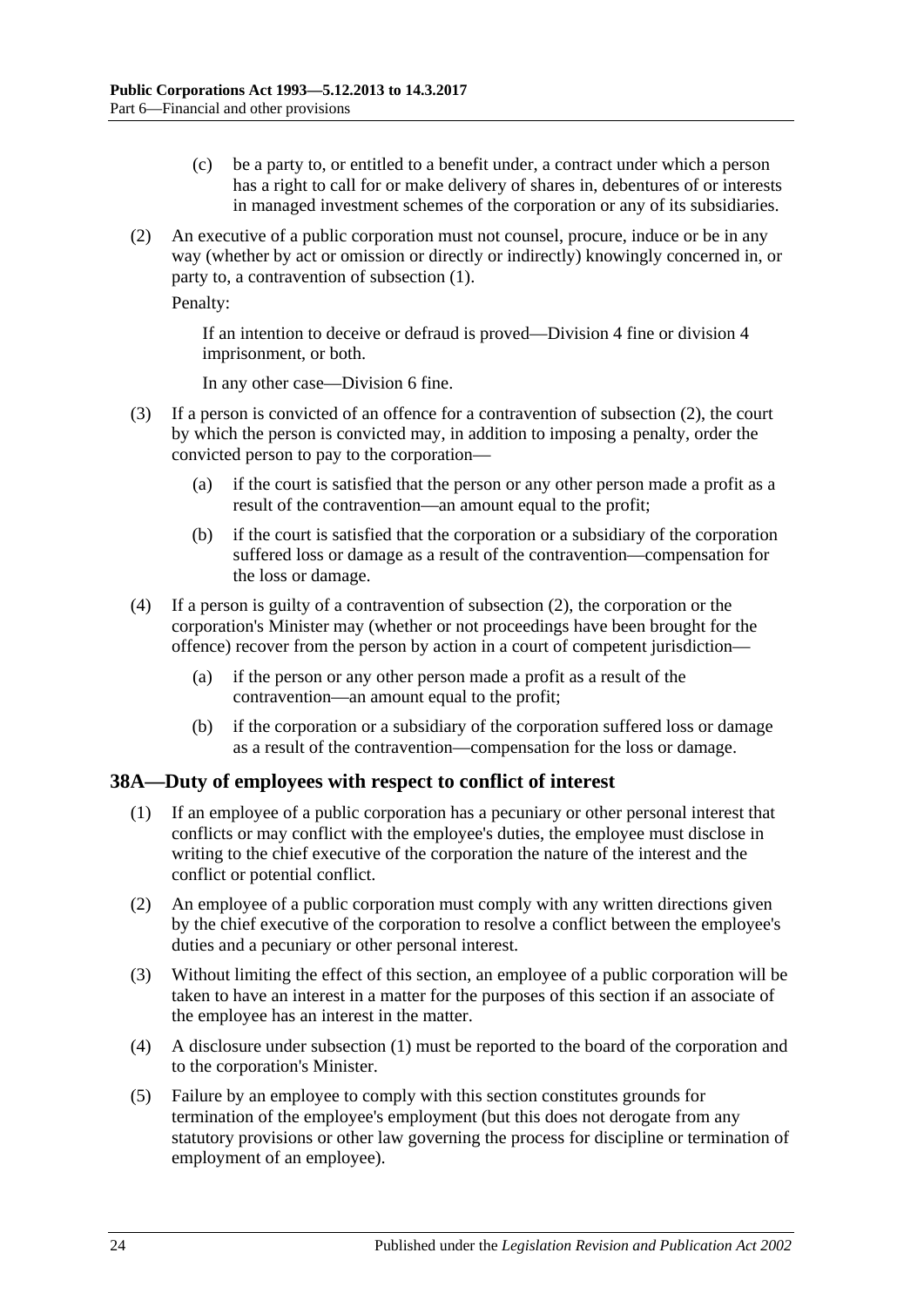- (6) If an employee of a public corporation makes a disclosure of interest under [subsection](#page-23-2) (1) in respect of a proposed contract—
	- (a) the contract is not liable to be avoided by the corporation; and
	- (b) the employee is not liable to account to the corporation for profits derived from the contract.
- <span id="page-24-2"></span>(7) If an employee of a public corporation fails to make a disclosure of interest under [subsection](#page-23-2) (1) in respect of a proposed contract, the contract is liable to be avoided by the corporation or the corporation's Minister.
- (8) A contract may not be avoided under [subsection](#page-24-2) (7) if a person has acquired an interest in property the subject of the contract in good faith for valuable consideration and without notice of the contravention.
- (9) If a person contravenes this section in relation to a public corporation, the corporation or the corporation's Minister may recover from the person by action in a court of competent jurisdiction—
	- (a) if the person or any other person made a profit as a result of the contravention—an amount equal to the profit; and
	- (b) if the corporation or a subsidiary of the corporation suffered loss or damage as a result of the contravention—compensation for the loss or damage.
- (10) This section does not apply in relation to a conflict or potential conflict between an employee's duties and a pecuniary or other personal interest while the employee remains unaware of the conflict or potential conflict, but in any proceedings against the employee the burden will lie on the employee to prove that he or she was not, at the material time, aware of the conflict or potential conflict.
- (11) This section does not apply to a senior executive of a public corporation.

#### <span id="page-24-0"></span>**38B—Exclusion of operation of Commonwealth industrial relations legislation in specified cases**

- <span id="page-24-3"></span>(1) The following entities are declared not to be national system employers for the purposes of the *Fair Work Act 2009* of the Commonwealth:
	- (a) the *Adelaide Convention Centre Corporation*;
	- (b) the *Adelaide Entertainments Corporation*;
	- (c) the *Land Management Corporation*.
- (2) The Governor may, by proclamation, fix a day on which a paragraph under [subsection](#page-24-3) (1) will expire.

#### <span id="page-24-1"></span>**39—Validity of transactions of corporation**

- (1) Subject to [subsection](#page-25-1) (2), a transaction to which a public corporation is a party or apparently a party (whether made or apparently made under the corporation's common seal or by a person with authority to bind the corporation) is not invalid because of—
	- (a) any deficiency of power on the part of the corporation; or
	- (b) any procedural irregularity on the part of the board or any director, employee or agent of the corporation; or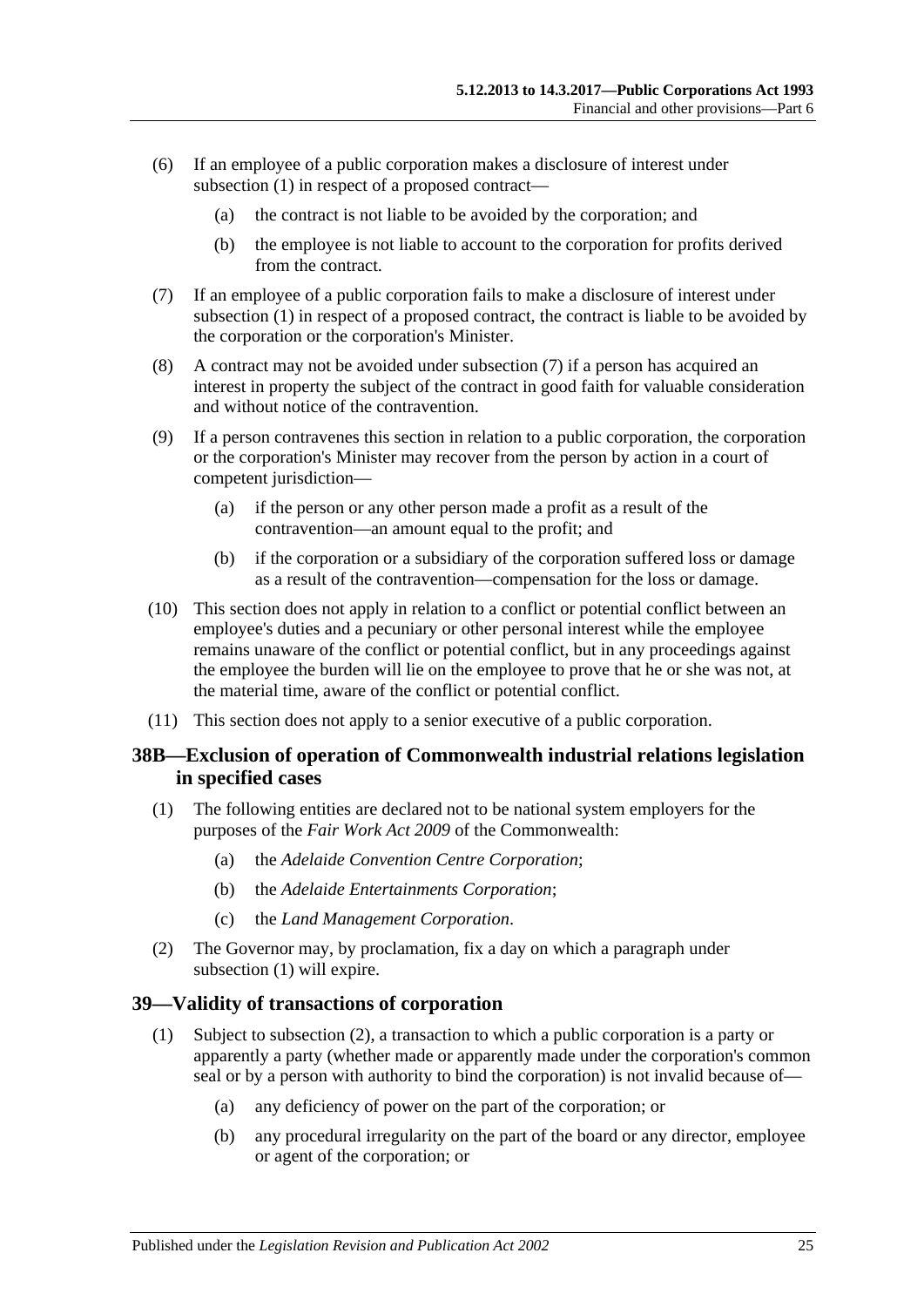- (c) any procedural irregularity affecting the appointment of a director, employee or agent of the corporation.
- <span id="page-25-1"></span>(2) This section does not validate a transaction in favour of a party—
	- (a) who enters into the transaction with actual knowledge of the deficiency or irregularity; or
	- (b) who has a connection or relationship with the corporation such that the person ought to know of the deficiency or irregularity.

#### <span id="page-25-0"></span>**40—Power to investigate corporation's or subsidiary's operations**

- (1) A public corporation's Minister may appoint—
	- (a) the Auditor-General; or
	- (b) some other suitable person,

to make an investigation and report under this section.

- <span id="page-25-4"></span><span id="page-25-2"></span>(2) An investigator so appointed—
	- (a) must investigate such matters relating to the operations and financial position of the corporation or any of its subsidiaries as are determined by the Minister, which matters may include—
		- (i) any possible conflict of interest or breach of duty or other unlawful, corrupt or improper activity on the part of a director or employee of the corporation or any of its subsidiaries; or
		- (ii) any possible failure to exercise reasonable care and diligence on the part of a director or employee of the corporation or any of its subsidiaries;
	- (b) may investigate a matter of a kind referred to in [subparagraph](#page-25-2) (i) or [\(ii\)](#page-25-3) that the investigator has not been required by the Minister to investigate if, in his or her opinion, the matter should be investigated and it is practicable to do so.
- <span id="page-25-5"></span><span id="page-25-3"></span>(3) The investigator must—
	- (a) report to the Minister on the results of an investigation or investigations under [subsection](#page-25-4) (2) and advise the Minister whether, in his or her opinion, any matter should be the subject of further action; and
	- (b) where, in the case of a matter referred to in [subsection](#page-25-5)  $(2)(b)$ , the investigator decided not to investigate or complete investigation of the matter—report on the matter to the Minister and advise whether, in his or her opinion, the matter should be the subject of any or further investigation or other action.
- (4) The investigator must comply with any directions of the Minister as to the manner in which the investigation is to be conducted and the manner in which the results of the investigation are to be reported, including any direction requiring reports to be presented to a specified person or body in addition to the Minister.
- (5) Subject to any directions of the Minister, the investigator may, if he or she sees fit to do so in connection with the investigation, make public statements as to the nature and conduct of the investigation and may invite and receive information or submissions as to any matter relevant to the investigation from such persons as he or she thinks fit.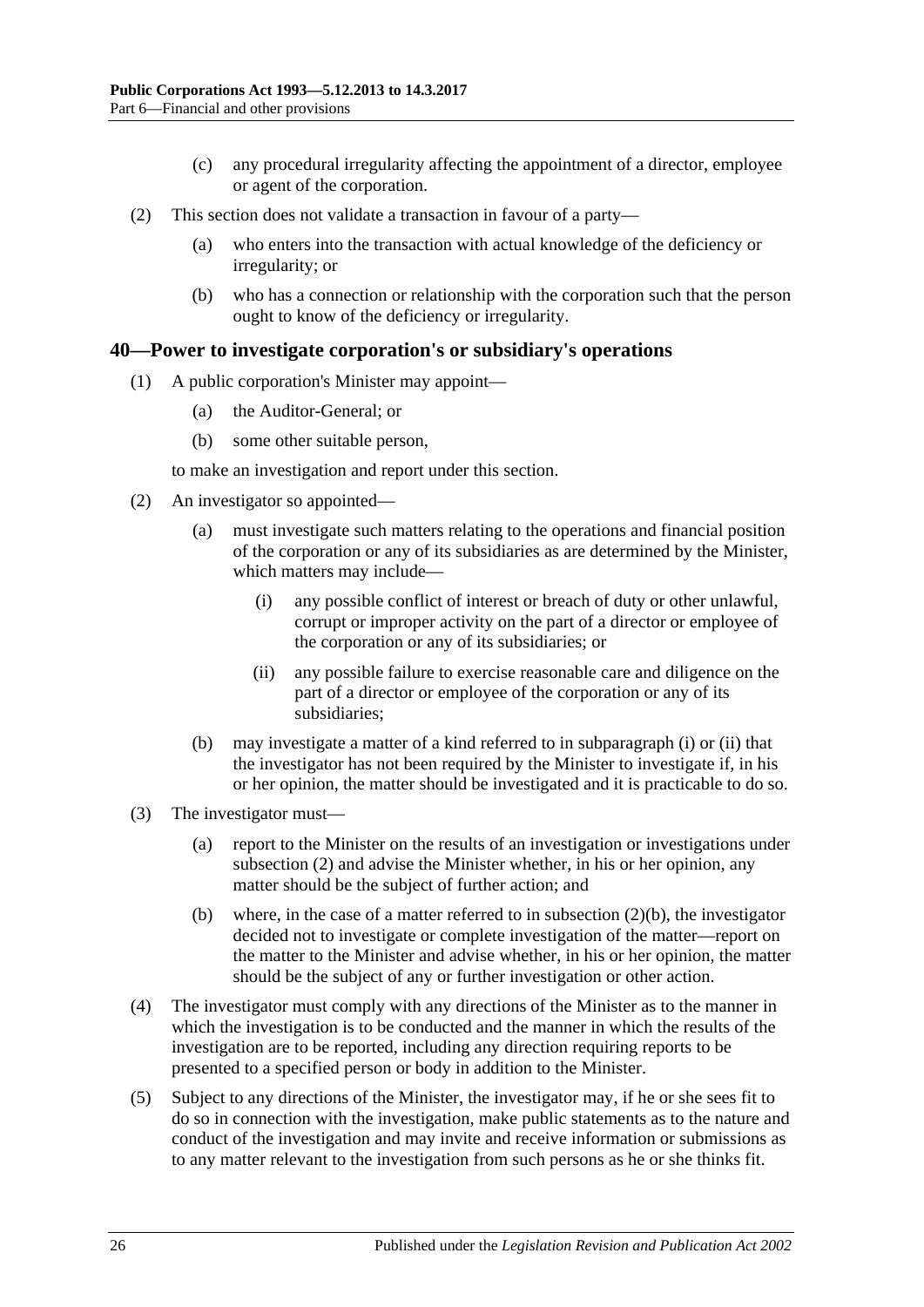- (6) The investigator must, when presenting to the Minister any report that the investigator considers need not remain confidential, also present copies of the report to the President of the Legislative Council and the Speaker of the House of Assembly who must in turn, not later than the first sitting day after receipt of the reports, lay them before their respective Houses.
- (7) For the purposes of an investigation under this section, the investigator and authorised persons have the same powers as the Auditor-General and authorised officers have under Division 3 of Part 3 of the *[Public Finance and Audit Act](http://www.legislation.sa.gov.au/index.aspx?action=legref&type=act&legtitle=Public%20Finance%20and%20Audit%20Act%201987) 1987* for an audit or examination under that Act, and the provisions of that Division (including section 34(2) and (3)) apply in relation to the investigation and the exercise of those powers as if the investigator or authorised person were the Auditor-General or an authorised officer exercising those powers under that Division.
- (8) Without limiting the effect of any other provisions of this section, a magistrate may, on application by the investigator—
	- (a) if satisfied that there are reasonable grounds to believe that a person has information, or possession or control of records, relevant to the investigation, issue a summons requiring the person to appear before the investigator and answer questions or produce the records;
	- (b) if satisfied that a person has been served with such a summons and paid or tendered a reasonable sum for the person's expenses but has failed (without reasonable excuse) to appear or produce records in obedience to the summons, issue a warrant directed to all members of the police force for the person to be apprehended and brought before the investigator.
- (9) The grounds of an application for a summons or warrant must be verified by affidavit.
- (10) A person who—
	- (a) is served with a summons under this section and paid or tendered a reasonable sum for the person's expenses; but
	- (b) fails (without reasonable excuse) to obey the summons,

is guilty of a summary offence.

Penalty: Division 6 fine or division 6 imprisonment.

- (11) An investigator or authorised person incurs no civil or criminal liability for an honest act or omission in the exercise or purported exercise of a power conferred by this section.
- (12) A person incurs no civil or criminal liability for anything done honestly in compliance or purported compliance with a requirement of an investigator or authorised person under this section.
- (13) In this section—

*authorised person* in relation to an investigation under this section, means a person authorised by the investigator to exercise the powers conferred by this section for the purposes of the investigation.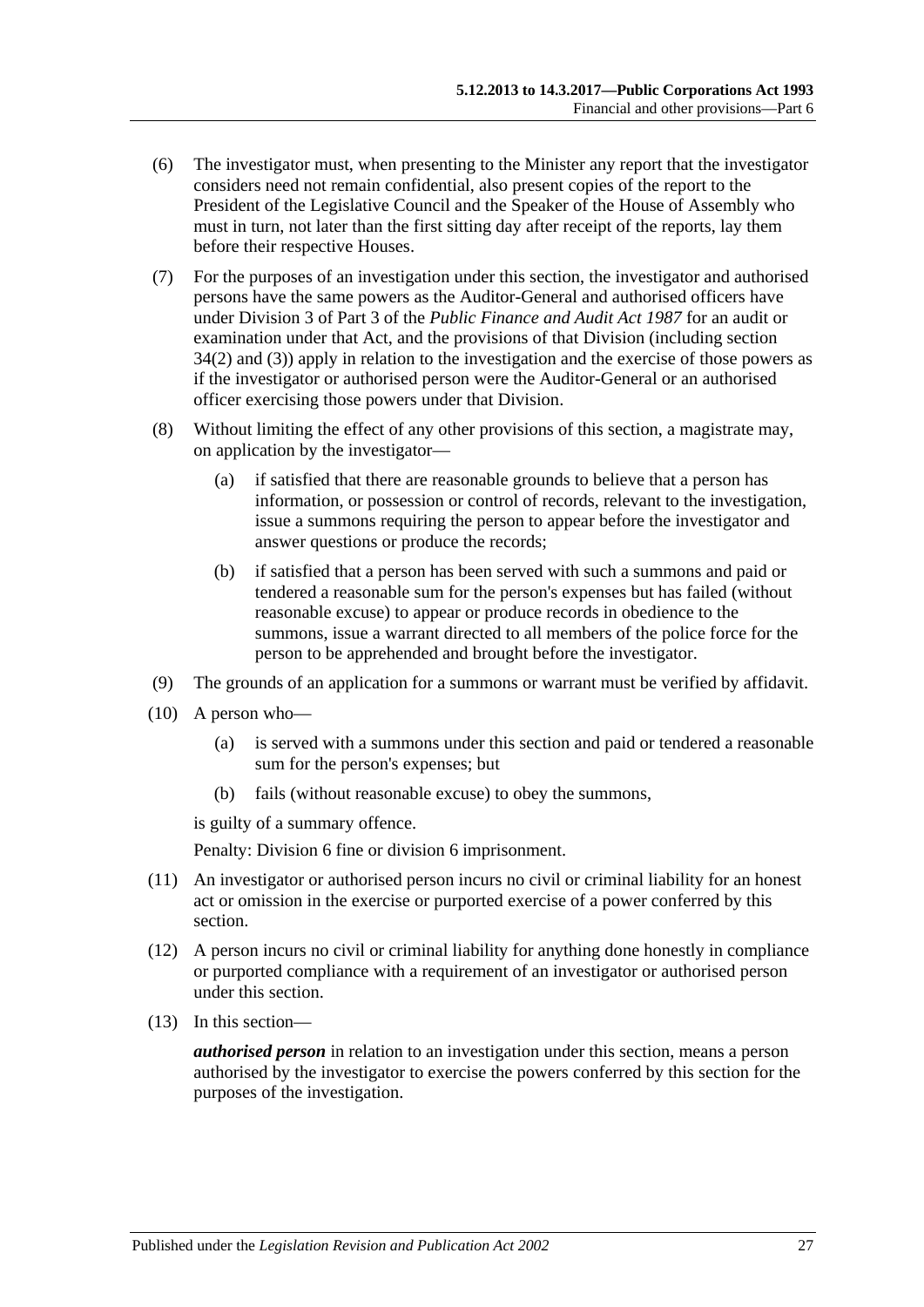### <span id="page-27-0"></span>**41—Approvals and exemptions**

- (1) An approval or exemption given by a Minister under this Act may be—
	- (a) specific or general; and
	- (b) conditional or unconditional.
- (2) An approval or exemption or a condition of an approval or exemption given by a Minister under this Act may be varied or revoked by the Minister at any time.

#### <span id="page-27-1"></span>**42—Proceedings for offences**

- (1) A complaint for an offence against this Act may not be made except with the consent of the Director of Public Prosecutions.
- (2) Notwithstanding any other Act, proceedings for a summary offence against this Act may be brought within the period of three years after the date on which the offence is alleged to have been committed or, with the consent of the Director of Public Prosecutions, at any later time.
- (3) A document purporting to be a consent of the Director of Public Prosecutions given under this section is, in the absence of proof to the contrary, proof of the consent.

#### <span id="page-27-2"></span>**43—Regulations**

The Governor may make such regulations as are contemplated by this Act or necessary or expedient for the purposes of this Act.

## <span id="page-27-3"></span>**Schedule—Provisions applicable to subsidiaries**

#### <span id="page-27-4"></span>**1—Application and interpretation**

- (1) This Schedule applies—
	- (a) to a body corporate established by regulation under [Part 5](#page-13-3) as a subsidiary of a public corporation; and
	- (b) subject to the regulations, to a company that is a subsidiary of a public corporation.
- (2) In this Schedule—

*board* in relation to a subsidiary, means the board of directors of the subsidiary;

*director* in relation to a subsidiary, means a person appointed as a member of the board of the subsidiary;

*parent corporation* in relation to a subsidiary, means the public corporation of which the subsidiary is a subsidiary.

#### <span id="page-27-5"></span>**2—Direction by board of parent corporation**

- (1) A subsidiary is subject to control and direction by the board of its parent corporation.
- (2) However, a subsidiary is not subject to control or direction in relation to the performance of its functions (if any) as a trustee.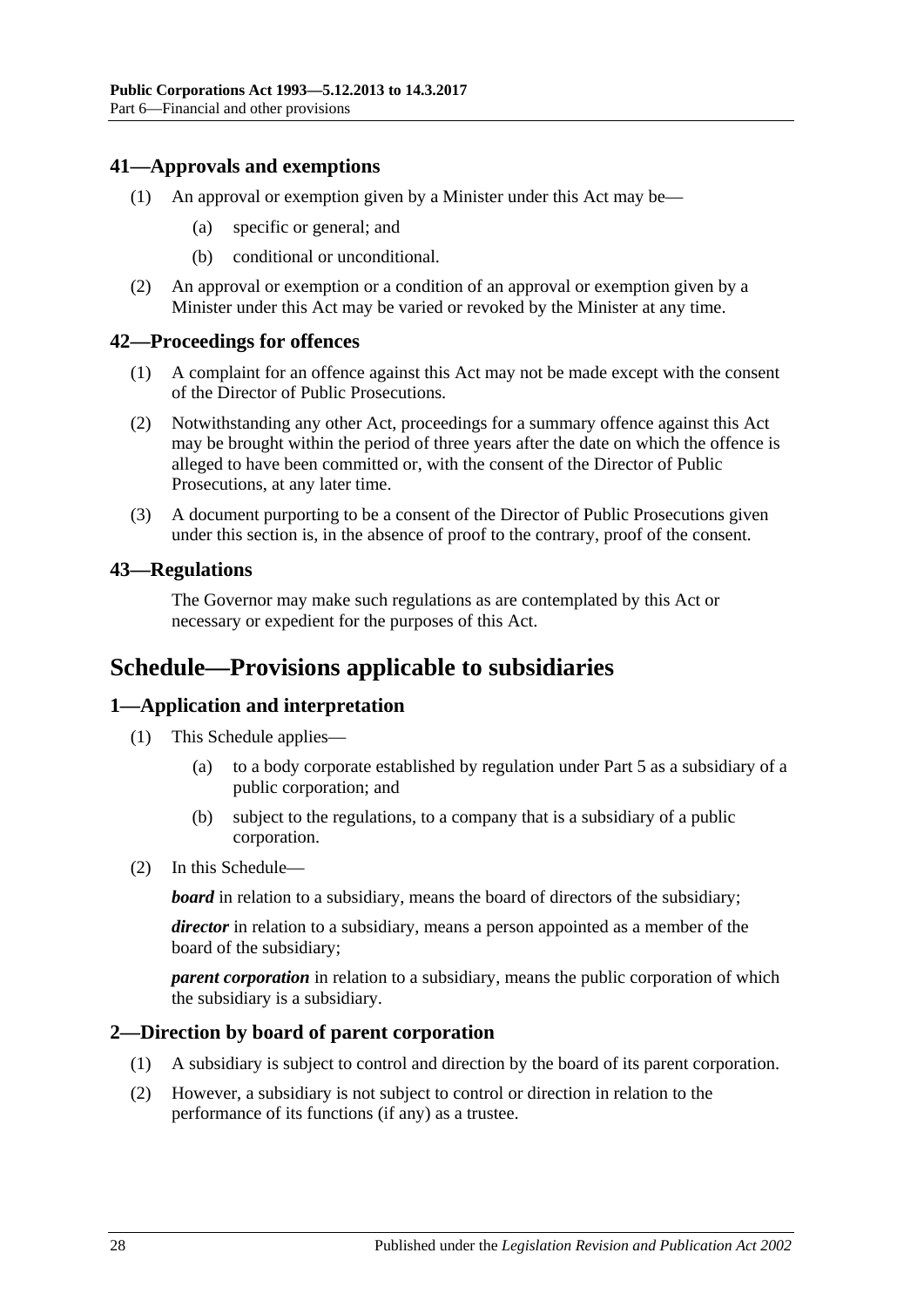#### <span id="page-28-2"></span><span id="page-28-0"></span>**3—General management duties of board**

- (1) The board of a subsidiary is responsible to its parent corporation for overseeing the operations of the subsidiary with the goal of—
	- (a) securing continuing improvements of performance; and
	- (b) protecting the long term viability of the subsidiary and the Crown's financial interests in the subsidiary.
- (2) Without limiting the effect of [subclause](#page-28-2) (1), the board must for that purpose ensure as far as practicable—
	- (a) that the subsidiary establishes or observes all such plans, targets, structures, systems and practices as are required or applied to the subsidiary by its parent corporation; and
	- (b) that the subsidiary operates within the limits imposed by its parent corporation's incorporating Act and charter and complies with the requirements imposed by or under this or any other Act or law; and
	- (c) that the subsidiary observes high standards of corporate and business ethics; and
	- (d) that its parent corporation receives regular reports on the performance of the subsidiary and on the initiatives of the board; and
	- (e) that its parent corporation is advised, as soon as practicable, of any material development that affects the financial or operating capacity of the subsidiary or gives rise to an expectation that the subsidiary may not be able to meet its debts as and when they fall due; and
	- (f) that all information furnished to its parent corporation by the subsidiary is accurate and comprehensive.

#### <span id="page-28-1"></span>**4—Directors' duties of care etc**

- (1) A director of a subsidiary must at all times exercise a reasonable degree of care and diligence in the performance of his or her functions, and (without limiting the effect of the foregoing) for that purpose—
	- (a) must take reasonable steps to inform himself or herself about the subsidiary, its parent corporation and the other subsidiaries of its parent corporation, their businesses and activities and the circumstances in which they operate; and
	- (b) must take reasonable steps through the processes of the board to obtain sufficient information and advice about all matters to be decided by the board or pursuant to a delegation to enable him or her to make conscientious and informed decisions; and
	- (c) must exercise an active discretion with respect to all matters to be decided by the board or pursuant to a delegation.
- (2) A director is not bound to give continuous attention to the affairs of the subsidiary but is required to exercise reasonable diligence in attendance at and preparation for board meetings.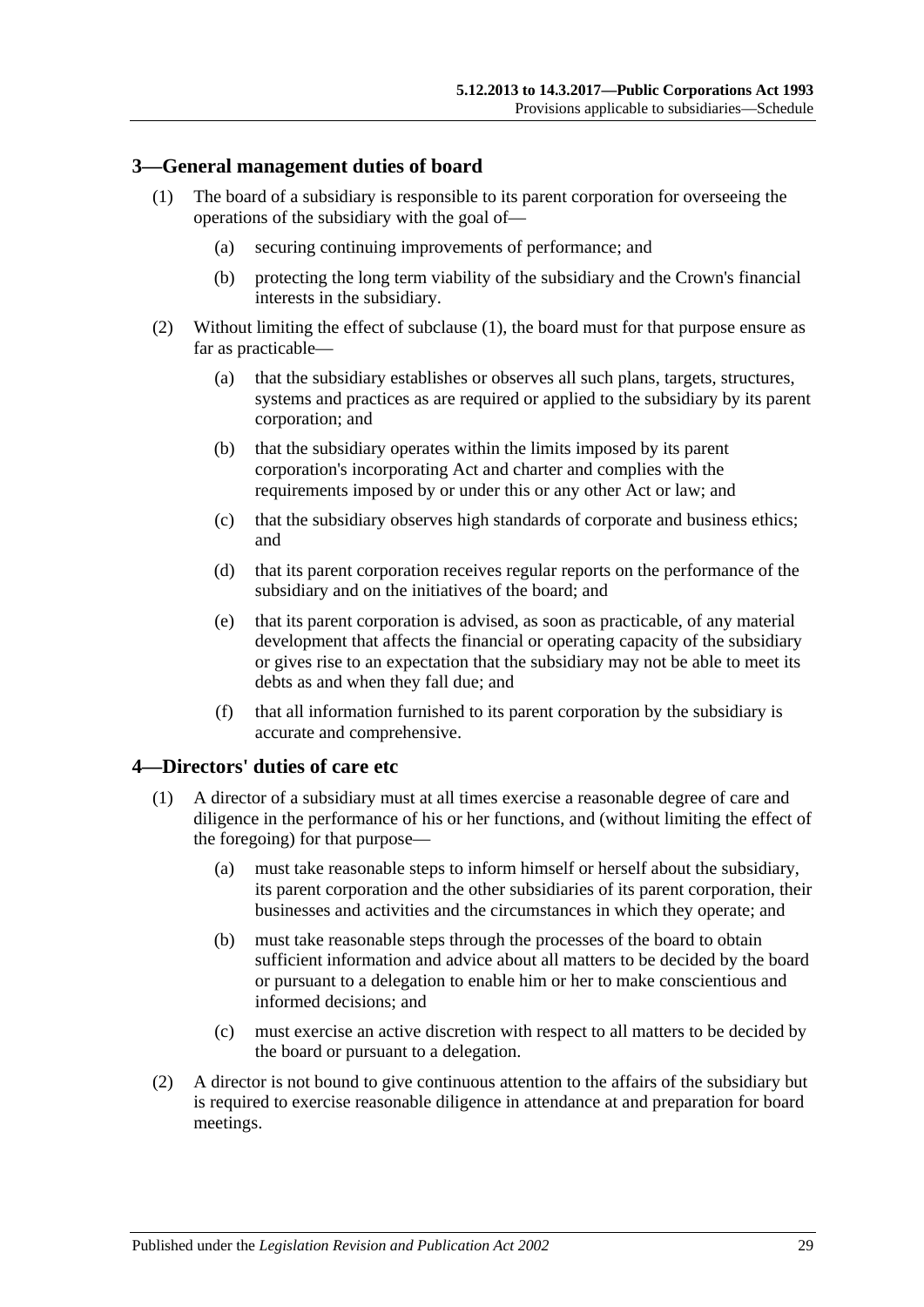- (3) In determining the degree of care and diligence required to be exercised by a director, regard must be had to the skills, knowledge or acumen possessed by the director and to the degree of risk involved in any particular circumstances.
- (4) If a director of a subsidiary is culpably negligent in the performance of his or her functions, the director is guilty of an offence.

Penalty: Division 4 fine.

- (5) A director is not culpably negligent for the purposes of subclause (5) unless the court is satisfied the director's conduct fell sufficiently short of the standards required under this Schedule of the director to warrant the imposition of a criminal sanction.
- (6) A director of a subsidiary does not commit any breach of duty under this clause by acting in accordance with a direction of the board of its parent corporation.

#### <span id="page-29-2"></span><span id="page-29-0"></span>**5—Directors' duties of honesty**

(1) A director of a subsidiary must at all times act honestly in the performance of the functions of his or her office, whether within or outside the State.

Penalty: Division 4 fine or division 4 imprisonment, or both.

(2) [Subclause](#page-29-2) (1) does not apply to conduct that is merely of a trivial character and does not result in significant detriment to the public interest.

#### <span id="page-29-3"></span><span id="page-29-1"></span>**6—Transactions with directors or associates of directors**

- (1) Neither a director of a subsidiary nor an associate of a director of a subsidiary may, without the approval of the parent corporation's Minister, be directly or indirectly involved in a transaction with the subsidiary, its parent corporation or any other subsidiary of its parent corporation.
- (2) A person will be treated as being indirectly involved in a transaction for the purposes of [subclause](#page-29-3) (1)—
	- (a) if the person initiates, promotes or takes any part in negotiations or steps leading to the making of the transaction with a view to that person or an associate of that person gaining some financial or other benefit (whether immediately or at a time after the making of the transaction); and
	- (b) despite the fact that neither that person nor an agent, nominee or trustee of that person becomes a party to the transaction.
- (3) [Subclause](#page-29-3) (1) does not apply to—
	- $(a)$  to
		- (i) the receipt by the subsidiary, its parent corporation or any other subsidiary of the corporation of deposits of money or investments;
		- (ii) the provision of loans or other financial accommodation by the subsidiary, its parent corporation or any other subsidiary of the corporation for domestic or non-commercial purposes;
		- (iii) the provision of accident, health, life, property damage or income protection insurance or insurance against other risks (excluding credit or financial risks) by the subsidiary, its parent corporation or any other subsidiary of the corporation;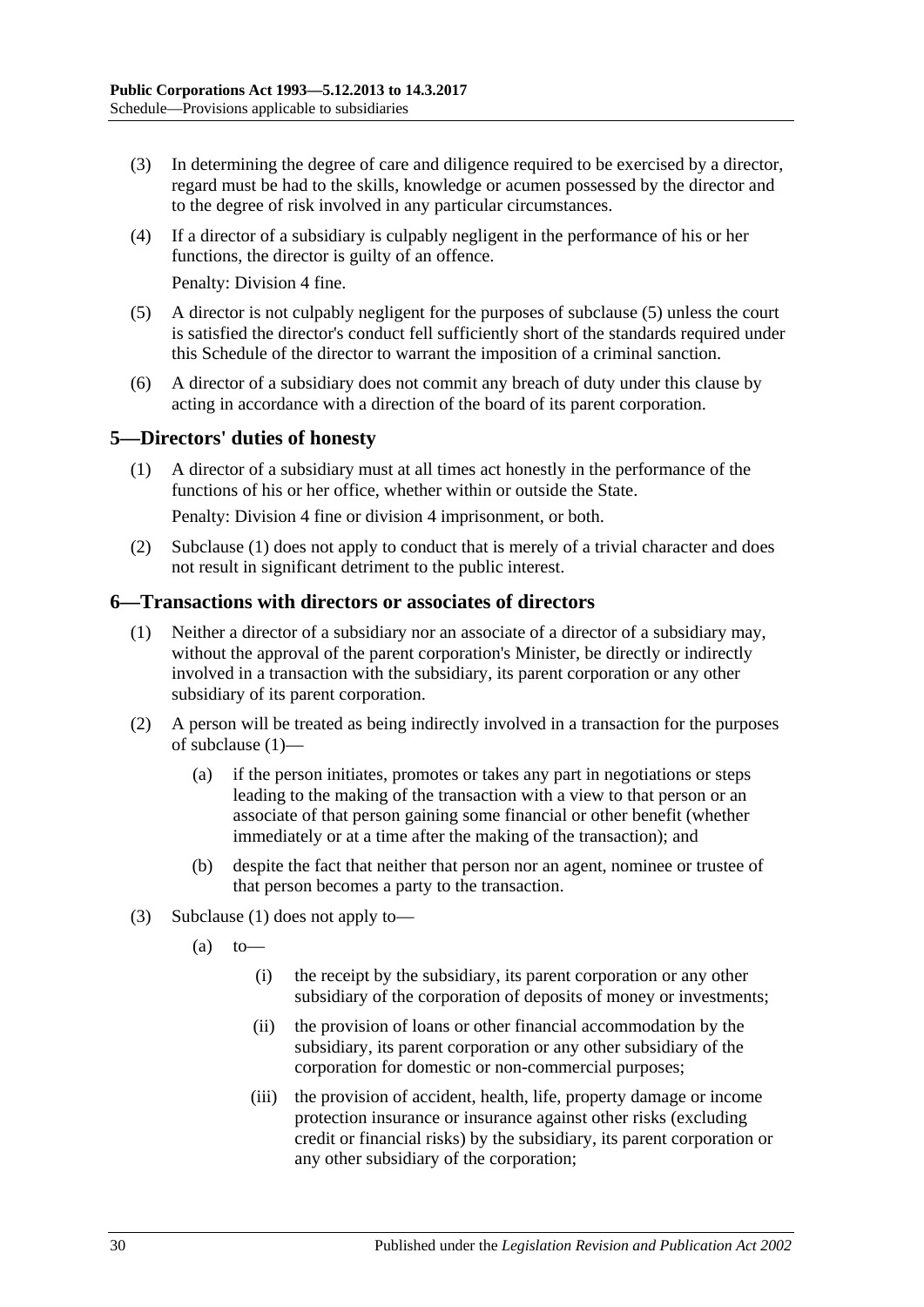(iv) the provision of services (other than financial or insurance services) by the subsidiary, its parent corporation or any other subsidiary of the corporation,

in the ordinary course of its ordinary business and on ordinary commercial terms; or

- (ab) to the employment of a person under a contract of service with the subsidiary, its parent corporation or any other subsidiary of the corporation or to a transaction that is ancillary or incidental to such employment; or
- (b) to transactions of a prescribed class.
- <span id="page-30-1"></span>(4) If a transaction is made with the subsidiary, its parent corporation or any other subsidiary of its parent corporation in contravention of [subclause](#page-29-3) (1), the transaction is liable to be avoided by the subsidiary or by its parent corporation or its parent corporation's Minister.
- (5) A transaction may not be avoided under [subclause](#page-30-1) (4) if a person has acquired an interest in property the subject of the transaction in good faith for valuable consideration and without notice of the contravention.
- (6) A director of a subsidiary must not counsel, procure, induce or be in any way (whether by act or omission or directly or indirectly) knowingly concerned in, or party to, a contravention of [subclause](#page-29-3) (1).

Penalty:

If an intention to deceive or defraud is proved—Division 4 fine or division 4 imprisonment, or both.

In any other case—Division 6 fine.

#### <span id="page-30-2"></span><span id="page-30-0"></span>**7—Directors' and associates' interests in subsidiary or parent corporation**

- (1) Neither a director of a subsidiary nor an associate of a director of a subsidiary may, without the approval of the parent corporation's Minister—
	- (a) have or acquire a beneficial interest in shares in, debentures of or managed investment schemes of the subsidiary, its parent corporation or any other subsidiary of its parent corporation; or
	- (b) have or hold or acquire (whether alone or with another person or persons) a right or option in respect of the acquisition or disposal of shares in, debentures of or interests in managed investment schemes of the subsidiary, its parent corporation or any other subsidiary of its parent corporation; or
	- (c) be a party to, or entitled to a benefit under, a contract under which a person has a right to call for or make delivery of shares in, debentures of or interests in managed investment schemes of the subsidiary, its parent corporation or any other subsidiary of its parent corporation.
- (2) A director of a subsidiary must not counsel, procure, induce or be in any way (whether by act or omission or directly or indirectly) knowingly concerned in, or party to, a contravention of [subclause](#page-30-2) (1).

Penalty:

If an intention to deceive or defraud is proved—Division 4 fine or division 4 imprisonment, or both.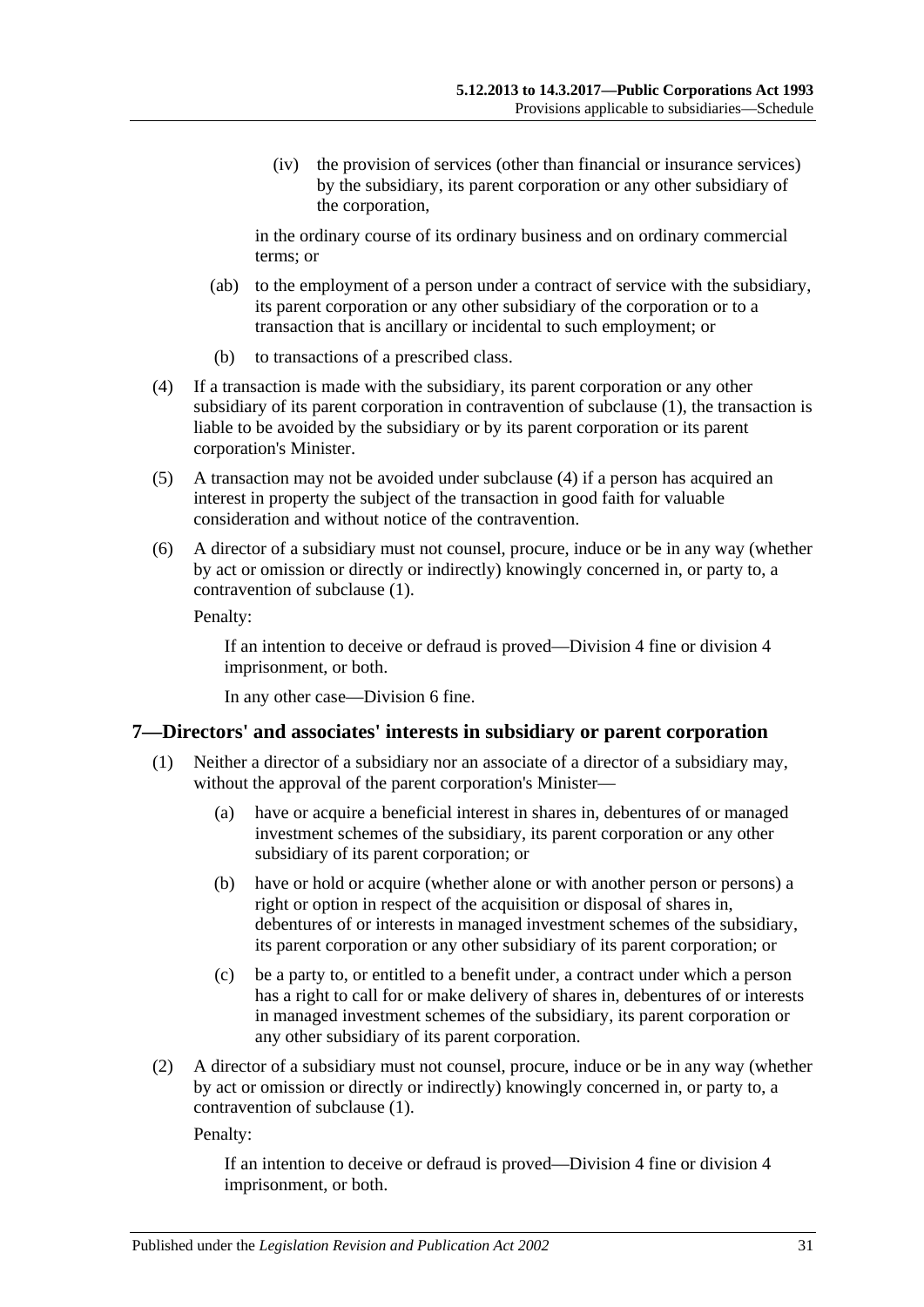In any other case—Division 6 fine.

#### <span id="page-31-1"></span><span id="page-31-0"></span>**8—Conflict of interest**

- (1) A director of a subsidiary who has a direct or indirect personal or pecuniary interest in a matter decided or under consideration by the board—
	- (a) must, as soon as reasonably practicable, disclose in writing to the board full and accurate details of the interest; and
	- (b) must not take part in any discussion by the board relating to that matter; and
	- (c) must not vote in relation to that matter; and
	- (d) must be absent from the meeting room when any such discussion or voting is taking place.

Penalty: Division 4 fine.

- (2) If a director makes a disclosure of interest and complies with the other requirements of [subclause](#page-31-1) (1) in respect of a proposed contract—
	- (a) the contract is not liable to be avoided by the subsidiary; and
	- (b) the director is not liable to account to the subsidiary for profits derived from the contract.
- <span id="page-31-2"></span>(3) If a director fails to make a disclosure of interest or fails to comply with any other requirement of [subclause](#page-31-1) (1) in respect of a proposed contract, the contract is liable to be avoided by the subsidiary or by its parent corporation or its parent corporation's Minister.
- (4) A contract may not be avoided under [subclause](#page-31-2) (3) if a person has acquired an interest in property the subject of the contract in good faith for valuable consideration and without notice of the contravention.
- (5) Where a director of a subsidiary has or acquires a personal or pecuniary interest, or is or becomes the holder of an office, such that it is reasonably foreseeable that a conflict might arise with his or her duties as a director of the subsidiary, the director must, as soon as reasonably practicable, disclose in writing to the board of the subsidiary full and accurate details of the interest or office.

Penalty: Division 4 fine.

- (6) A disclosure under this clause must be recorded in the minutes of the board and reported to the board of the parent corporation and the parent corporation's Minister.
- (7) If, in the opinion of the parent corporation's Minister, a particular interest or office of a director is of such significance that the holding of the interest or office is not consistent with the proper discharge of the duties of the director, the Minister may require the director either to divest himself or herself of the interest or office or to resign from the board (and non-compliance with the requirement constitutes misconduct and hence a ground for removal of the director from the board).
- (8) Without limiting the effect of this clause, a director will be taken to have an interest in a matter for the purposes of this clause if an associate of the director has an interest in the matter.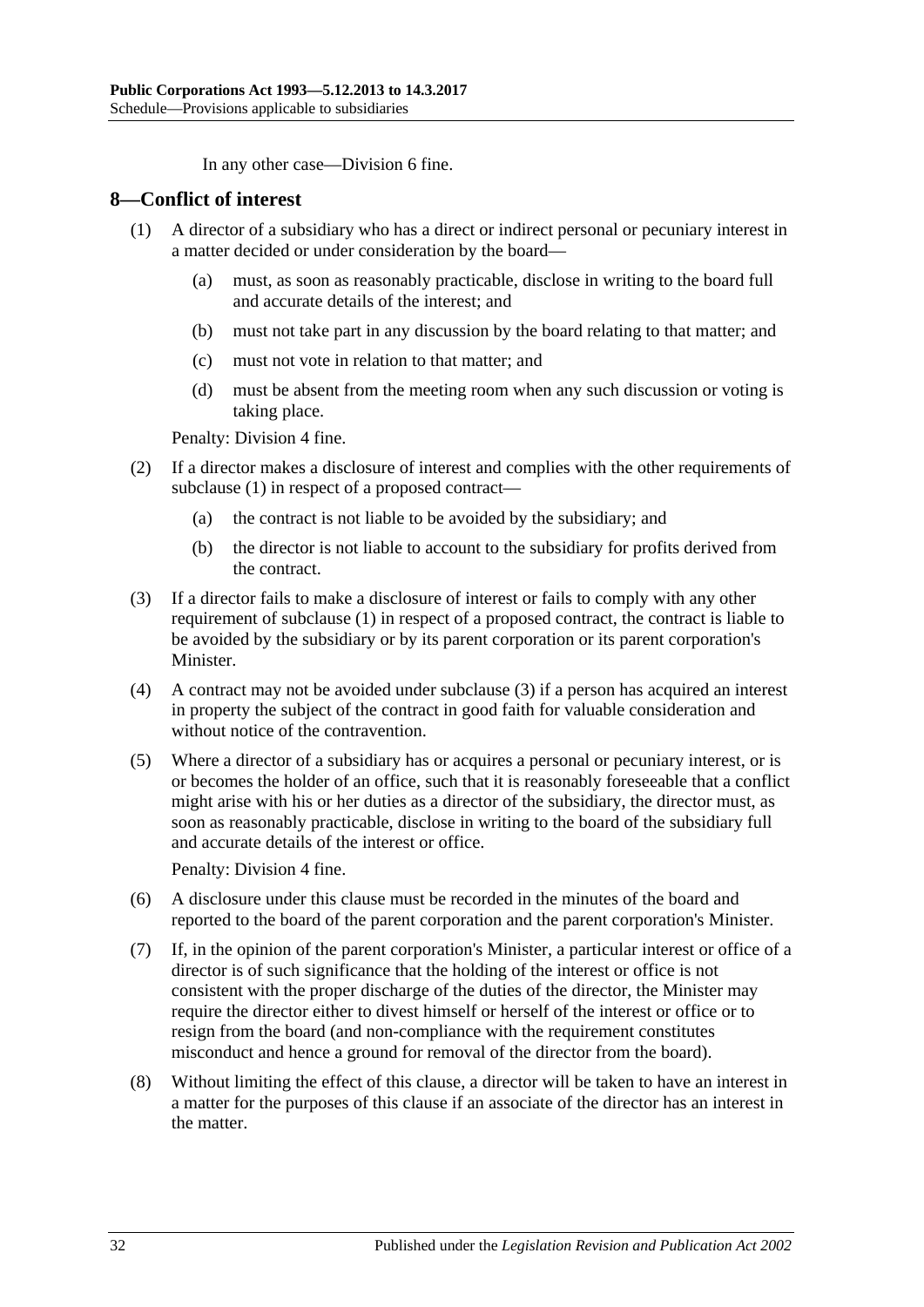(9) This clause does not apply in relation to a matter in which a director has an interest while the director remains unaware that he or she has an interest in the matter, but in any proceedings against the director the burden will lie on the director to prove that he or she was not, at the material time, aware of his or her interest.

#### <span id="page-32-0"></span>**9—Removal of director or board**

Non-compliance by a director of a subsidiary with a duty imposed by this Schedule constitutes a ground for removal of the director from office.

#### <span id="page-32-1"></span>**10—Civil liability if director or former director of subsidiary contravenes this Schedule**

- (1) If a person who is a director or former director of a subsidiary is convicted of an offence for a contravention of any of the preceding provisions of this Schedule (other than an offence consisting of culpable negligence), the court by which the person is convicted may, in addition to imposing a penalty, order the convicted person to pay to the parent corporation of the subsidiary—
	- (a) if the court is satisfied that the person or any other person made a profit as a result of the contravention—an amount equal to the profit; and
	- (b) if the court is satisfied that the subsidiary, the parent corporation or any other subsidiary of the parent corporation suffered loss or damage as a result of the contravention—compensation for the loss or damage.
- (2) If a person who is a director or former director of a subsidiary is guilty of a contravention of any of the preceding provisions of this Schedule for which a criminal penalty is fixed (other than a contravention consisting of culpable negligence), the parent corporation or the parent corporation's Minister may (whether or not proceedings have been brought for the offence) recover from the person by action in a court of competent jurisdiction—
	- (a) if the person or any other person made a profit as a result of the contravention—an amount equal to the profit; and
	- (b) if the subsidiary, the parent corporation or any other subsidiary of the parent corporation suffered loss or damage as a result of the contravention—compensation for the loss or damage.

#### <span id="page-32-3"></span><span id="page-32-2"></span>**11—Immunity for directors of subsidiaries**

- (1) Subject to this Act, no civil liability attaches to a director of a subsidiary of a public corporation for an act or omission in the performance or discharge, or purported performance or discharge, of the director's functions or duties.
- (2) An action that would, but for [subclause](#page-32-3) (1), lie against the director lies instead against the subsidiary.
- (3) This clause does not prejudice rights of action of the Crown, the parent corporation or the subsidiary in respect of an act or omission not in good faith.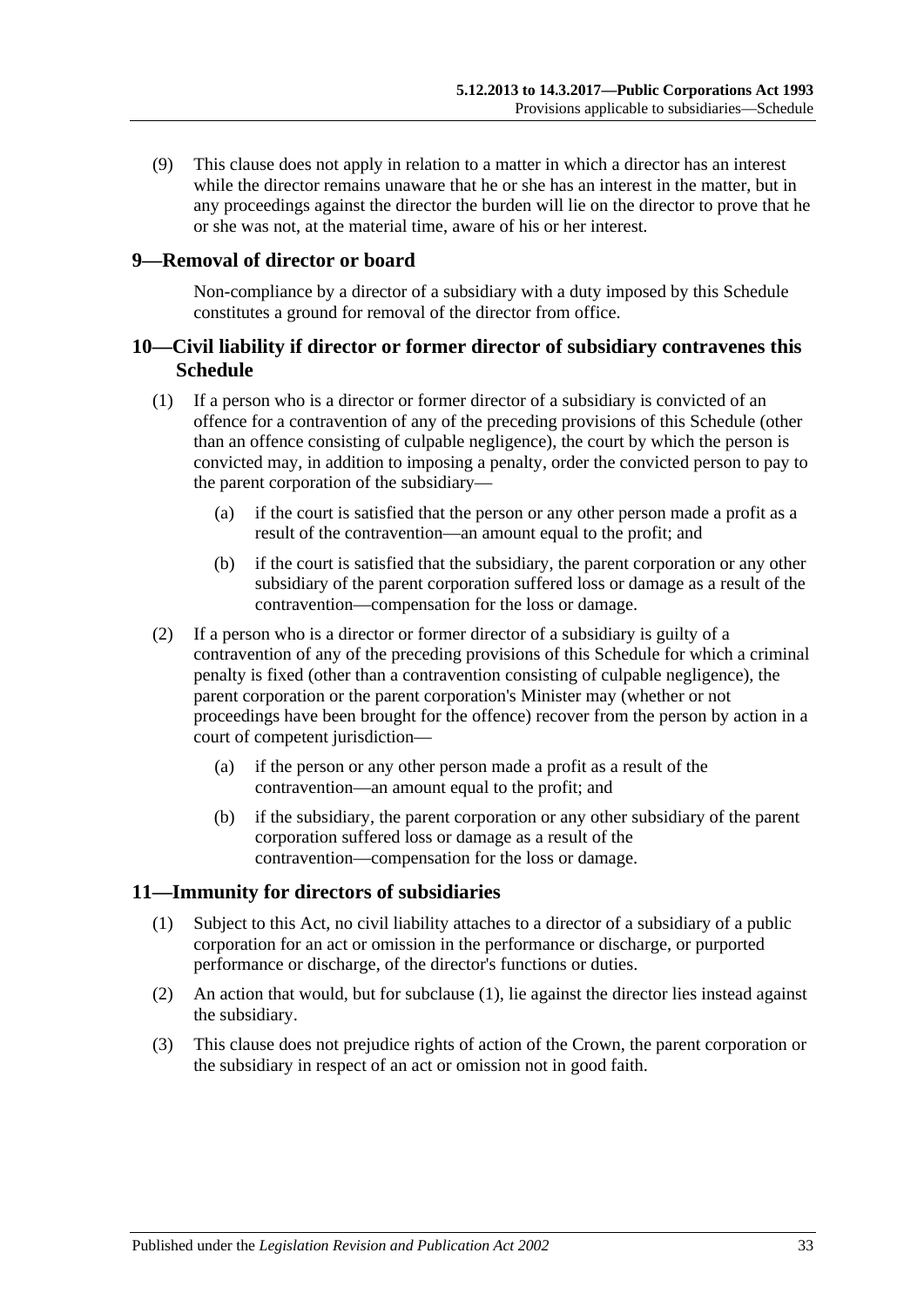## <span id="page-33-0"></span>**12—Tax and other liabilities of subsidiary**

- (1) Except as otherwise determined by the Treasurer, a subsidiary is liable to all such rates (other than rates that would be payable to a council), duties, taxes and imposts and has all such other liabilities and duties as would apply under the law of the State if the subsidiary were not an instrumentality of the Crown.
- <span id="page-33-3"></span>(2) Except as otherwise determined by the Treasurer, a subsidiary is liable to pay to the Treasurer, for the credit of the Consolidated Account, such amounts as the Treasurer from time to time determines to be equivalent to—
	- (a) income tax and any other taxes or imposts that the subsidiary does not pay to the Commonwealth but would be liable to pay under the law of the Commonwealth if it were constituted and organised in such manner as the Treasurer determines to be appropriate for the purposes of this subclause as a public company or group of public companies carrying on the business carried on by the subsidiary; and
	- (b) rates that the subsidiary would be liable to pay to a council if the subsidiary were not an instrumentality of the Crown.
- (3) Amounts determined by the Treasurer to be payable under [subclause](#page-33-3) (2) must be paid by the subsidiary at the times and in the manner determined by the Treasurer.
- (4) This clause does not affect any liability that the subsidiary would have apart from this clause to pay rates to a council.

#### <span id="page-33-1"></span>**13—Accounts and external audit**

- (1) A subsidiary must cause proper accounts to be kept of its financial affairs and financial statements to be prepared in respect of each financial year.
- (2) The accounts and financial statements must comply with—
	- (a) the requirements of the Treasurer contained in its parent corporation's charter; and
	- (b) any applicable instructions of the Treasurer issued under the *[Public Finance](http://www.legislation.sa.gov.au/index.aspx?action=legref&type=act&legtitle=Public%20Finance%20and%20Audit%20Act%201987)  [and Audit Act](http://www.legislation.sa.gov.au/index.aspx?action=legref&type=act&legtitle=Public%20Finance%20and%20Audit%20Act%201987) 1987*.
- (3) The Auditor-General may at any time, and must in respect of each financial year, audit the accounts and financial statements of the subsidiary.

#### <span id="page-33-2"></span>**14—Delegation**

- (1) The board of a subsidiary may delegate any of its powers or functions.
- (2) A power or function delegated under this clause may, if the instrument of delegation so provides, be further delegated.
- (3) A delegation—
	- (a) may be made subject to conditions and limitations specified in the instrument of delegation; and
	- (b) is revocable at will and does not derogate from the power of the delegator to act in any matter.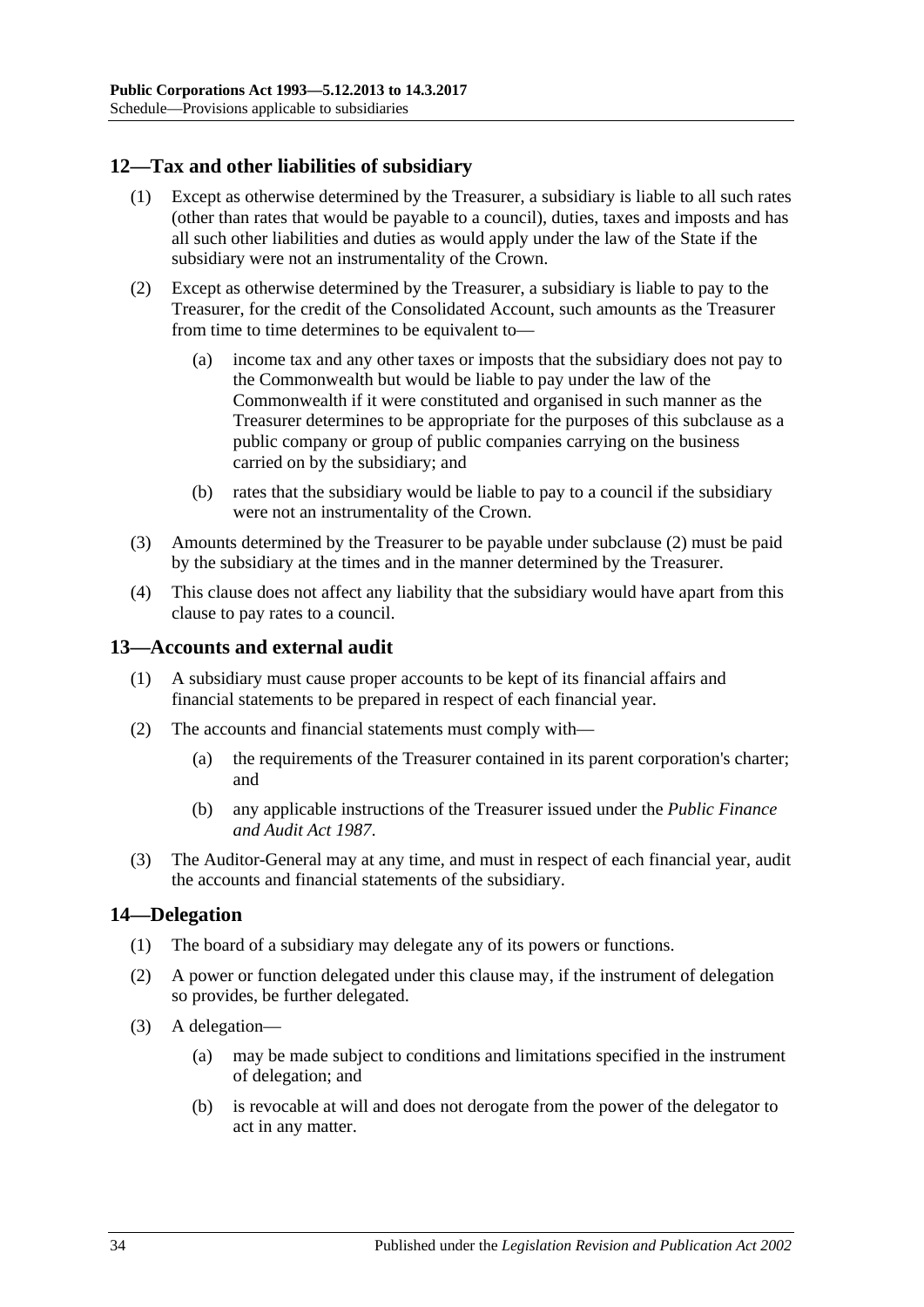<span id="page-34-1"></span>(4) A delegate must not act in any matter pursuant to the delegation in which the delegate has a direct or indirect pecuniary or personal interest.

Penalty: Division 4 fine.

- <span id="page-34-2"></span>(5) If a delegate makes a contract in contravention of [subclause](#page-34-1) (4), the contract is liable to be avoided by the subsidiary or by its parent corporation or its parent corporation's **Minister**
- (6) A contract may not be avoided under [subclause](#page-34-2) (5) if a person has acquired an interest in property the subject of the contract in good faith for valuable consideration and without notice of the contravention.
- (7) If a person is convicted of an offence for a contravention of [subclause](#page-34-1) (4), the court by which the person is convicted may, in addition to imposing a penalty, order the convicted person to pay to the subsidiary—
	- (a) if the court is satisfied that the person or any other person made a profit as a result of the contravention—an amount equal to the profit;
	- (b) if the court is satisfied that the subsidiary suffered loss or damage as a result of the contravention—compensation for the loss or damage.
- (8) If a person is guilty of a contravention of [subclause](#page-34-1) (4), the subsidiary or the subsidiary's parent corporation or the parent corporation's Minister may (whether or not proceedings have been brought for the offence) recover from the person by action in a court of competent jurisdiction—
	- (a) if the person or any other person made a profit as a result of the contravention—an amount equal to the profit;
	- (b) if the subsidiary suffered loss or damage as a result of the contravention—compensation for the loss or damage.
- (9) Without limiting the effect of [subclause](#page-34-1) (4), a person will be taken to have an interest in a matter for the purposes of [subclause](#page-34-1) (4) if an associate of the person has an interest in the matter.
- (10) [Subclause](#page-34-1) (4) does not apply in relation to a matter in which a person has an interest if the person is unaware that he or she has an interest in the matter, but, in any proceedings against the person, the burden will lie on the person to prove that he or she was not, at the material time, aware of his or her interest.
- (11) A contravention of [subclause](#page-34-1) (4) by a person who is a director of the subsidiary constitutes a ground for removal of the director from the board of the subsidiary.

#### <span id="page-34-3"></span><span id="page-34-0"></span>**14A—Duty of employees to act honestly**

- (1) An employee of a subsidiary must at all times act honestly in the performance of his or her duties, whether within or outside the State. Penalty: Division 4 fine or division 4 imprisonment, or both.
- (2) [Subclause](#page-34-3) (1) does not apply to conduct that is merely of a trivial character and does not result in significant detriment to the public interest.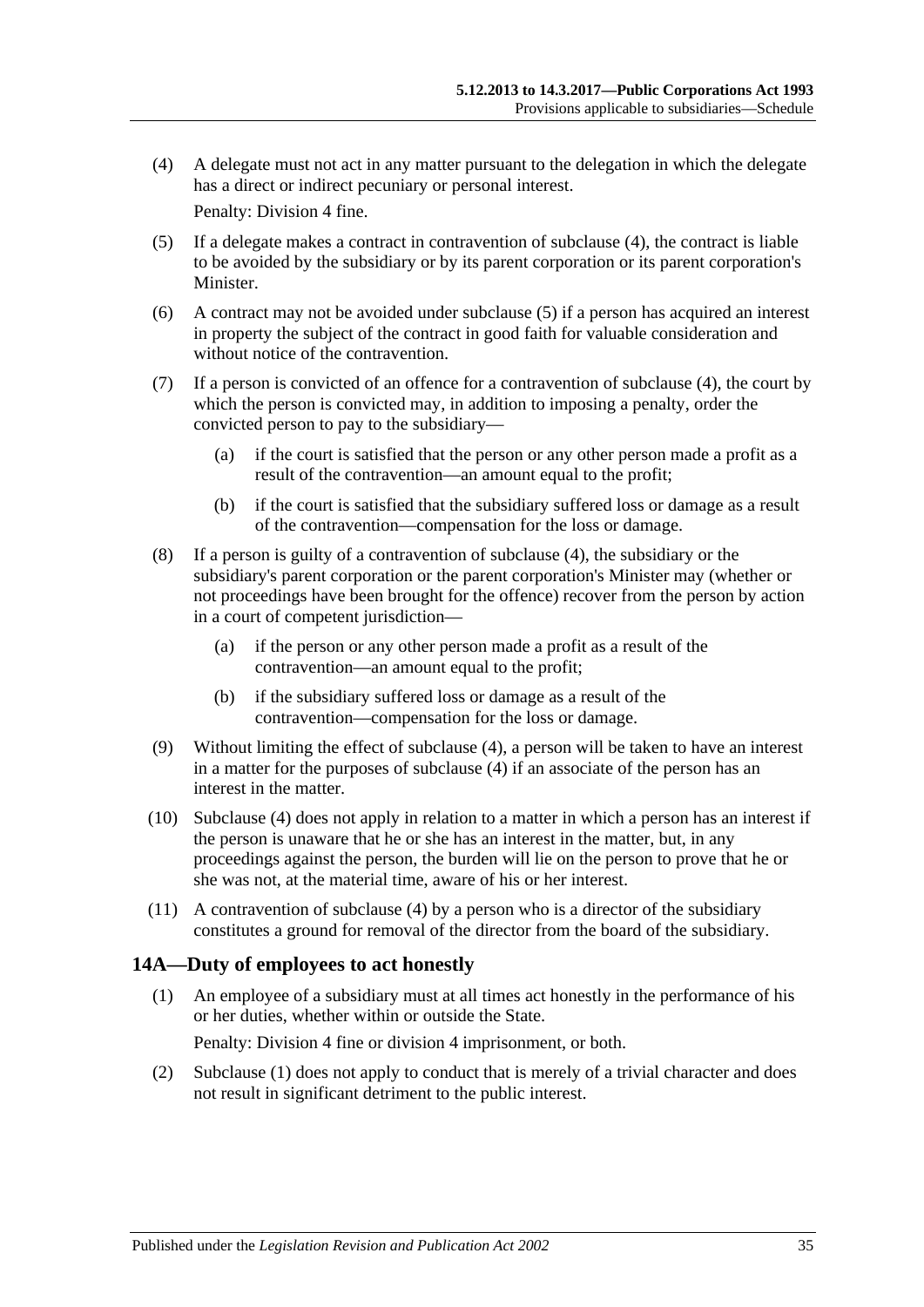- (3) If a person is convicted of an offence against this clause in relation to a subsidiary, the court by which the person is convicted may, in addition to imposing a penalty, order the convicted person to pay to the parent corporation of the subsidiary—
	- (a) if the court is satisfied that the person or any other person made a profit as a result of the contravention—an amount equal to the profit; and
	- (b) if the court is satisfied that the subsidiary, the parent corporation or any other subsidiary of the parent corporation suffered loss or damage as a result of the contravention—compensation for the loss or damage.
- (4) If a person contravenes this clause in relation to a subsidiary, the parent corporation or the parent corporation's Minister may (whether or not proceedings have been brought for the offence) recover from the person by action in a court of competent jurisdiction—
	- (a) if the person or any other person made a profit as a result of the contravention—an amount equal to the profit; and
	- (b) if the subsidiary, the parent corporation or any other subsidiary of the parent corporation suffered loss or damage as a result of the contravention compensation for the loss or damage.

### <span id="page-35-4"></span><span id="page-35-0"></span>**14B—Duty of senior executives with respect to conflict of interest**

- <span id="page-35-3"></span><span id="page-35-2"></span><span id="page-35-1"></span>(1) A senior executive of a subsidiary must—
	- (a) on appointment as a senior executive, disclose his or her pecuniary interests to the board of the subsidiary in writing in accordance with the regulations; and
	- (b) on acquiring any further pecuniary interest of a kind specified in the regulations, disclose the pecuniary interest to the board of the subsidiary in writing in accordance with the regulations; and
	- (c) if a pecuniary interest (whether or not required to be disclosed under [paragraph](#page-35-1) (a) or [\(b\)\)](#page-35-2) or other personal interest of the senior executive conflicts or may conflict with his or her duties—
		- (i) disclose in writing to the board of the subsidiary the nature of the interest and the conflict or potential conflict; and
		- (ii) not take action or further action in relation to the matter except as authorised in writing by the subsidiary's parent corporation's Minister.

Penalty: Division 4 fine.

- (2) [Subclause](#page-35-1)  $(1)(a)$  applies to a person who is a senior executive of a subsidiary on the commencement of this clause as if the requirement to disclose interests on appointment as a senior executive were a requirement to disclose the interests within one month after that commencement.
- (3) A senior executive of a subsidiary must comply with any written directions given by the subsidiary's parent corporation's Minister to resolve a conflict between the executive's duties and a pecuniary or other personal interest.

Penalty: Division 4 fine.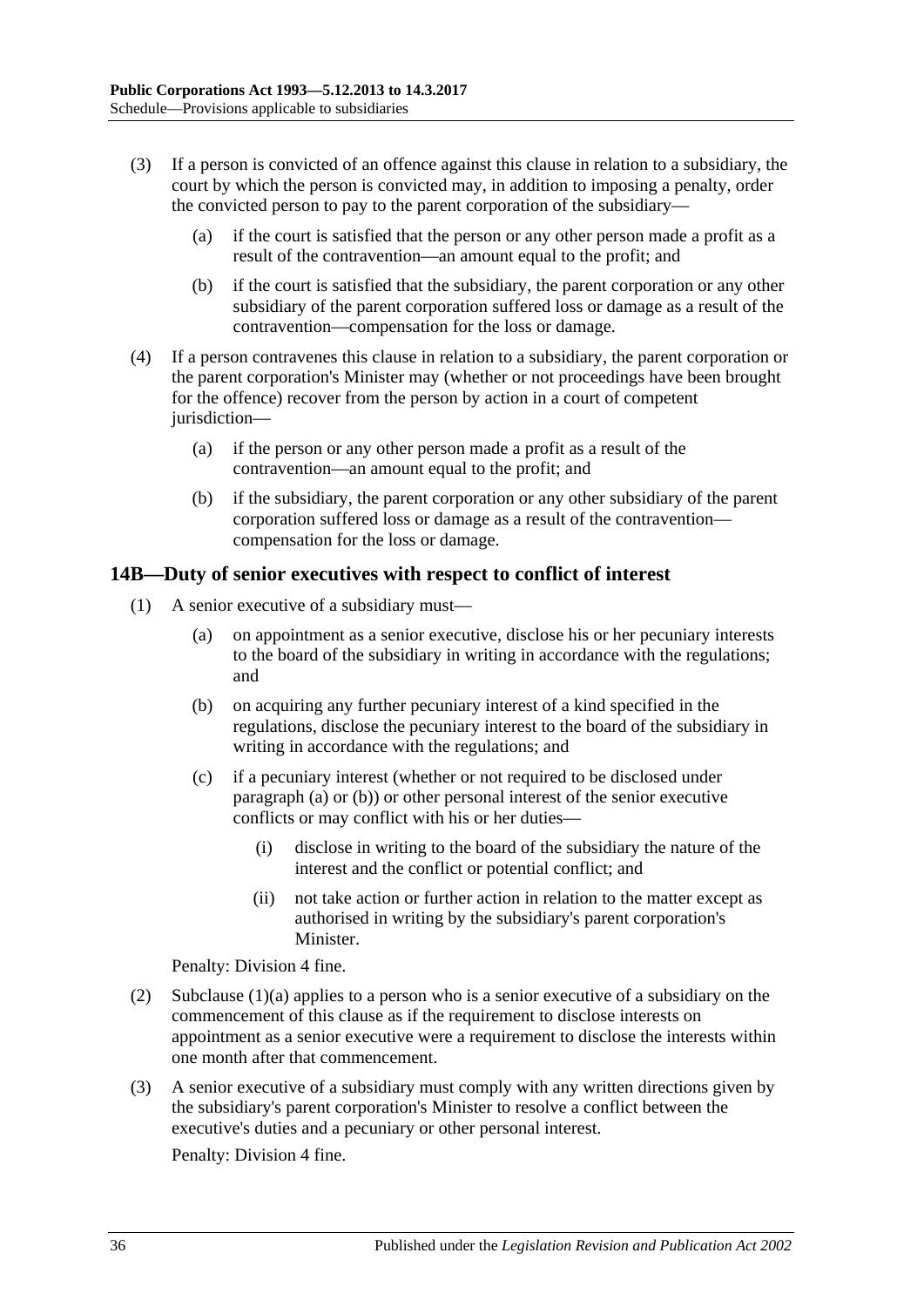- (4) Without limiting the effect of this clause, a senior executive of a subsidiary will be taken to have an interest in a matter for the purposes of this clause if an associate of the executive has an interest in the matter.
- (5) A disclosure under [subclause](#page-35-3) (1)(c) must be reported to the board of the parent corporation and the parent corporation's Minister.
- (6) If a senior executive of a subsidiary makes a disclosure of interest and complies with the other requirements of [subclause](#page-35-4) (1) in respect of a proposed contract—
	- (a) the contract is not liable to be avoided by the subsidiary; and
	- (b) the executive is not liable to account to the subsidiary for profits derived from the contract.
- <span id="page-36-0"></span>(7) If a senior executive of a subsidiary fails to make a disclosure of interest or fails to comply with any other requirement of [subclause](#page-35-4) (1) in respect of a proposed contract, the contract is liable to be avoided by the subsidiary or by its parent corporation or its parent corporation's Minister.
- (8) A contract may not be avoided under [subclause](#page-36-0) (7) if a person has acquired an interest in property the subject of the contract in good faith for valuable consideration and without notice of the contravention.
- (9) If a person is convicted of an offence against this clause in relation to a subsidiary, the court by which the person is convicted may, in addition to imposing a penalty, order the convicted person to pay to the parent corporation of the subsidiary—
	- (a) if the court is satisfied that the person or any other person made a profit as a result of the contravention—an amount equal to the profit; and
	- (b) if the court is satisfied that the subsidiary, the parent corporation or any other subsidiary of the parent corporation suffered loss or damage as a result of the contravention—compensation for the loss or damage.
- (10) If a person contravenes this clause in relation to a subsidiary, the parent corporation or the parent corporation's Minister may (whether or not proceedings have been brought for the offence) recover from the person by action in a court of competent jurisdiction-
	- (a) if the person or any other person made a profit as a result of the contravention—an amount equal to the profit; and
	- (b) if the subsidiary, the parent corporation or any other subsidiary of the parent corporation suffered loss or damage as a result of the contravention compensation for the loss or damage.
- (11) This clause does not apply in relation to a conflict or potential conflict between a senior executive's duties and a pecuniary or other personal interest while the executive remains unaware of the conflict or potential conflict, but in any proceedings against the executive the burden will lie on the executive to prove that he or she was not, at the material time, aware of the conflict or potential conflict.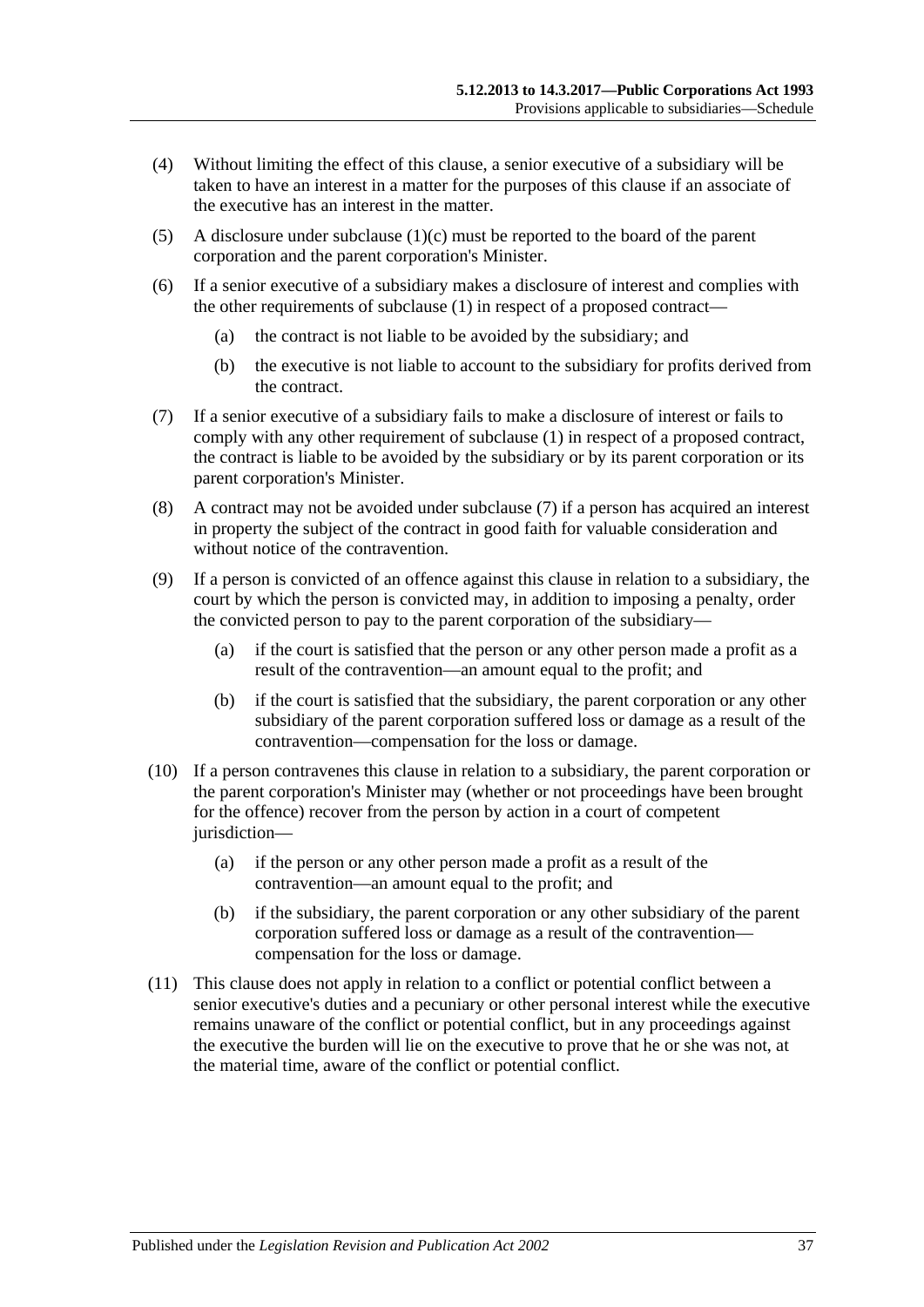#### <span id="page-37-1"></span><span id="page-37-0"></span>**15—Transactions with executives or associates of executives**

- (1) Neither an executive of a subsidiary nor an associate of an executive of a subsidiary may, without the approval of the parent corporation's Minister, be directly or indirectly involved in a transaction with the subsidiary, its parent corporation or any other subsidiary of its parent corporation.
- (2) A person will be treated as being indirectly involved in a transaction for the purposes of [subclause](#page-37-1) (1)—
	- (a) if the person initiates, promotes or takes any part in negotiations or steps leading to the making of the transaction with a view to that person or an associate of that person gaining some financial or other benefit (whether immediately or at a time after the making of the transaction); and
	- (b) despite the fact that neither that person nor an agent, nominee or trustee of that person becomes a party to the transaction.
- (3) [Subclause](#page-37-1) (1) does not apply—
	- $(a)$  to
		- (i) the receipt by the subsidiary, its parent corporation or any other subsidiary of the corporation of deposits of money or investments;
		- (ii) the provision of loans or other financial accommodation by the subsidiary, its parent corporation or any other subsidiary of the corporation for domestic or non-commercial purposes;
		- (iii) the provision of accident, health, life, property damage or income protection insurance or insurance against other risks (excluding credit or financial risks) by the subsidiary, its parent corporation or any other subsidiary of the corporation;
		- (iv) the provision of services (other than financial or insurance services) by the subsidiary, its parent corporation or any other subsidiary of the corporation,

in the ordinary course of its ordinary business and on ordinary commercial terms; or

- (b) to the employment of a person under a contract of service with the subsidiary, its parent corporation or any other subsidiary of the corporation or to a transaction that is ancillary or incidental to such employment; or
- (c) to transactions of a prescribed class.
- <span id="page-37-2"></span>(4) If a transaction is made with the subsidiary, its parent corporation or any other subsidiary of its parent corporation in contravention of [subclause](#page-37-1) (1), the transaction is liable to be avoided by the subsidiary or by its parent corporation or its parent corporation's Minister.
- (5) A transaction may not be avoided under [subclause](#page-37-2) (4) if a person has acquired an interest in property the subject of the transaction in good faith for valuable consideration and without notice of the contravention.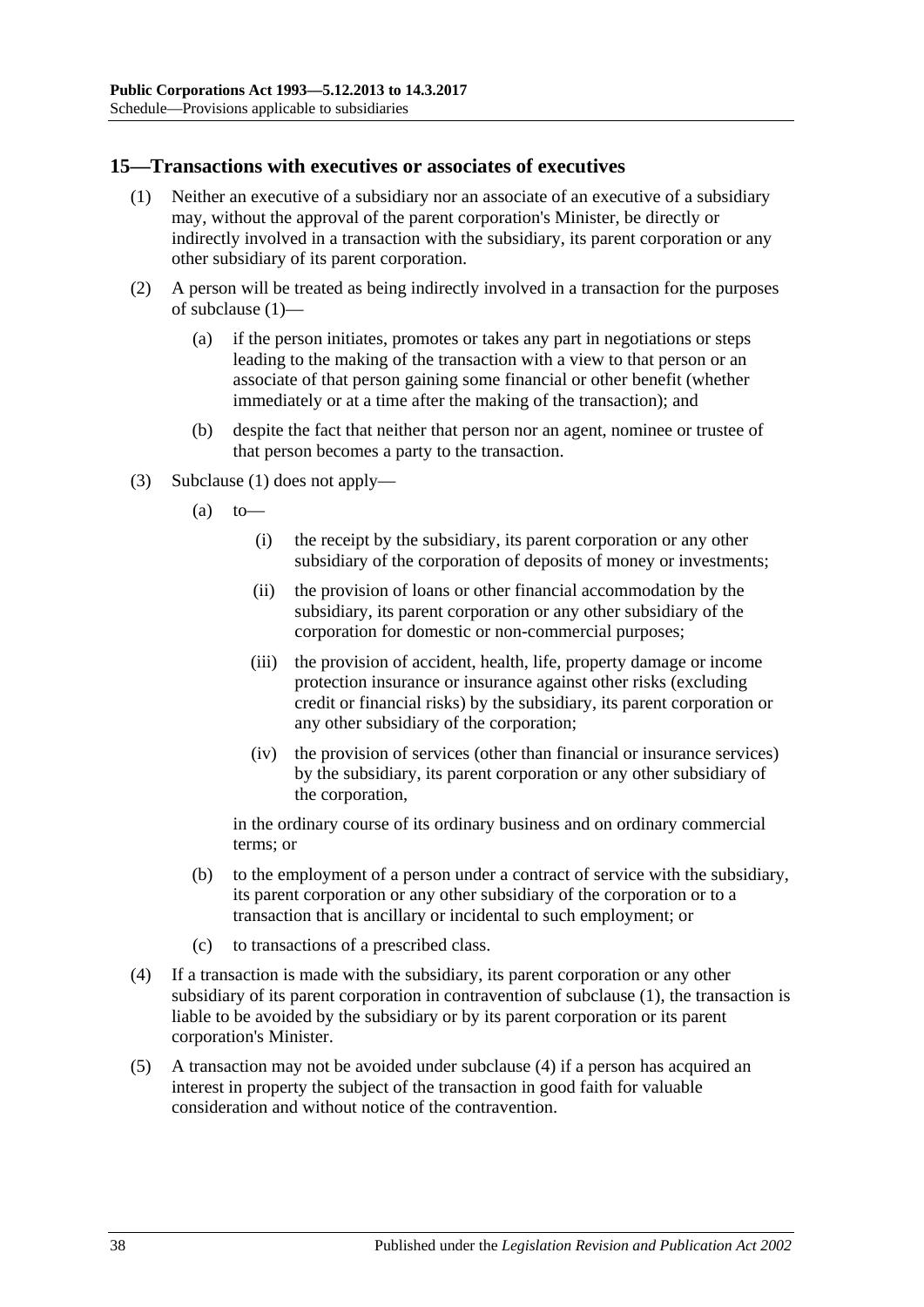<span id="page-38-1"></span>(6) An executive of a subsidiary must not counsel, procure, induce or be in any way (whether by act or omission or directly or indirectly) knowingly concerned in, or party to, a contravention of [subclause](#page-37-1) (1).

Penalty:

If an intention to deceive or defraud is proved—Division 4 fine or division 4 imprisonment, or both.

In any other case—Division 6 fine.

- (7) If a person is convicted of an offence for a contravention of [subclause](#page-38-1) (6), the court by which the person is convicted may, in addition to imposing a penalty, order the convicted person to pay to the parent corporation of the subsidiary—
	- (a) if the court is satisfied that the person or any other person made a profit as a result of the contravention—an amount equal to the profit;
	- (b) if the court is satisfied that the subsidiary, its parent corporation or any other subsidiary of the parent corporation suffered loss or damage as a result of the contravention—compensation for the loss or damage.
- (8) If a person is guilty of a contravention of [subclause](#page-38-1) (6), the parent corporation or the parent corporation's Minister may (whether or not proceedings have been brought for the offence) recover from the person by action in a court of competent jurisdiction—
	- (a) if the person or any other person made a profit as a result of the contravention—an amount equal to the profit;
	- (b) if the subsidiary, its parent corporation or any other subsidiary of the parent corporation suffered loss or damage as a result of the contravention—compensation for the loss or damage.

#### <span id="page-38-2"></span><span id="page-38-0"></span>**16—Executives' and associates' interests in subsidiary or parent corporation**

- (1) Neither an executive of a subsidiary nor an associate of an executive of a subsidiary may, without the approval of the parent corporation's Minister—
	- (a) have or acquire a beneficial interest in shares in, debentures of or managed investment schemes of the subsidiary, its parent corporation or any other subsidiary of its parent corporation; or
	- (b) have or hold or acquire (whether alone or with another person or persons) a right or option in respect of the acquisition or disposal of shares in, debentures of or interests in managed investment schemes of the subsidiary, its parent corporation or any other subsidiary of its parent corporation; or
	- (c) be a party to, or entitled to a benefit under, a contract under which a person has a right to call for or make delivery of shares in, debentures of or interests in managed investment schemes of the subsidiary, its parent corporation or any other subsidiary of its parent corporation.
- <span id="page-38-3"></span>(2) An executive of a subsidiary must not counsel, procure, induce or be in any way (whether by act or omission or directly or indirectly) knowingly concerned in, or party to, a contravention of [subclause](#page-38-2) (1).

Penalty:

If an intention to deceive or defraud is proved—Division 4 fine or division 4 imprisonment, or both.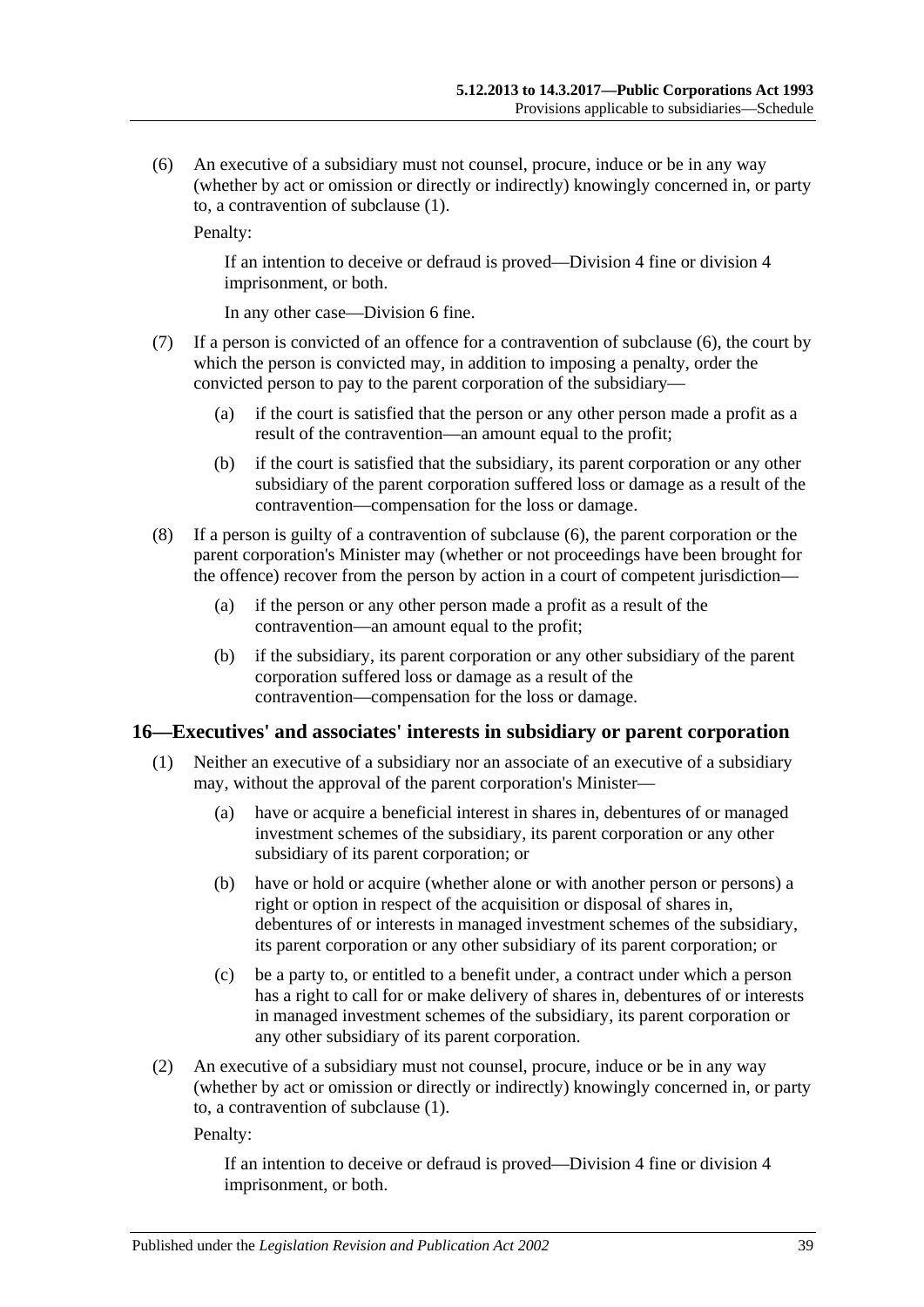In any other case—Division 6 fine.

- (3) If a person is convicted of an offence for a contravention of [subclause](#page-38-3) (2), the court by which the person is convicted may, in addition to imposing a penalty, order the convicted person to pay to the parent corporation of the subsidiary—
	- (a) if the court is satisfied that the person or any other person made a profit as a result of the contravention—an amount equal to the profit;
	- (b) if the court is satisfied that the subsidiary, its parent corporation or any other subsidiary of the parent corporation suffered loss or damage as a result of the contravention—compensation for the loss or damage.
- (4) If a person is guilty of a contravention of [subclause](#page-38-3) (2), the parent corporation or the parent corporation's Minister may (whether or not proceedings have been brought for the offence) recover from the person by action in a court of competent jurisdiction—
	- (a) if the person or any other person made a profit as a result of the contravention—an amount equal to the profit;
	- (b) if the subsidiary, its parent corporation or any other subsidiary of the parent corporation suffered loss or damage as a result of the contravention—compensation for the loss or damage.

### <span id="page-39-1"></span><span id="page-39-0"></span>**16A—Duty of employees with respect to conflict of interest**

- (1) If an employee of a subsidiary has a pecuniary or other personal interest that conflicts or may conflict with the employee's duties, the employee must disclose in writing to the chief executive of the subsidiary the nature of the interest and the conflict or potential conflict.
- (2) An employee of a subsidiary must comply with any written directions given by the chief executive of the subsidiary to resolve a conflict between the employee's duties and a pecuniary or other personal interest.
- (3) Without limiting the effect of this clause, an employee of a subsidiary will be taken to have an interest in a matter for the purposes of this clause if an associate of the employee has an interest in the matter.
- (4) A disclosure under [subclause](#page-39-1) (1) must be reported to the board of the subsidiary, the board of the parent corporation and the parent corporation's Minister.
- (5) Failure by an employee to comply with this clause constitutes grounds for termination of the employee's employment (but this does not derogate from any statutory provisions or other law governing the process for discipline or termination of employment of an employee).
- (6) If an employee of a subsidiary makes a disclosure of interest under [subclause](#page-39-1) (1) in respect of a proposed contract—
	- (a) the contract is not liable to be avoided by the subsidiary; and
	- (b) the employee is not liable to account to the subsidiary for profits derived from the contract.
- <span id="page-39-2"></span>(7) If an employee of a subsidiary fails to make a disclosure of interest under [subclause](#page-39-1) (1) in respect of a proposed contract, the contract is liable to be avoided by the subsidiary or by its parent corporation or its parent corporation's Minister.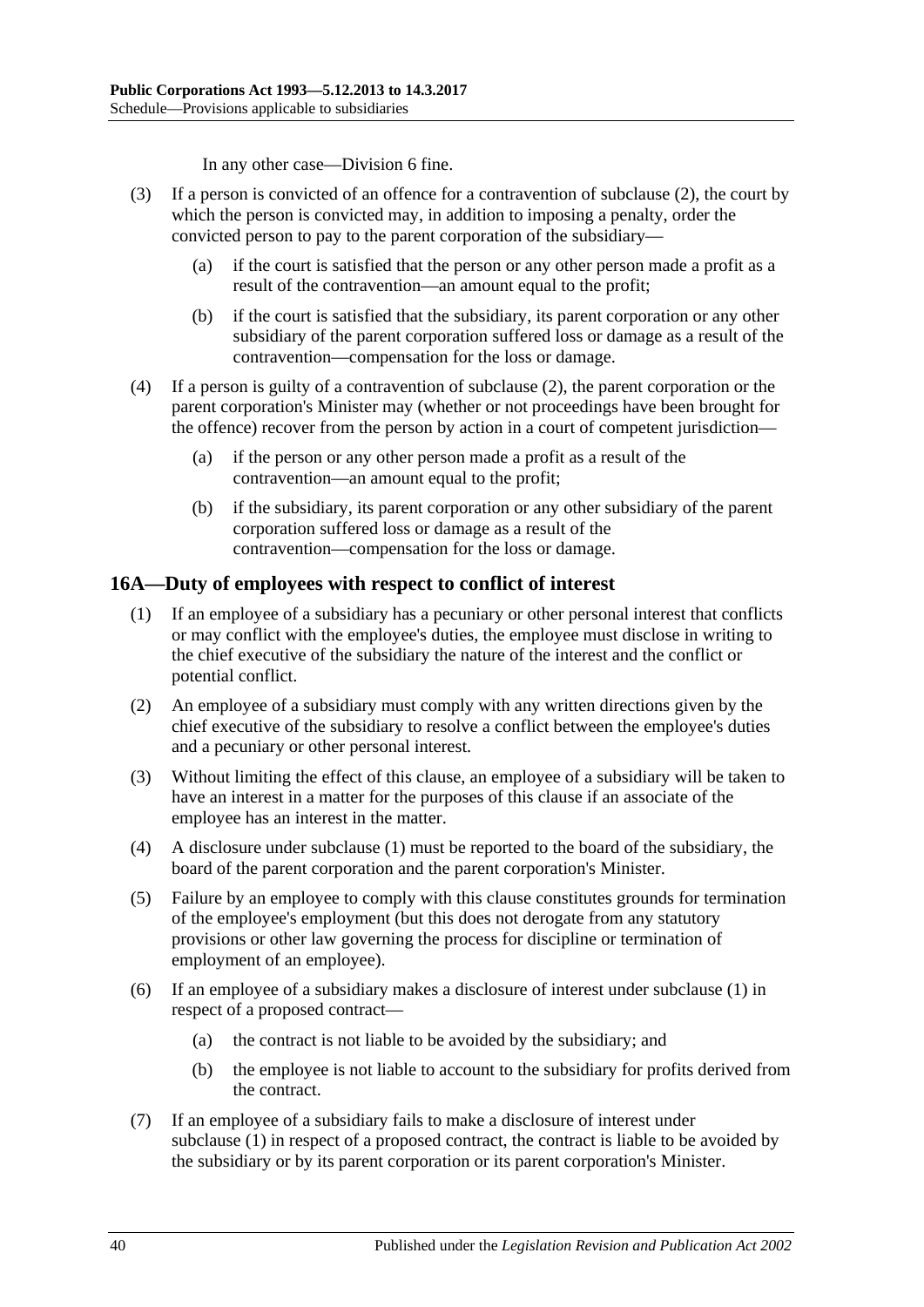- (8) A contract may not be avoided under [subclause](#page-39-2) (7) if a person has acquired an interest in property the subject of the contract in good faith for valuable consideration and without notice of the contravention.
- (9) If a person contravenes this clause in relation to a subsidiary, the parent corporation or the parent corporation's Minister may recover from the person by action in a court of competent jurisdiction—
	- (a) if the person or any other person made a profit as a result of the contravention—an amount equal to the profit; and
	- (b) if the subsidiary, the parent corporation or any other subsidiary of the parent corporation suffered loss or damage as a result of the contravention compensation for the loss or damage.
- (10) This clause does not apply in relation to a conflict or potential conflict between an employee's duties and a pecuniary or other personal interest while the employee remains unaware of the conflict or potential conflict, but in any proceedings against the employee the burden will lie on the employee to prove that he or she was not, at the material time, aware of the conflict or potential conflict.
- (11) This clause does not apply to a senior executive of a subsidiary.

#### <span id="page-40-0"></span>**17—Validity of transactions of subsidiary**

- (1) Subject to [subclause](#page-40-1) (2), a transaction to which a subsidiary is a party or apparently a party (whether made or apparently made under the subsidiary's common seal or by a person with authority to bind the subsidiary) is not invalid because of—
	- (a) any deficiency of power on the part of the subsidiary; or
	- (b) any procedural irregularity on the part of the board or any director, employee or agent of the subsidiary; or
	- (c) any procedural irregularity affecting the appointment of a director, employee or agent of the subsidiary.
- <span id="page-40-1"></span>(2) This clause does not validate a transaction in favour of a party—
	- (a) who enters into the transaction with actual knowledge of the deficiency or irregularity; or
	- (b) who has a connection or relationship with the corporation such that the person ought to know of the deficiency or irregularity.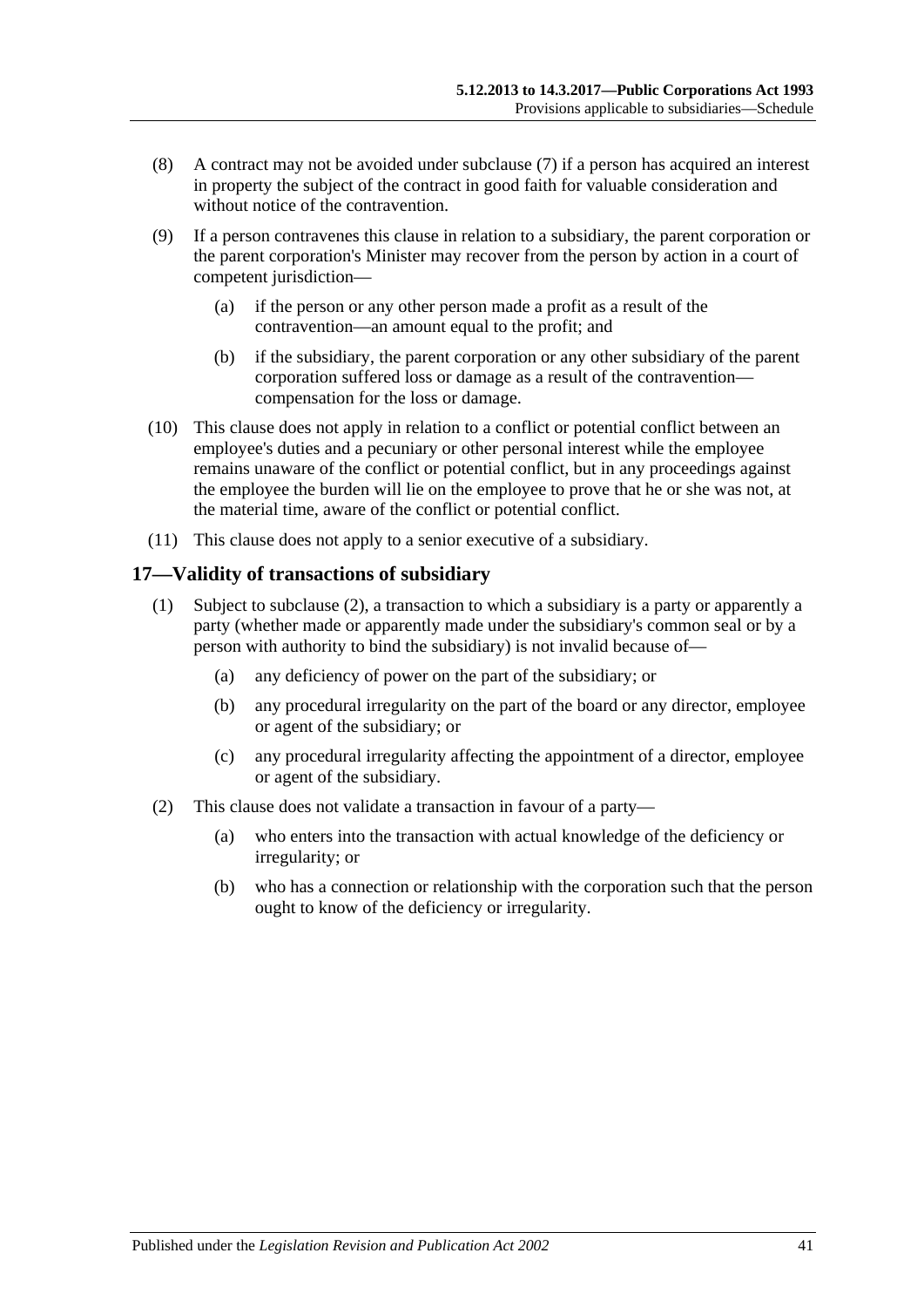# <span id="page-41-0"></span>**Legislative history**

#### **Notes**

- Please note—References in the legislation to other legislation or instruments or to titles of bodies or offices are not automatically updated as part of the program for the revision and publication of legislation and therefore may be obsolete.
- Earlier versions of this Act (historical versions) are listed at the end of the legislative history.
- For further information relating to the Act and subordinate legislation made under the Act see the Index of South Australian Statutes or www.legislation.sa.gov.au.

## **Principal Act and amendments**

New entries appear in bold.

| Year | N <sub>0</sub> | Title                                                                               | Assent     | Commencement                                                |
|------|----------------|-------------------------------------------------------------------------------------|------------|-------------------------------------------------------------|
| 1993 | 36             | <b>Public Corporations Act 1993</b>                                                 | 13.5.1993  | 1.9.1993 (Gazette 19.8.1993 p868)                           |
| 2003 | 36             | Statutes Amendment (Honesty and<br>Accountability in Government) Act<br>2003        | 31.7.2003  | Pt 4 (ss 8-17)-29.4.2004 (Gazette<br>29.4.2004 p1173)       |
| 2006 | 43             | <b>Statutes Amendment (Domestic</b><br>Partners) Act 2006                           | 14.12.2006 | Pt 69 (s 179)—1.6.2007 ( <i>Gazette</i><br>26.4.2007 p1352) |
| 2009 | 58             | <b>Statutes Amendment (National</b><br><i>Industrial Relations System) Act 2009</i> | 26.11.2009 | Pt 11 (s 39)-1.1.2010 ( <i>Gazette</i><br>17.12.2009 p6351  |
| 2009 | 84             | <b>Statutes Amendment (Public Sector</b><br>Consequential Amendments) Act 2009      | 10.12.2009 | Pt 125 (ss 285 & 286)-1.2.2010 (Gazette<br>28.1.2010 p320)  |
| 2013 | -73            | <b>Public Corporations (Subsidiaries) 5.12.2013</b><br><b>Amendment Act 2013</b>    |            | 5.12.2013                                                   |

## **Provisions amended**

New entries appear in bold.

| Entries that relate to provisions that have been deleted appear in italics. |  |  |  |  |  |
|-----------------------------------------------------------------------------|--|--|--|--|--|
|-----------------------------------------------------------------------------|--|--|--|--|--|

| Provision                    | How varied                                                            | Commencement |  |
|------------------------------|-----------------------------------------------------------------------|--------------|--|
| Pt 1                         |                                                                       |              |  |
| s <sub>2</sub>               | omitted under Legislation Revision and<br><b>Publication Act 2002</b> | 29.4.2004    |  |
| s <sub>3</sub>               |                                                                       |              |  |
| s(3(1))                      |                                                                       |              |  |
| debenture                    | amended by $36/2003$ s $8(a)$                                         | 29.4.2004    |  |
| domestic partner             | inserted by $43/2006$ s $179(1)$                                      | 1.6.2007     |  |
| managed<br>investment scheme | inserted by $36/2003$ s $8(b)$                                        | 29.4.2004    |  |
|                              | prescribed interest deleted by $36/2003$ s $8(c)$                     | 29.4.2004    |  |
| relative                     | amended by 43/2006 s 179(2)                                           | 1.6.2007     |  |
| relevant interest            | amended by $36/2003$ s $8(d)$                                         | 29.4.2004    |  |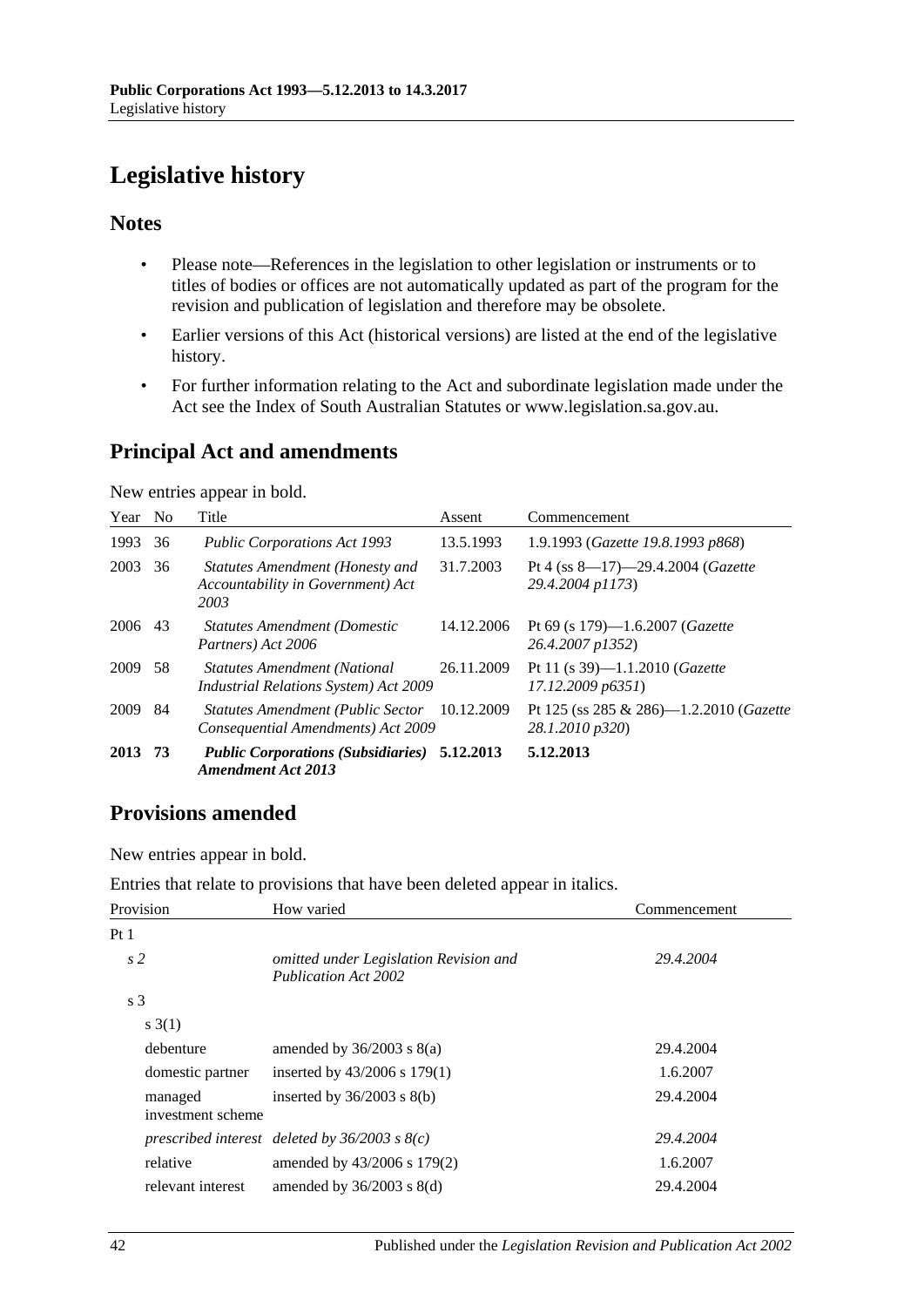| senior executive | inserted by $36/2003$ s $8(e)$                        | 29.4.2004 |
|------------------|-------------------------------------------------------|-----------|
| spouse           | substituted by 43/2006 s 179(3)                       | 1.6.2007  |
| subsidiary       | amended by $36/2003$ s $8(f)$                         | 29.4.2004 |
| s(2)             | amended by 43/2006 s 179(4)                           | 1.6.2007  |
| s <sub>5</sub>   |                                                       |           |
| $s\,5(1a)$       | inserted by $36/2003$ s $9(a)$                        | 29.4.2004 |
| $s\ 5(3)$        | amended by $36/2003$ s $9(b)$                         | 29.4.2004 |
| Pt 4             |                                                       |           |
| s 16             |                                                       |           |
| s 16(2)          | substituted by 36/2003 s 10                           | 29.4.2004 |
| $s\,16(3)$       | deleted by 36/2003 s 10                               | 29.4.2004 |
| s 17             |                                                       |           |
| $s\ 17(3)$       | amended by 36/2003 s 11                               | 29.4.2004 |
| s 18             |                                                       |           |
| s 18(1)          | amended by 36/2003 s 12                               | 29.4.2004 |
| s 19             |                                                       |           |
| s 19(1)          | amended by $36/2003$ s $13(a)$                        | 29.4.2004 |
| s 19(5)          | amended by 36/2003 s 13(b)                            | 29.4.2004 |
| s 22             | substituted by 84/2009 s 285                          | 1.2.2010  |
| Pt 5             |                                                       |           |
| s24              |                                                       |           |
| $s\,24(2)$       | amended by 73/2013 s 3                                | 5.12.2013 |
| Pt 6             |                                                       |           |
| ss 36A and 36B   | inserted by 36/2003 s 14                              | 29.4.2004 |
| s 38             |                                                       |           |
| $s \, 38(1)$     | amended by 36/2003 s 15                               | 29.4.2004 |
| s 38A            | inserted by 36/2003 s 16                              | 29.4.2004 |
| s 38B            | inserted by 58/2009 s 39                              | 1.1.2010  |
| s 38B(1)         | $(a)$ — $(c)$ may expire by proclamation: s 38B $(2)$ |           |
| Sch              |                                                       |           |
| cl <sub>2</sub>  |                                                       |           |
| cl 2(1)          | cl 2 redesignated as cl $2(1)$ by $73/2013$ s 4       | 5.12.2013 |
| cl $2(2)$        | inserted by 73/2013 s 4                               | 5.12.2013 |
| cl <sub>5</sub>  |                                                       |           |
| cl $5(2)$        | substituted by $36/2003$ s $17(a)$                    | 29.4.2004 |
| cl 5(3)          | deleted by $36/2003$ s $17(a)$                        | 29.4.2004 |
| cl <sub>6</sub>  |                                                       |           |
| cl $6(3)$        | amended by 36/2003 s 17(b)                            | 29.4.2004 |
| cl 7             |                                                       |           |
| cl $7(1)$        | amended by $36/2003$ s $17(c)$ —(e)                   | 29.4.2004 |
| cl 8             |                                                       |           |
| cl $8(1)$        | amended by 36/2003 s 17(f)                            | 29.4.2004 |
| cl $8(5)$        | amended by 36/2003 s 17(g)                            | 29.4.2004 |